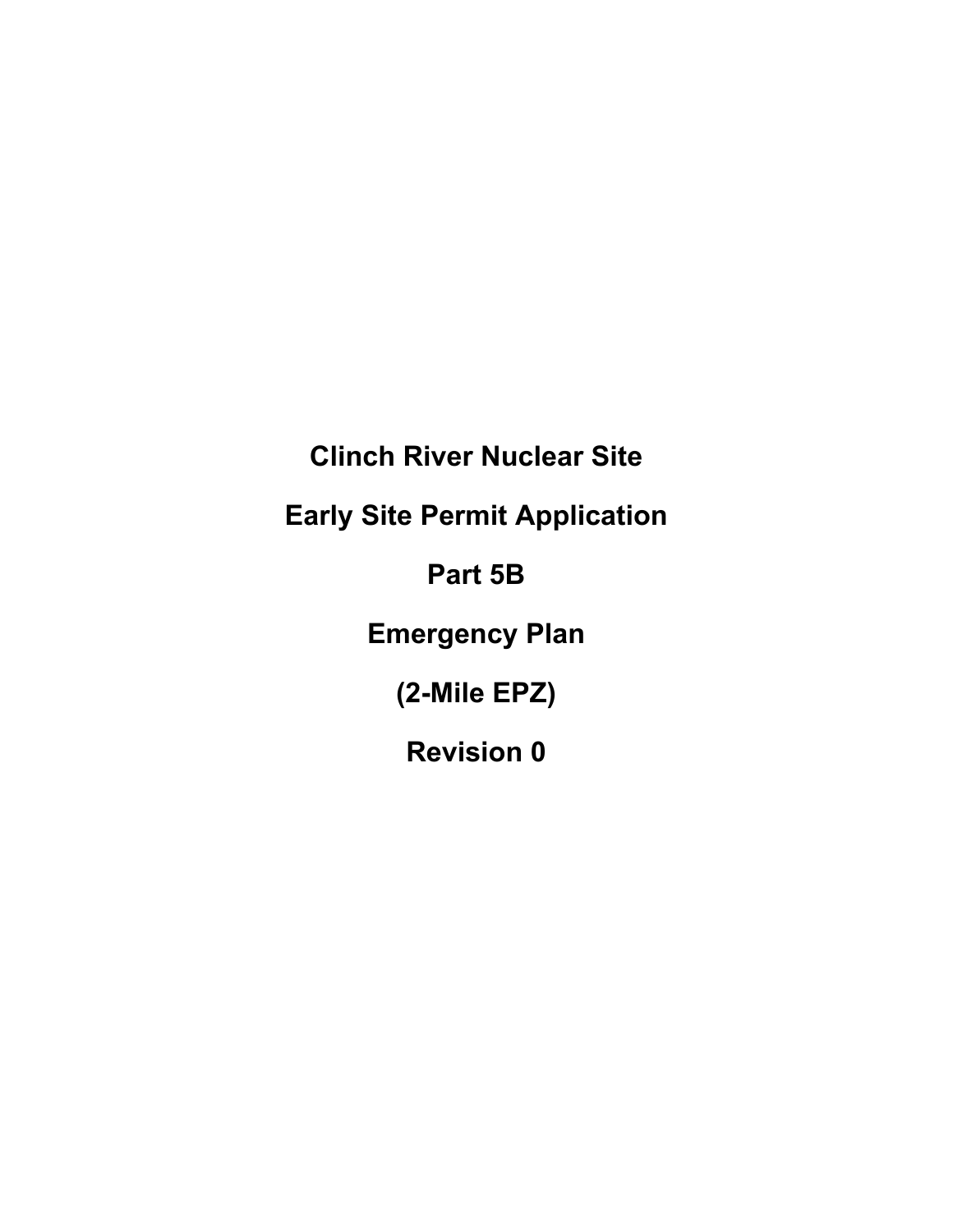# **Table of Contents**

| 1.0    |                                                              |
|--------|--------------------------------------------------------------|
| 2.0    |                                                              |
| 2.1    |                                                              |
| 2.2    |                                                              |
| 2.3    |                                                              |
| 2.4    |                                                              |
| 3.0    |                                                              |
| 3.1    |                                                              |
| 3.1.1  | Emergency Management Organization (Concept of Operations)  6 |
| 3.2    |                                                              |
| 3.3    |                                                              |
| 3.3.1  |                                                              |
| 3.3.2  |                                                              |
| 3.3.3  |                                                              |
| 3.3.4  |                                                              |
| 3.3.5  |                                                              |
| 3.3.6  |                                                              |
| 3.3.7  |                                                              |
| 3.3.8  |                                                              |
| 3.3.9  |                                                              |
| 3.3.10 |                                                              |
| 3.3.11 |                                                              |
| 3.3.12 |                                                              |
| 3.3.13 |                                                              |
| 3.3.14 |                                                              |
| 3.3.15 |                                                              |
| 3.3.16 |                                                              |
| 3.3.17 |                                                              |
| 3.3.18 |                                                              |
| 3.3.19 |                                                              |
| 3.3.20 |                                                              |
| 3.3.21 |                                                              |
| 3.3.22 |                                                              |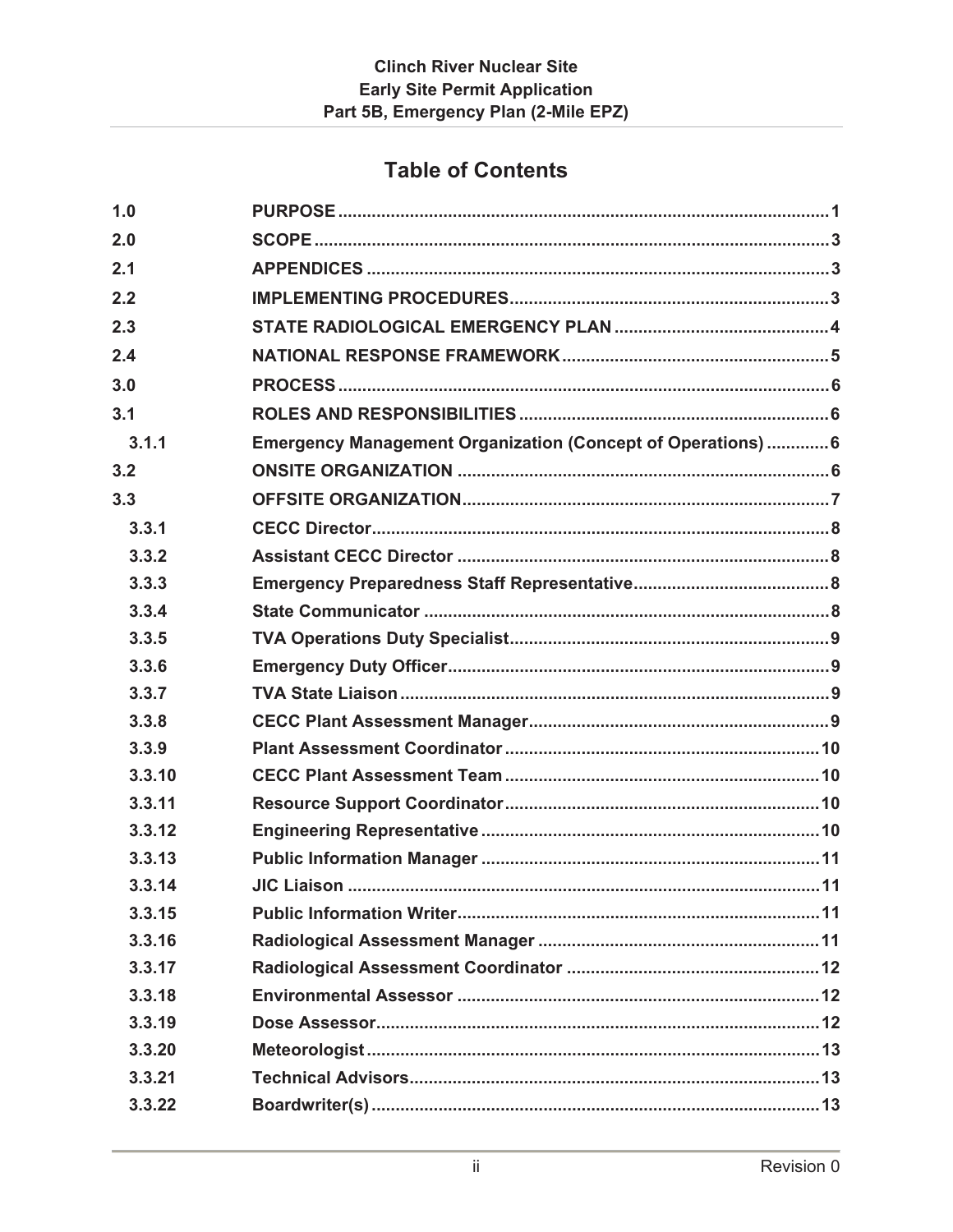# **Clinch River Nuclear Site Early Site Permit Application** Part 5B, Emergency Plan (2-Mile EPZ)

|     | 3.3.23 |                                                   |  |
|-----|--------|---------------------------------------------------|--|
|     | 3.3.24 |                                                   |  |
|     | 3.3.25 |                                                   |  |
|     | 3.3.26 |                                                   |  |
|     | 3.3.27 |                                                   |  |
| 4.0 |        |                                                   |  |
| 4.1 |        |                                                   |  |
|     | 4.1.1  |                                                   |  |
|     | 4.1.2  |                                                   |  |
|     | 4.1.3  |                                                   |  |
|     | 4.1.4  |                                                   |  |
| 4.2 |        |                                                   |  |
| 5.0 |        | EMERGENCY NOTIFICATION AND ACTIVATION OF PLAN  19 |  |
| 5.1 |        |                                                   |  |
| 5.2 |        |                                                   |  |
|     | 5.2.1  |                                                   |  |
|     | 5.2.2  |                                                   |  |
|     | 5.2.3  |                                                   |  |
|     | 5.2.4  |                                                   |  |
| 6.0 |        |                                                   |  |
| 6.1 |        |                                                   |  |
| 6.2 |        |                                                   |  |
| 6.3 |        |                                                   |  |
| 6.4 |        |                                                   |  |
| 6.5 |        |                                                   |  |
| 6.6 |        | TVA ENTERPRISE EMERGENCY NOTIFICATION SYSTEM 24   |  |
| 6.7 |        |                                                   |  |
| 6.8 |        |                                                   |  |
| 7.0 |        |                                                   |  |
| 7.1 |        |                                                   |  |
| 7.2 |        |                                                   |  |
|     | 7.2.1  |                                                   |  |
|     | 7.2.2  |                                                   |  |
|     | 7.2.3  |                                                   |  |
|     |        |                                                   |  |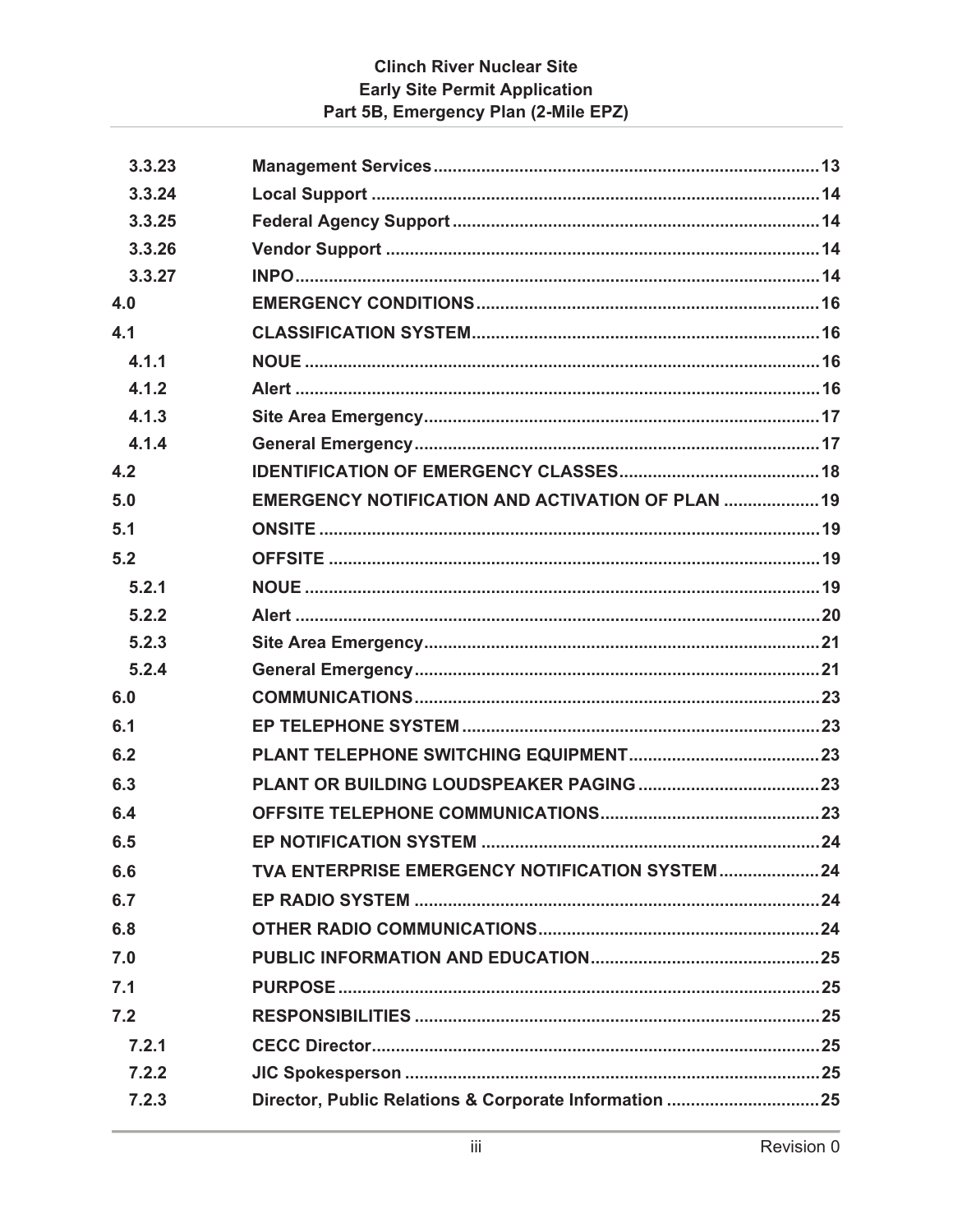# **Clinch River Nuclear Site Early Site Permit Application Part 5B, Emergency Plan (2-Mile EPZ)**

| 7.2.4 |                                                                 |
|-------|-----------------------------------------------------------------|
| 7.3   |                                                                 |
| 7.4   |                                                                 |
| 7.5   |                                                                 |
| 7.6   |                                                                 |
| 7.7   |                                                                 |
| 7.8   |                                                                 |
| 8.0   | <b>EMERGENCY RESPONSE FACILITIES, EQUIPMENT, AND SUPPLIES27</b> |
| 8.1   |                                                                 |
| 8.1.1 |                                                                 |
| 8.1.2 |                                                                 |
| 8.1.3 |                                                                 |
| 8.1.4 |                                                                 |
| 8.1.5 |                                                                 |
| 8.2   |                                                                 |
| 8.3   |                                                                 |
| 8.4   |                                                                 |
| 8.5   |                                                                 |
| 9.0   |                                                                 |
| 9.1   |                                                                 |
| 9.2   |                                                                 |
| 9.2.1 |                                                                 |
| 9.2.2 |                                                                 |
| 9.2.3 |                                                                 |
| 9.2.4 |                                                                 |
| 9.2.5 |                                                                 |
| 10.0  |                                                                 |
| 10.1  | <b>ONSITE PROTECTIVE ACTIONS FOR RADIOLOGICAL EVENTS 36</b>     |
| 10.2  | <b>ONSITE PROTECTIVE ACTIONS FOR HOSTILE ACTION EVENTS37</b>    |
| 10.3  |                                                                 |
| 11.0  |                                                                 |
| 12.0  |                                                                 |
| 12.1  |                                                                 |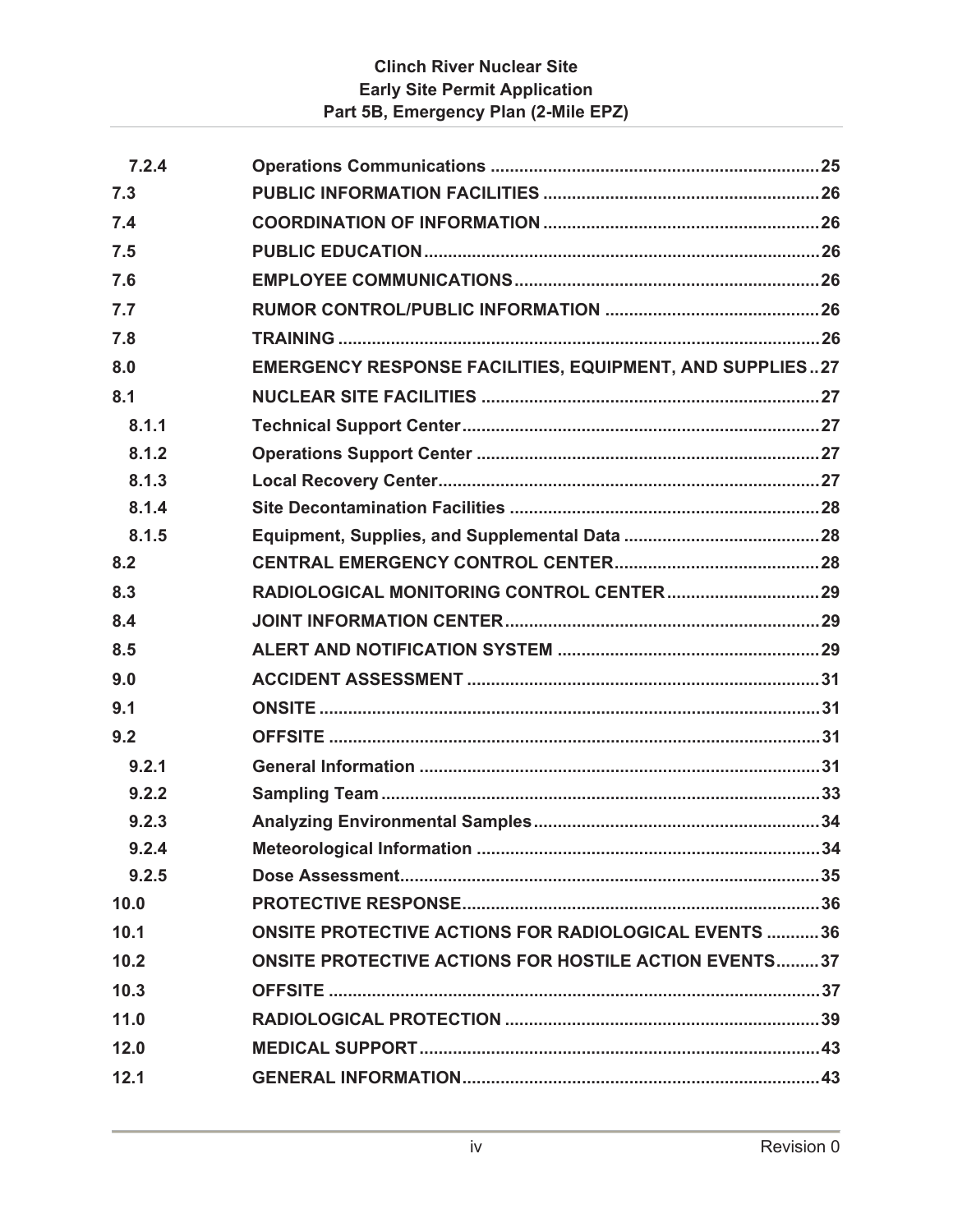| 12.2   | <b>CLASSIFICATION AND HANDLING OF MEDICAL EMERGENCY</b> |  |
|--------|---------------------------------------------------------|--|
| 12.2.1 |                                                         |  |
| 12.2.2 |                                                         |  |
| 12.2.3 |                                                         |  |
| 12.3   |                                                         |  |
| 12.4   |                                                         |  |
| 13.0   |                                                         |  |
| 13.1   |                                                         |  |
| 13.2   |                                                         |  |
| 13.2.1 |                                                         |  |
| 13.2.2 |                                                         |  |
| 13.2.3 |                                                         |  |
| 13.2.4 |                                                         |  |
| 13.2.5 |                                                         |  |
| 13.2.6 |                                                         |  |
| 13.2.7 |                                                         |  |
| 13.2.8 |                                                         |  |
| 13.2.9 |                                                         |  |
| 13.3   |                                                         |  |
| 13.4   |                                                         |  |
| 13.5   |                                                         |  |
| 14.0   |                                                         |  |
| 14.1   |                                                         |  |
| 14.1.1 |                                                         |  |
| 14.1.2 |                                                         |  |
| 14.1.3 |                                                         |  |
| 14.1.4 |                                                         |  |
| 14.1.5 |                                                         |  |
| 14.1.6 |                                                         |  |
| 14.1.7 |                                                         |  |
| 14.2   |                                                         |  |
| 14.3   |                                                         |  |
| 14.4   |                                                         |  |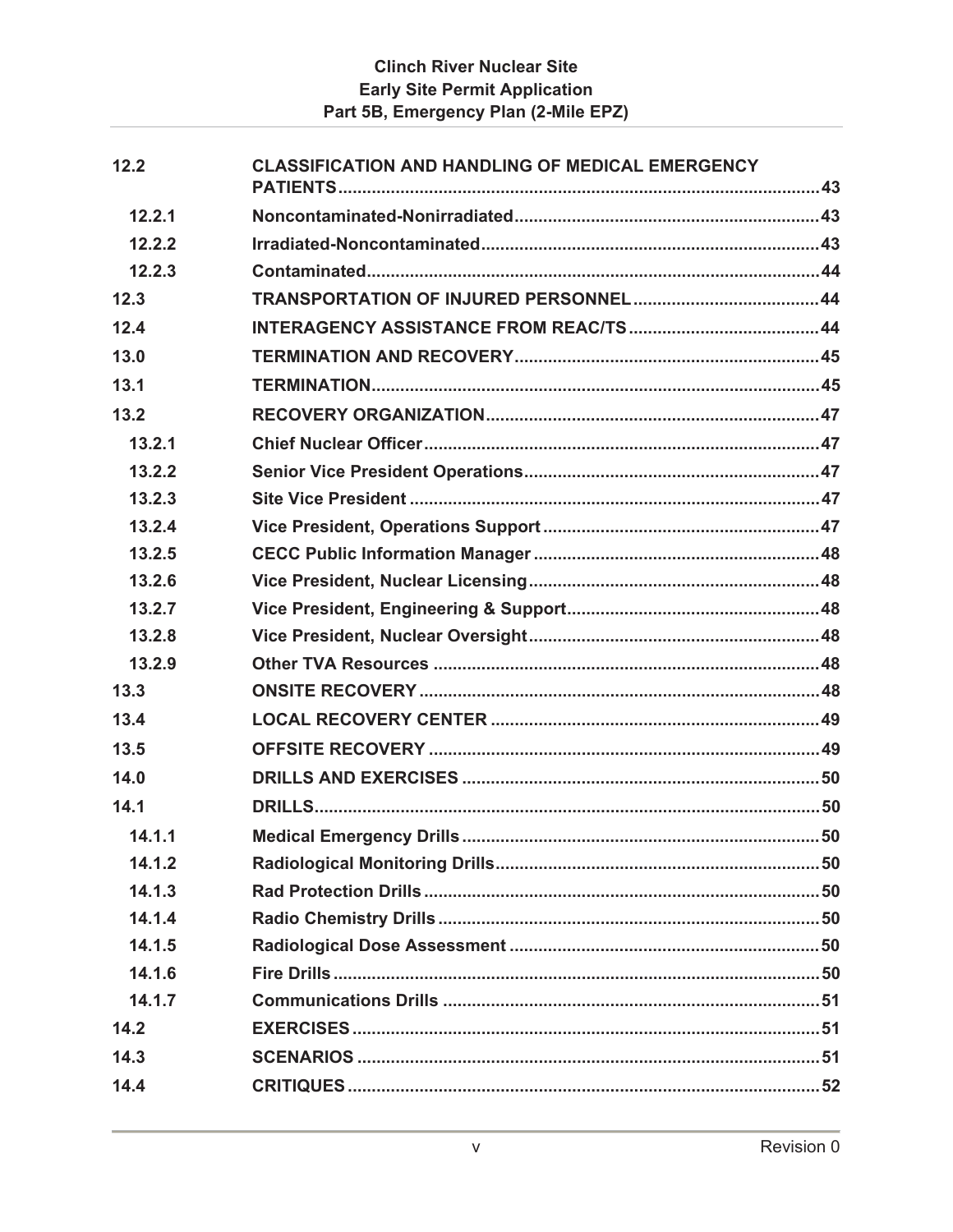# **Clinch River Nuclear Site Early Site Permit Application** Part 5B, Emergency Plan (2-Mile EPZ)

| 15.0   |                                                                       |  |
|--------|-----------------------------------------------------------------------|--|
| 15.1   |                                                                       |  |
| 15.2   |                                                                       |  |
| 15.3   |                                                                       |  |
| 16.0   |                                                                       |  |
| 16.1   |                                                                       |  |
| 16.2   |                                                                       |  |
| 16.2.1 |                                                                       |  |
| 16.2.2 |                                                                       |  |
| 16.2.3 |                                                                       |  |
| 16.2.4 |                                                                       |  |
| 16.3   |                                                                       |  |
| 16.4   |                                                                       |  |
| 16.5   |                                                                       |  |
| 17.0   |                                                                       |  |
|        | Attachment 1 Justification for the Central Emergency Control Center66 |  |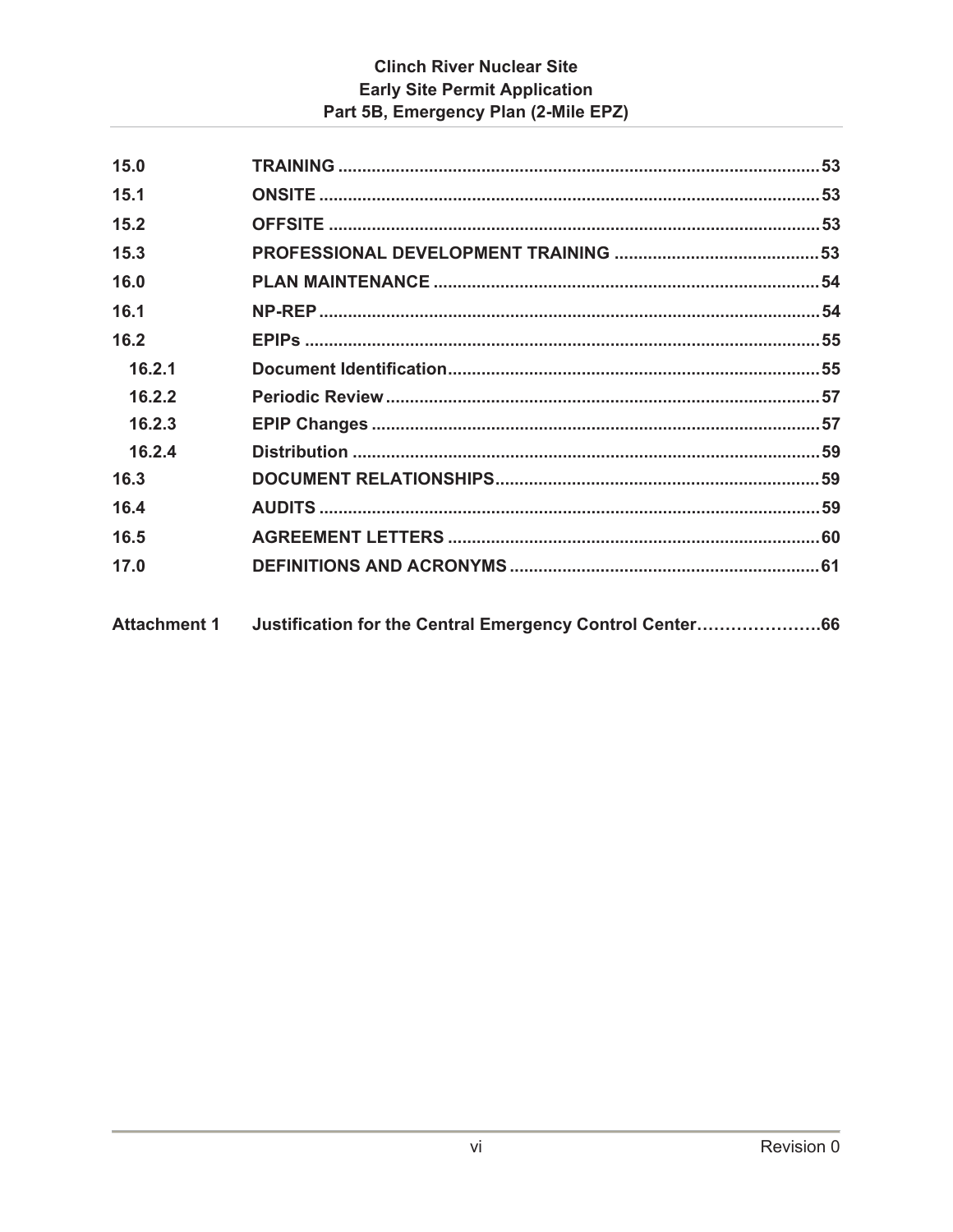# **1.0 PURPOSE**

The purpose of Part 5B is to provide sufficient information to ensure the compatibility of the proposed emergency plans (for both onsite areas and the plume exposure and ingestion exposure pathway emergency planning zones) with facility design features, site layout, and site location. Part 5B, in conjunction with the Evacuation Time Estimate Report, addresses considerations such as access routes, population distributions, land use, and local jurisdictional boundaries. In an effort to maintain consistency throughout the fleet, the content of Part 5B is based on the Tennessee Valley Authority's (TVA) "Nuclear Power Radiological Emergency Plan (NP-REP), Generic Part," which has been approved by the U.S. Nuclear Regulatory Commission (NRC) for use at all of the TVA operating nuclear facilities. Site-specific information is included in Appendix A to this Plan to address emergency planning for the Clinch River Nuclear (CRN) Site. This Plan addresses pertinent requirements and associated guidance contained in NUREG-0654, Revision 1, Supplement 2, "Criteria for Preparation and Evaluation of Radiological Emergency Response Plans and Preparedness in Support of Nuclear Power Plants – "Criteria for Planning in an Early Site Permit Application" (NUREG-0654 Supplement 2), to provide major features of the Emergency Plan. Information that was not available to TVA during the development of the CRN Site Early Site Permit Application (ESPA) will be addressed in the Combined License Application (COLA). Information to be addressed at COLA includes analysis normally found in a Design Certification Application and not currently available such as specific accident development details, staffing levels, required safety-related equipment.

In accordance with 10 CFR Part 52, "Early Site Permits; Standard Design Certifications; and Combined Licenses for Nuclear Power Plants," Part 5B addresses the emergency planning requirements of Appendix E to 10 CFR Part 50, Section III, the "Final Safety Analysis Report; Site Safety Analysis Report." Part 50 Appendix E states, "The final safety analysis report or the site safety analysis report for an early site permit that includes major features of emergency plans under 10 CFR 52.17(b)(2)(i) of this chapter shall contain the plans for coping with emergencies." In addition, these regulations require that the application must contain "the means which the standards of § 50.47(b) will be met."

In the development of this Plan, TVA has considered the applicable guidance provided in the following documents with consideration given to the proposed exemptions contained in Part 6 of the ESPA:

- x NUREG-0654, Revision 1, "Criteria for Preparation and Evaluation of Radiological Emergency Response Plans and Preparedness in Support of Nuclear Power Plants" (NUREG-0654).
- x NUREG-0654, Revision 1, Supplement 2.
- NUREG-0654, Revision 1, Supplement 3, "Criteria for Preparation and Evaluation of Radiological Emergency Response Plans and Preparedness in Support of Nuclear Power Plants – "Guidance for Protective Action Strategies" (NUREG-0654).
- Regulatory Guide 1.101, Revision 3, "Emergency Planning and Preparedness for Nuclear Power Reactors" (RG 1.101).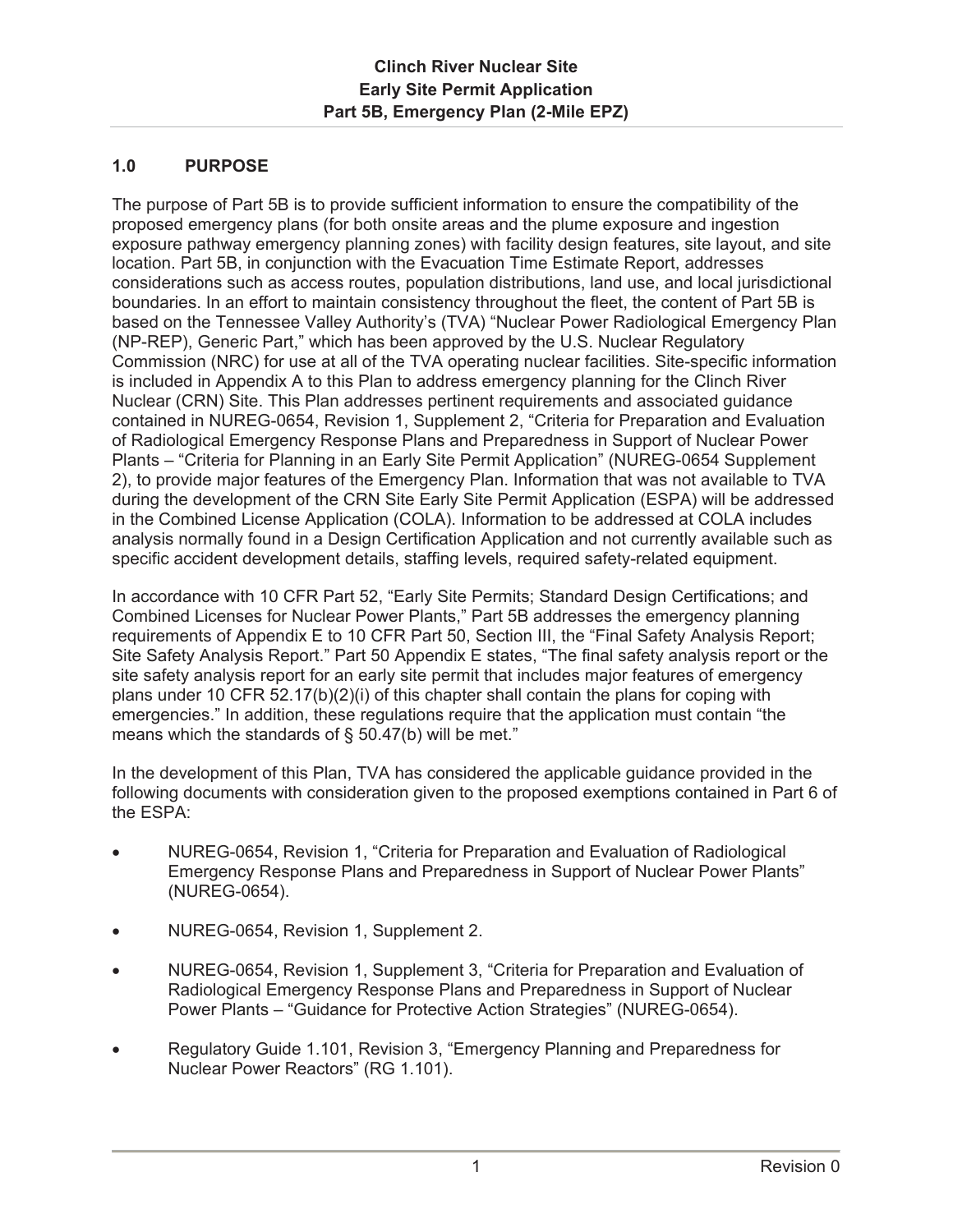- Section 13.3 of Regulatory Guide 1.70, "Standard Format and Content of Safety Analysis Reports for Nuclear Power Plants (LWR Edition)" (RG 1.70).
- Section 13.3 of NUREG-0800, "Standard Review Plan for the Review of Safety Analysis Reports for Nuclear Power Plants: LWR Edition" (NUREG-0800).

As specified in NUREG-0654 and RG 1.101, this Plan provides for the following:

- Adequate measures are taken to protect employees and the public.
- Individuals having responsibilities during an emergency are properly trained.
- Procedures exist to provide the capability to cope with a spectrum of emergencies ranging from those of little consequence to major core melt.
- Equipment is available to detect, assess, and mitigate the consequences of such occurrences.
- Emergency action levels and procedures are established to assist in making decisions.

This Plan has been developed to respond to potential radiological emergencies at the CRN Site as they may apply to small modular reactors (SMRs). As discussed in Site Safety Analysis Report (SSAR) Section 13.3 of this EPSA, the SMR technologies under consideration do not have postulated design basis accidents that would result in dose consequences that are large enough to require offsite emergency planning, the overall scope of this plan delineates the actions necessary to safeguard onsite personnel (within the site boundary) and minimize damage to property. As discussed in Part 3 of this ESPA, for postulated beyond design basis accidents, analysis has concluded that, because of the slow progression rate, sufficient time is available to initiate appropriate mitigating actions to protect the health and safety of the public beyond the Site Boundary.

The NRC requires a level of emergency preparedness commensurate with the potential consequences to public health, safety, common defense, and security at the CRN Site. This Plan considers the proposed exemptions contained in Part 6 of the ESPA. Implementation of this Plan is not dependent on the comprehensive emergency management plan (CEMP) nor would TVA impose a requirement on offsite agencies to implement this Plan.

The CRN Site ESPA (Part 5B, Emergency Plan) consists of this Generic Part and the site specific Appendix A. Appendix A is complementary with the State plan referenced in Appendix A, Attachment 1.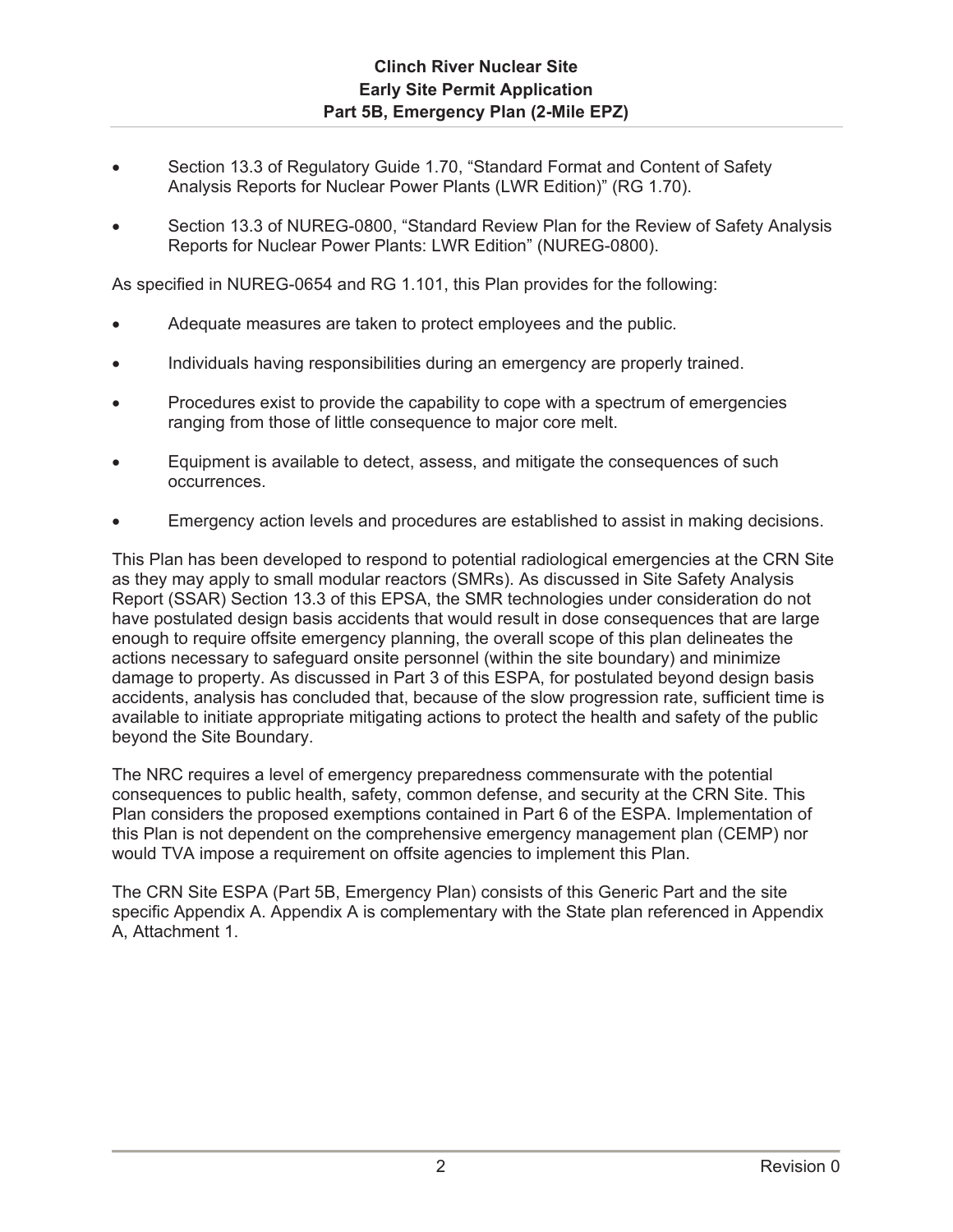### **2.0 SCOPE**

This Plan provides information regarding emergency preparedness and response planning for the CRN Site and addresses organizational responsibilities, capabilities, actions, and guidelines for TVA during a radiological emergency. It also describes the centralized emergency management concept which was approved by the NRC Commissioners via COMJA-80-37 (January 21, 1981). Additional guidance regarding the centralized emergency management concept can also be found in NRC SECY-96-170 (August 5, 1996) and NRC SECY-10-0078 (June 16, 2010).

# **2.1 APPENDICES**

Additional Radiological Emergency Plan information specific to the CRN Site is included as the CRN Site ESPA (Part 5B, Emergency Plan / Appendix A); referred to in the remainder of this document as "Appendix A."

Appendix A details facility features, capabilities, equipment, and responsibilities. The Generic Part together with Appendix A, describes the methods TVA will use to:

- 1. Detect an emergency condition.
- 2. Evaluate the severity of the problems.
- 3. Notify federal, State, and local agencies of the condition.
- 4. Activate emergency organizations.
- 5. Evaluate the possible offsite consequences.
- 6. Recommend protective actions for the public.
- 7. Mitigate the consequences of the emergency.

Since TVA's authority is limited to TVA-owned and controlled property, the State of Tennessee (State) and local agencies are responsible for ordering and implementing actions offsite to protect the health and safety of the public. Appendix A, Attachment 1 references the State Plan which supplements this Plan.

### **2.2 IMPLEMENTING PROCEDURES**

TVA develops specific procedures to ensure that the Plan is implemented as designed. These implementing procedures are designed to ensure that emergencies are properly evaluated, rapid notifications made, and assessment and protective actions performed. These procedures are compiled in the Emergency Plan Implementing Procedures (EPIPs). Site specific procedures for abnormal and emergency operation and control exist but are not included in the EPIPs. These plant operating procedures are designed to ensure the implementation of the EPIPs.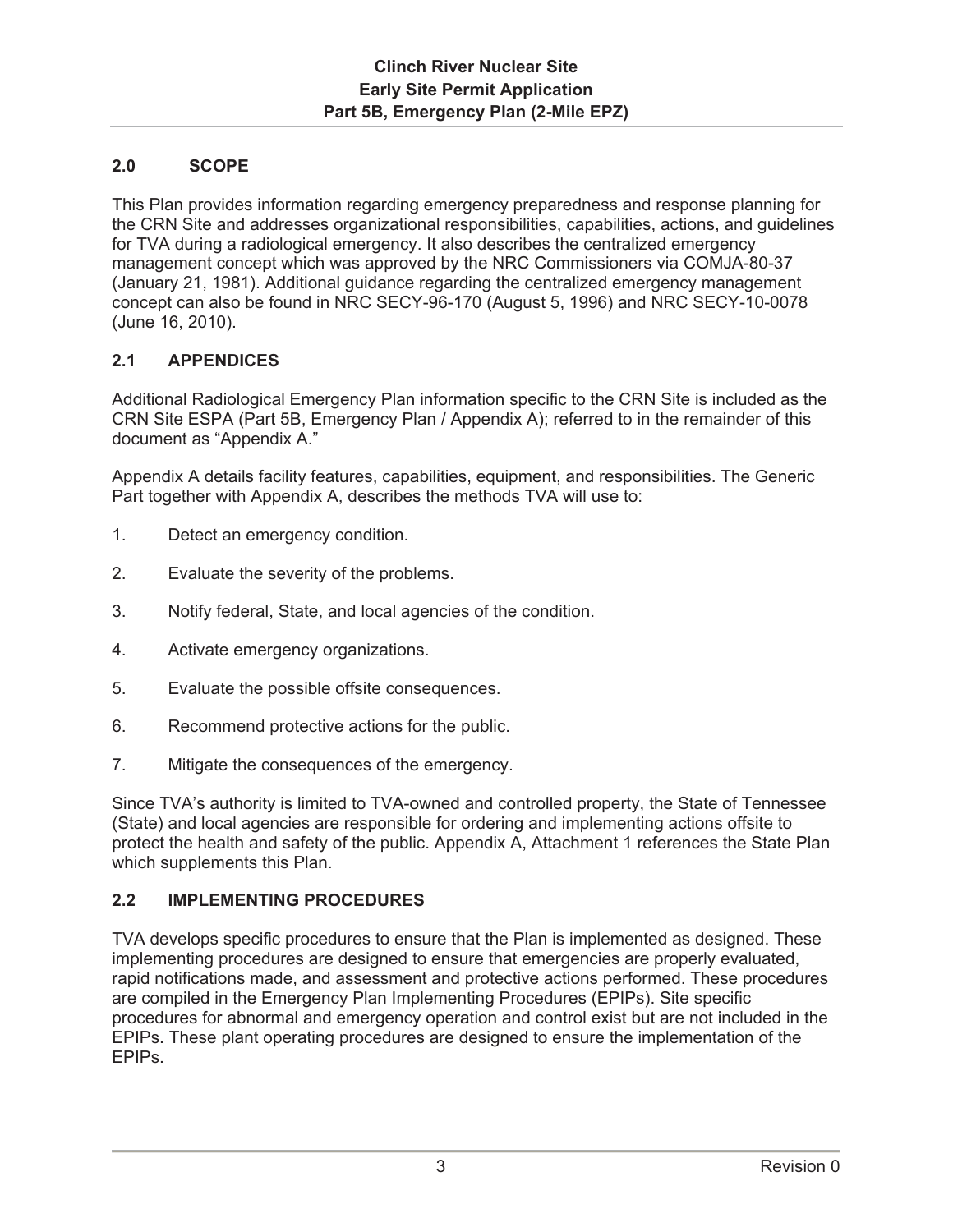### **2.3 STATE RADIOLOGICAL EMERGENCY PLAN**

The State Radiological Emergency Plan is referenced in Appendix A, Attachment 1. This Plan provides for the coordinated response of the State and affected local governments as well as the States and local governments within the CRN Site ingestion exposure pathway Emergency Planning Zone (EPZ) and defines roles and responsibilities.

The responsibilities of these major organizations are summarized in Table 2-1.

#### **Table 2-1**

| <b>Command and Control</b>          | Local<br>X | <b>State</b><br>X | TVA<br>X. |
|-------------------------------------|------------|-------------------|-----------|
| Warning                             | X          | X                 | X         |
| <b>Notification Communications</b>  | X          | X                 | X         |
| Public Information                  | X          | X                 | X         |
| <b>Emergency Assessment</b>         |            | X                 | X         |
| <b>Public Health and Sanitation</b> | X          | X                 |           |
| <b>Social Services</b>              | X          |                   |           |
| Fire and Rescue                     | X          |                   | X         |
| <b>Traffic Control</b>              | X          |                   |           |
| <b>Emergency Medical Services</b>   | X          | X                 | X         |
| Law Enforcement                     | X          | X                 |           |
| Transportation                      | X          |                   |           |
| <b>Protective Response</b>          | X          | X                 |           |
| Radiological Exposure Control       | X          | X                 | X         |

#### **PRINCIPAL ORGANIZATIONAL RESPONSIBILITIES**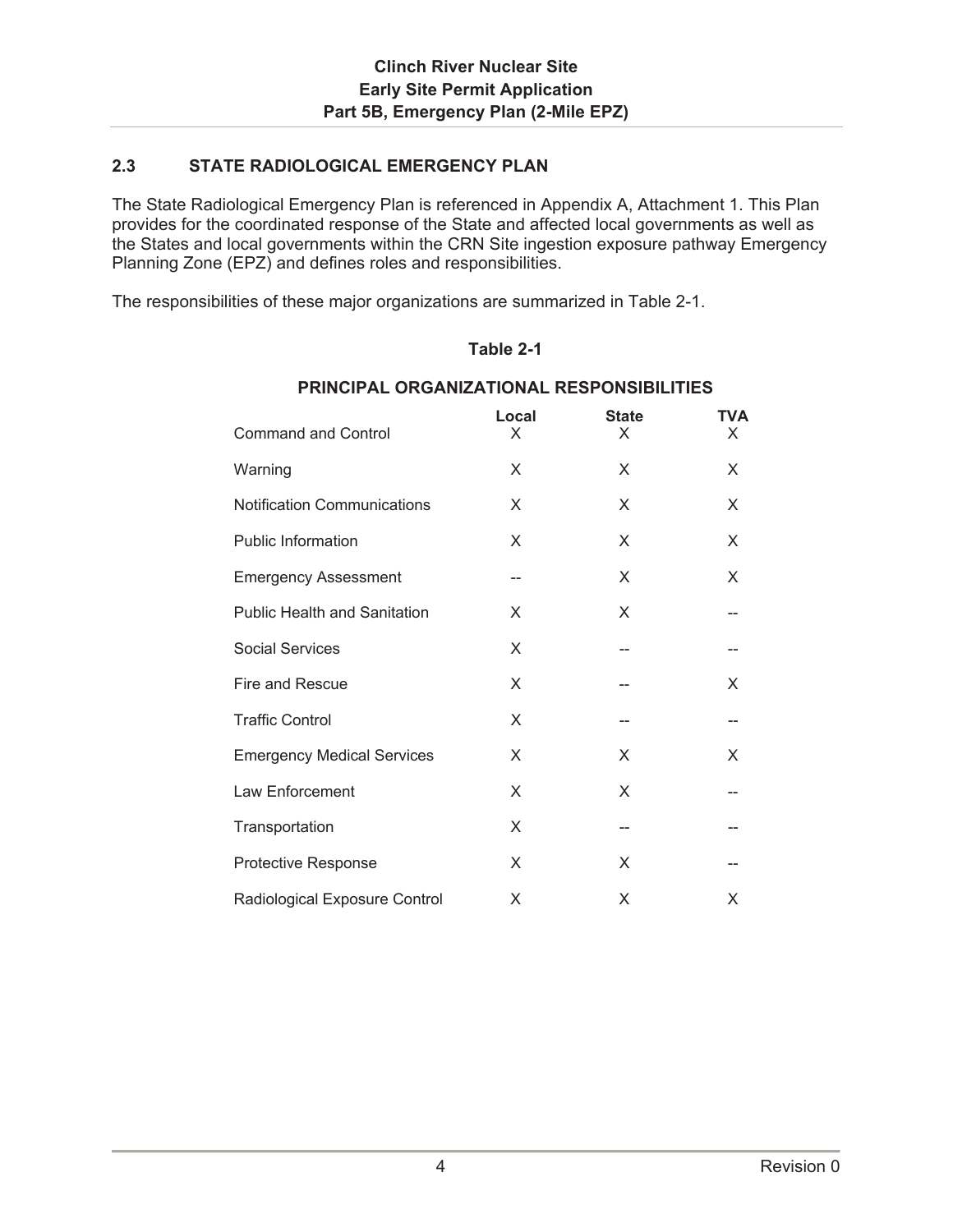### **2.4 NATIONAL RESPONSE FRAMEWORK**

The National Response Framework (NRF) Nuclear/ Radiological Incident Annex provides for timely, coordinated response by federal agencies to a fixed nuclear power plant facility incident. The NRF is activated by either the affected State notifying the Department of Homeland Security (DHS), or the utility notifying the NRC of a radiological emergency at a nuclear plant site. The NRF is not included as part of the TVA Radiological Emergency Plan. Should additional radiological monitoring support be required, the appropriate State agency will make the request through DHS. The persons authorized to request this assistance, the specific resources expected, and resources available to support the federal response are provided in the respective State plans.

The NRF may be used by federal agencies in radiological emergencies. The NRF primarily concerns offsite federal response in support of State and local governments with jurisdiction for the emergency. The NRF provides the federal government's concept of operations for responding to radiological emergencies, outlines federal policies and planning assumptions, and specifies authorities and responsibilities of each federal agency that may have a significant role in such emergencies. The Central Emergency Control Center (CECC) Director is the TVA representative authorized to request federal assistance. Such a request from TVA will be made to the NRC.

TVA will utilize the CECC in Chattanooga Tennessee as the Emergency Operations Facility (EOF) for the Clinch River Nuclear Site. The CECC serves as the EOF for the other TVA nuclear plants (Browns Ferry Nuclear Plant (BFN), Sequoyah Nuclear Plant (SQN), and Watts Bar Nuclear Plant (WBN)). This multi-site EOF was previously approved for use by the NRC in COMJA-80-37. Attachment 1 of this Plan provides additional description of and justification for the location of the CECC.

Because of the close proximity of the U.S. Department of Energy (DOE) Oak Ridge Reservation to the CRN Site, DOE response, should assistance be requested, is expected within 1 to 2 hours.

Additional information about the NRF and available support is provided in NRC RIS 2005-13, "NRC Incident Response and the National Response Plan" (RIS 2005-13), NUREG-0728, "Emergency Preparedness and Incident Response Programs" (NUREG-0728) or the FEMA website (www.fema.gov) as well as in the Agency Emergency Response Plan (TVA-SPP-35.01).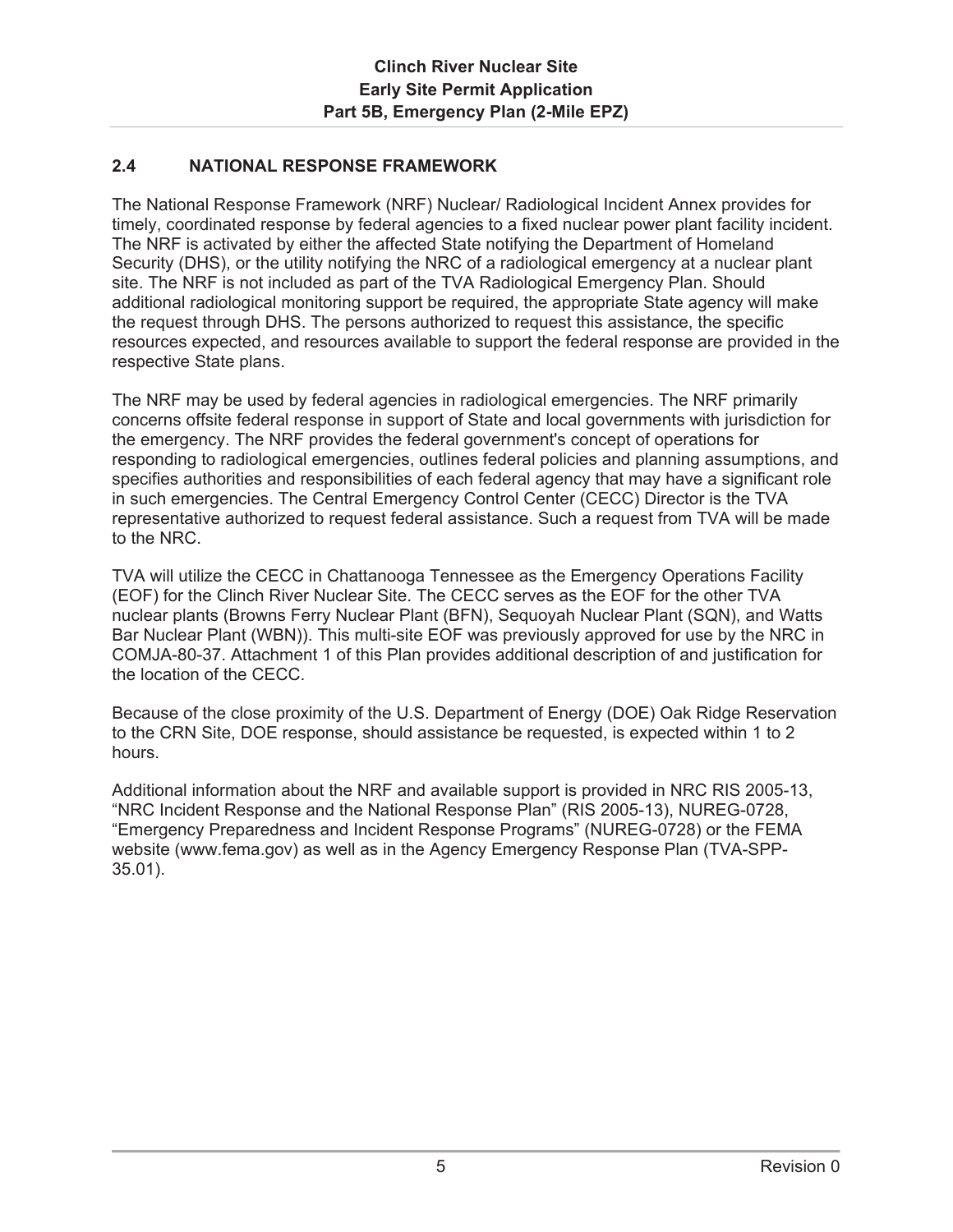# **3.0 PROCESS**

# **3.1 ROLES AND RESPONSIBILITIES**

The development, implementation, and maintenance of the NP-REP is the responsibility of the TVA Nuclear organization. The General Manager, Support Services has delegated the authority for overall program control of the NP-REP to the Director, Emergency Preparedness as described below. Appendix A provides detailed staffing and organizational roles and responsibilities for the CRN Site minimum required Onsite Emergency Management Organization positions.

# **3.1.1 Emergency Management Organization (Concept of Operations)**

The CRN Site Emergency Management Organization is divided into two categories; the Onsite Organization and the Offsite Emergency Organization. A block diagram of the Onsite Organization is presented in Appendix A and the Offsite Emergency Organization is presented in Figure 3-1. Emergency Management Organization personnel are required to participate in the Fitness for Duty Program.

The Onsite Organization is comprised of the Site Emergency Director (SED) and technical staff located in the Technical Support Center (TSC), a Control Room staff of Operations personnel, and additional support personnel located in the Operations Support Center (OSC). The Onsite Organization is responsible for the onsite response to an emergency condition. Onsite activities are directed by the SED to include such functions as Control Room operations, technical assessment, emergency mitigation analysis, onsite radiation surveys, and dose tracking for site personnel.

The Offsite Organization is designated as the CECC staff. The CECC staff is comprised of a CECC Director, a supporting group of technical assistants, and representatives of other TVA organizations. The CECC Director and supporting technical assistants report to the CECC during an emergency as required. Other TVA organizations will send representatives to the CECC as requested by the CECC Director.

The CECC is responsible for directing and coordinating the overall TVA response to an emergency condition. Functions such as offsite radiological monitoring and dose assessment, public information, State and local government coordination, and additional plant assessment are handled by the CECC relieving the Onsite Organization of the many peripheral duties necessary for the successful emergency response.

# **3.2 ONSITE ORGANIZATION**

Under normal conditions the Site Vice President is in charge of activities at the site and the Plant Manager is responsible for the safe efficient operation of the plant. The person primarily responsible for mitigation of an emergency is the SED. Upon declaration of an emergency the Shift Manager (SM) on duty initially fills the position of SED and directs emergency response from the Control Room. This position is transferred to the TSC when that facility is activated. Once the TSC is activated, the SED and the TSC can provide technical support to the Control Room as part of their overall response to the emergency.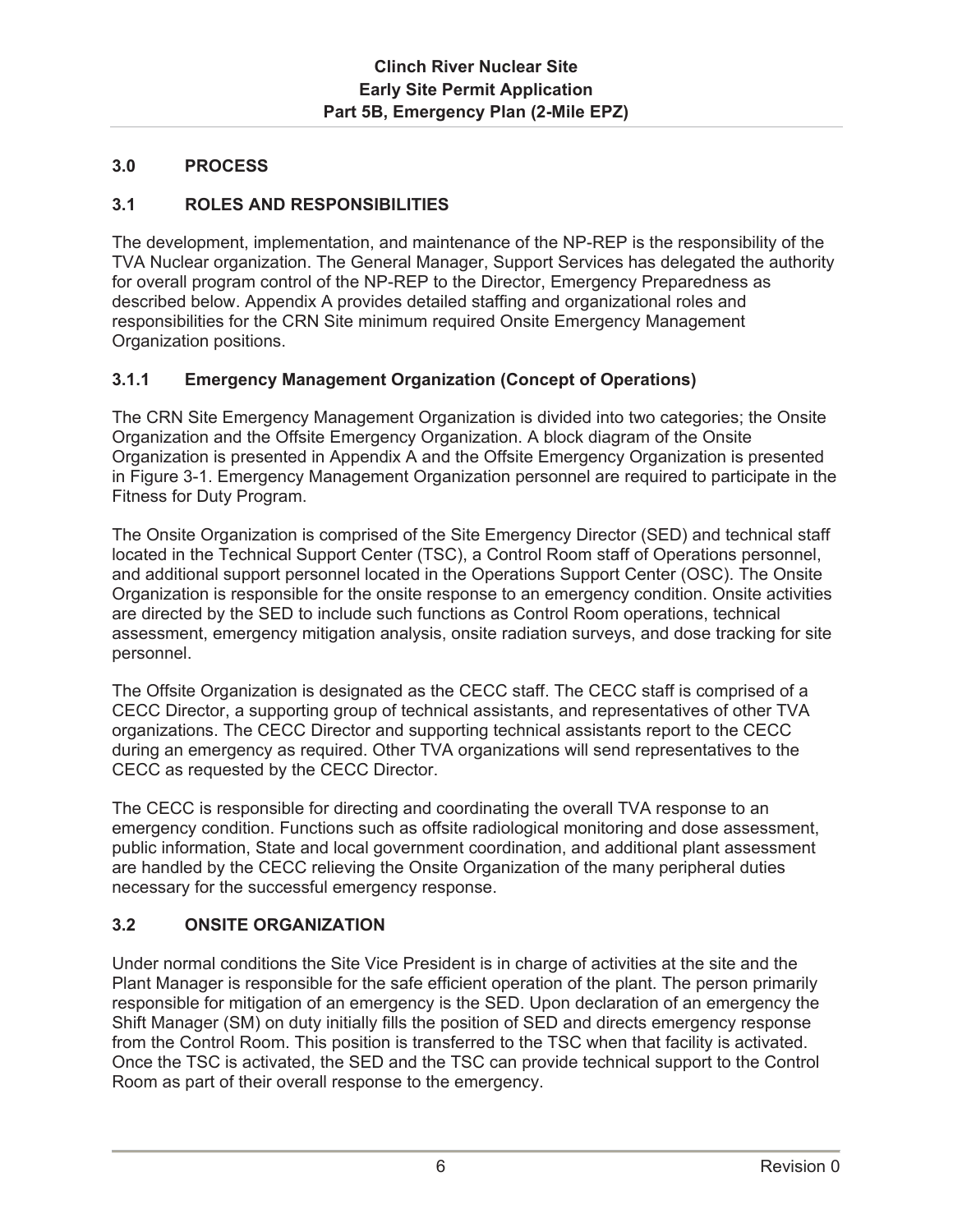The CRN Site is staffed on a continual 24-hour basis. The minimum staffing requirements for plant operations are established in the plant Technical Specifications. The staff responsibilities are as outlined in the SSAR, and are unchanged during an emergency. The on-shift composition listed in Appendix A may be less than the minimum requirements for a period of time in order to accommodate unexpected absences of personnel provided action is taken to restore the composition within established time requirements.

Under emergency conditions, the normal plant staff is supplemented as shown in Appendix A. Appendix A also provides descriptions of the responsibilities of the personnel who augment the normal plant operating organization. Support personnel will be notified to report as required by the situation. Staffing time for the augmenting forces is indicated in Appendix A. This time could vary slightly, depending upon the time of day, weather conditions, immediate availability of personnel, and radiological conditions.

The Onsite Organization augments the shift operations crew. If members of the Onsite Organization are not present when an emergency occurs, the SM on-duty, or a designated Unit Supervisor when acting as the SM, is designated the SED and acts as such until relieved by the SED assigned to the TSC.

Upon detection of a known or suspected emergency, the SM on-duty refers to a CRN-EPIP to determine the classification of the emergency. After determining the classification of the incident, the SM assumes the responsibilities of SED and initiates the appropriate procedure referenced by the CRN-EPIP. Emergency communications / notifications with State, local and federal agencies, along with staffing instructions for the emergency response facilities are specified in CRN-EPIPs.

CRN-EPIPs designate personnel who staff the Emergency Notification System (ENS) and Health Physics Network (HPN) (NRC FTS 2000 System) Communication Systems. CRN-EPIPs also designate the interface with the NRC during TSC operation.

# **3.3 OFFSITE ORGANIZATION**

Figure 3-1 provides a diagram of the Offsite Organization, including those positions that must respond within a prescribed time of an Alert or higher (see Section 4.0, Emergency Conditions) emergency declaration at the CRN Site. The prescribed response times for the Offsite Organization will be addressed in the COLA.

Activation for the CECC is accomplished within a prescribed time following declaration of an Alert or higher (see Section 4.0, Emergency Conditions) emergency classification at the CRN Site, depending upon time of day, weather conditions, or immediate availability of personnel. The prescribed activation time for the CECC for an event at the CRN Site will be addressed in the COLA.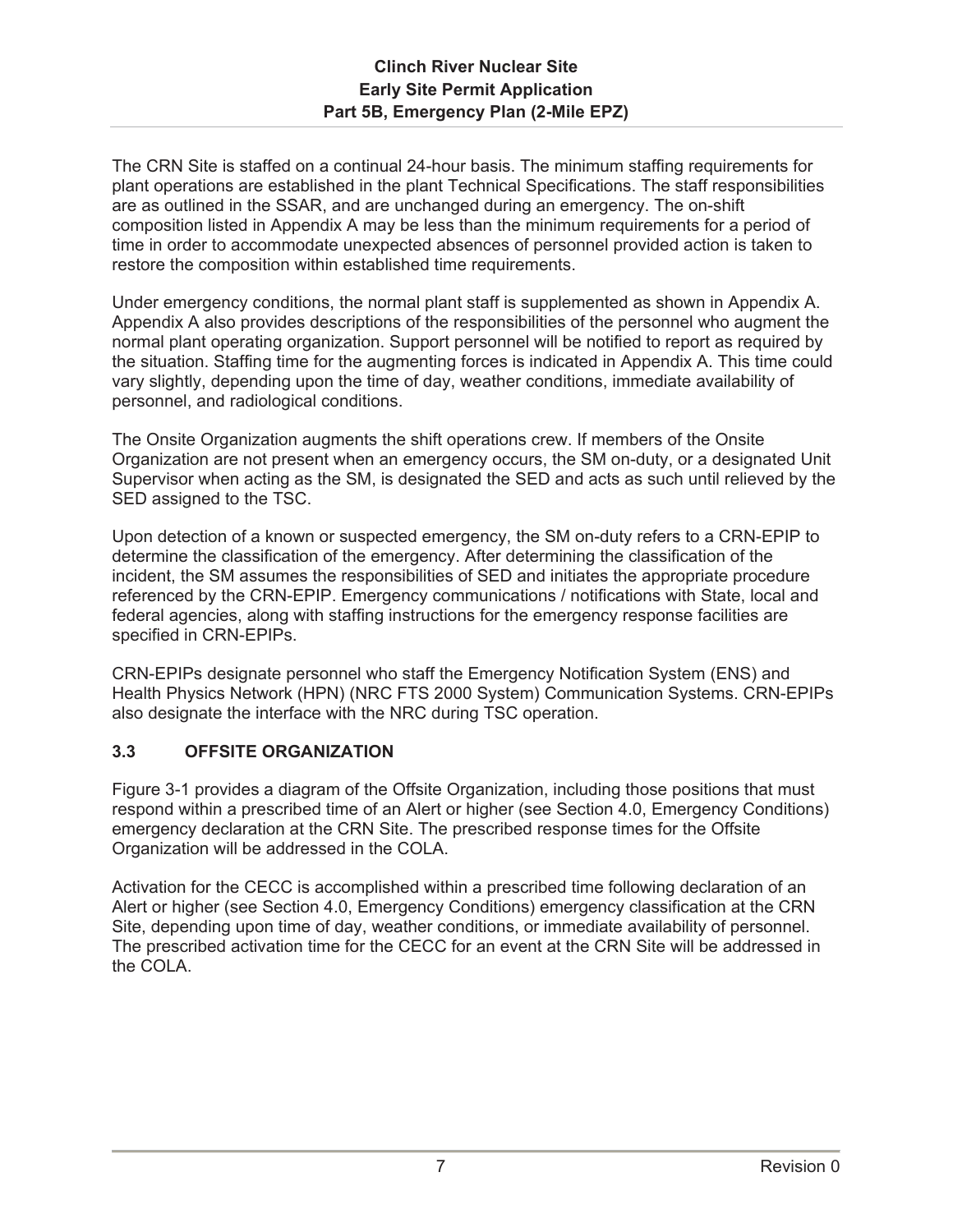### **3.3.1 CECC Director**

The CECC Director has overall responsibility and authority for ensuring adequate TVA response to affected State/local governments in protecting the health and safety of the public. The CECC Director:

- Directs and coordinates TVA emergency response.
- Makes Protective Action Recommendations (PARs) to the State.
- Reviews and approves TVA press releases (excluding initial report of event).
- Reviews adequacy of information to news media/public.
- Acts as the primary point of contact for official TVA positions or recommendations.
- Ensures that key individuals are notified of the condition and severity of the events.
- Ensures information relative to the plant status, radiological impacts, and protective measures is available to emergency responders.
- Ensures NRC, U.S. Department of Energy (DOE), INPO, insurance underwriters, and the appropriate federal, State, and local agencies have been notified.
- Ensures points of contact for key types of information from the CECC are provided.
- Ensures 24-hour/day operations are established if required.

#### **3.3.2 Assistant CECC Director**

An optional position that may be filled at the CECC Director's discretion to assist in carrying out duties. This position will be filled by a person qualified as CECC Director.

#### **3.3.3 Emergency Preparedness Staff Representative**

The Emergency Preparedness (EP) Staff Representative:

- Advises the CECC Director regarding the NP-REP.
- Confirms the CECC is set up and operating properly.
- Assists the CECC Director in operating the CECC by evaluating, compiling, documenting, and posting data concerning the emergency situation.

### **3.3.4 State Communicator**

The State Communicator:

Acts as the TVA primary communicator to the State.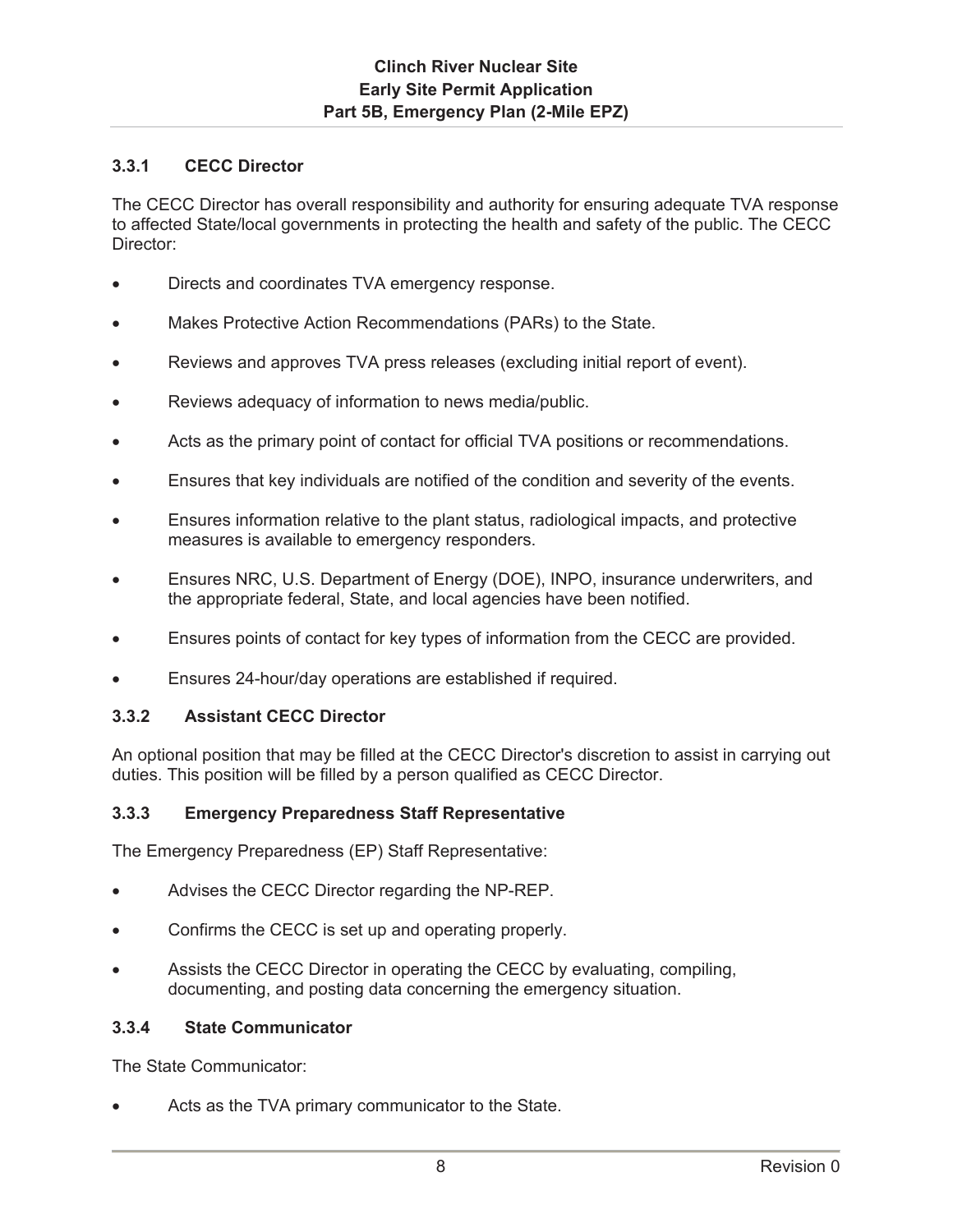- Clarifies information discrepancies and ensures pertinent information related to plant status, onsite response, and TVA dose assessment is provided to the State.
- Further assists in providing TVA resource assistance, provides the State with technical advice as necessary, and assists the State Liaison (a State government representative) in briefings and coordinating responses to State inquiries.

### **3.3.5 TVA Operations Duty Specialist**

The position of Operations Duty Specialist (ODS) is staffed seven days a week, 24 hours a day. After being notified of an emergency from the CRN Site, the ODS is responsible for making initial notification to the TVA REP Emergency Management Organization.

#### **3.3.6 Emergency Duty Officer**

The Emergency Duty Officer (EDO) is responsible for establishing initial operation of the CECC in the event the NP-REP is activated at the Alert or higher (see Section 4.0, Emergency Conditions) emergency classification. The EDO is responsible for ensuring that appropriate initial notifications of TVA and offsite emergency organizations have been made for each emergency classification.

### **3.3.7 TVA State Liaison**

The TVA State Liaison acts as the CECC representative upon dispatch to the State Emergency Operations Center (SEOC) to interpret technical aspects of the emergency condition. He informs the CECC on State problems, requests, and actions.

#### **3.3.8 CECC Plant Assessment Manager**

The CECC Plant Assessment Manager:

- Maintains contact with the SED or Technical Assessment Manager and ensures that necessary support is provided.
- x Requests assistance from other TVA organizations or Nuclear Steam Supply System (NSSS) vendors as needed.
- Provides technical support for planning and reentry/recovery operations.
- Ensures the CECC Director is briefed on information pertaining to plant status and any protective actions indicated for the public based upon an assessment of plant status by the CECC and TSC assessment teams.
- Ensures that periodic status reports are received from the site and are provided to the CECC Director and other TVA support organizations.
- Makes recommendations to the SED on actions to be considered by the site to mitigate the problem based upon the assessment of plant status by the CECC Plant Assessment Team.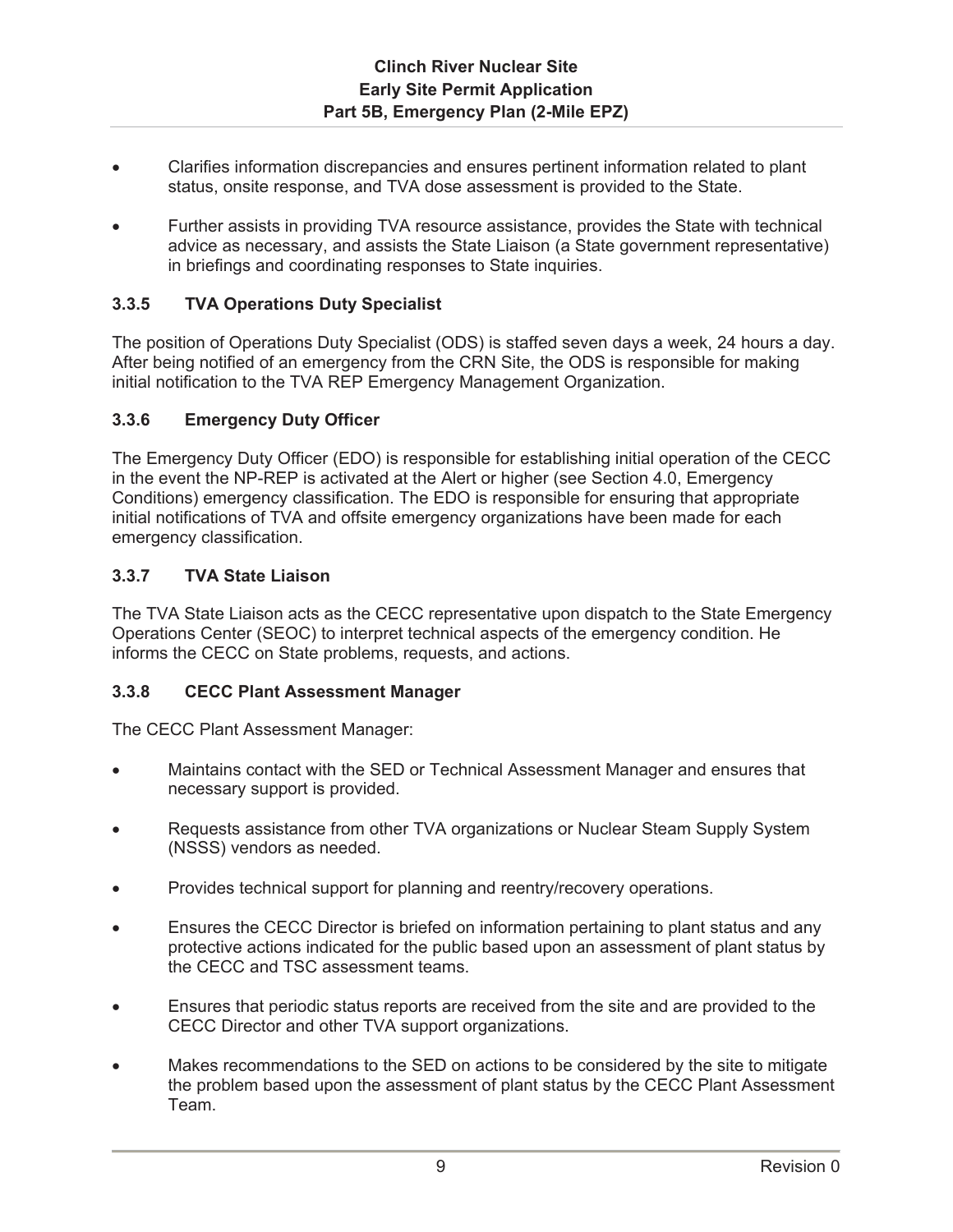The CECC Plant Assessment Manager is assisted by a Plant Assessment Team and additional support personnel who develop ongoing assessments of facility status and provide additional resource support.

### **3.3.9 Plant Assessment Coordinator**

The Plant Assessment Coordinator coordinates the plant status assessment activities in the Plant Assessment Area and directs overall plant assessment function and reports results to the Plant Assessment Manager. The plant information needed by the coordinator and plant assessment team is provided by a continuous telephone communications hookup with plant emergency staff.

# **3.3.10 CECC Plant Assessment Team**

The CECC Plant Assessment Team:

- x Coordinates the decision to activate the Joint Information Center (JIC) with the CECC Director, the Director, Public Relations & Corporate Information, and SEOC if offsite officials elect to activate the SEOC.
- Provides a periodic evaluation of plant status information for input back to the TSC and the CECC Plant Assessment Manager. Members of the CECC Plant Assessment Team draw upon their knowledge of plant information, procedures, core damage assessment, and industry analysis to evaluate the assessments provided by the site in terms of current and long-range plant conditions. Results of evaluations and independent assessments provide the data needed for developing any necessary onsite protective actions.
- Serves as an engineering/operations/core damage assessment consultant for the plant and replies to plant inquiries based on the available information.
- Ensures that appropriate safety parameters are selected for trending and the CECC trend boards are maintained.
- Maintains a detailed log of the sequence of events during the emergency. Assists the CECC with other site-related communication needs, as necessary.

### **3.3.11 Resource Support Coordinator**

The Resource Support Coordinator maintains communications with other TVA Nuclear technical personnel to coordinate support as necessary; coordinates support from other TVA organizations such as legal, medical, finance, and procurement; and coordinates requests for support from other organizations outside TVA such as equipment vendors and INPO. Coordinates arrangements for special equipment and supplies.

### **3.3.12 Engineering Representative**

The Engineering Representative provides a point of contact in the CECC for onsite and offsite engineering and provides engineering support as needed.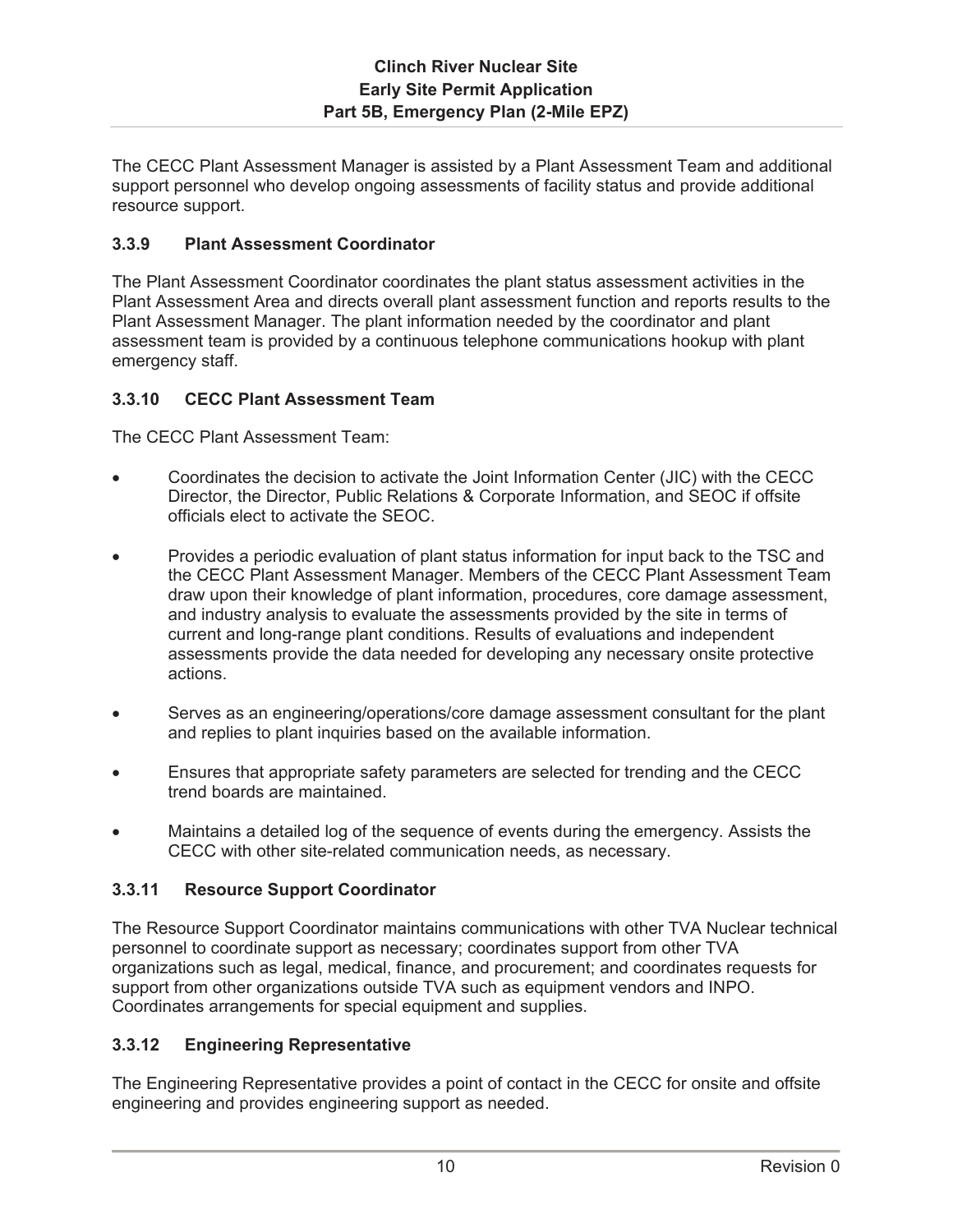### **3.3.13 Public Information Manager**

The Public Information Manager:

- x Coordinates the decision to activate the Joint Information Center (JIC) with the CECC Director; the Director, Public Relations & Corporate Information; and SEOC if offsite officials elect to activate the SEOC.
- **Ensures the JIC Spokesperson and the JIC Information Staff are provided information to** inform the public and news media in response to an emergency.
- Informs the CECC Director of TVA public information activities in response to an emergency.
- Coordinates news release drafts with the State and federal agencies participating at the JIC and secures approval of the CECC Director prior to making a release to the media.
- x Coordinates the decision to establish the JIC with the SEOC.
- Directs the activities of support personnel who develop public information and maintain information flow into and from the JIC.

### **3.3.14 JIC Liaison**

The JIC Liaison contacts responding agencies and transmits information for coordination, and establishes and maintains an information flow from the JIC or Site Communications to the CECC.

#### **3.3.15 Public Information Writer**

The Public Information Writer gathers information from the CECC personnel and Technical Advisor, prepares written statements based on that information, and develops information releases to be approved by the CECC Director for release to TVA employees.

#### **3.3.16 Radiological Assessment Manager**

The Radiological Assessment Manager (RAM):

- Ensures that the CECC Director is briefed on matters concerning radiological conditions.
- Provides consultation, technical assistance, and obtains additional services as may be required for plant Rad Protection and offsite environmental radiological surveys.
- Ensures that radiological monitoring is conducted in the environment for areas potentially affected by the emergency and evaluates the radiological information to determine the extent of actual or probable hazard to the public or environment.
- Responsible for radiation dose management, including emergency dose authorizations, for personnel under their direction and control.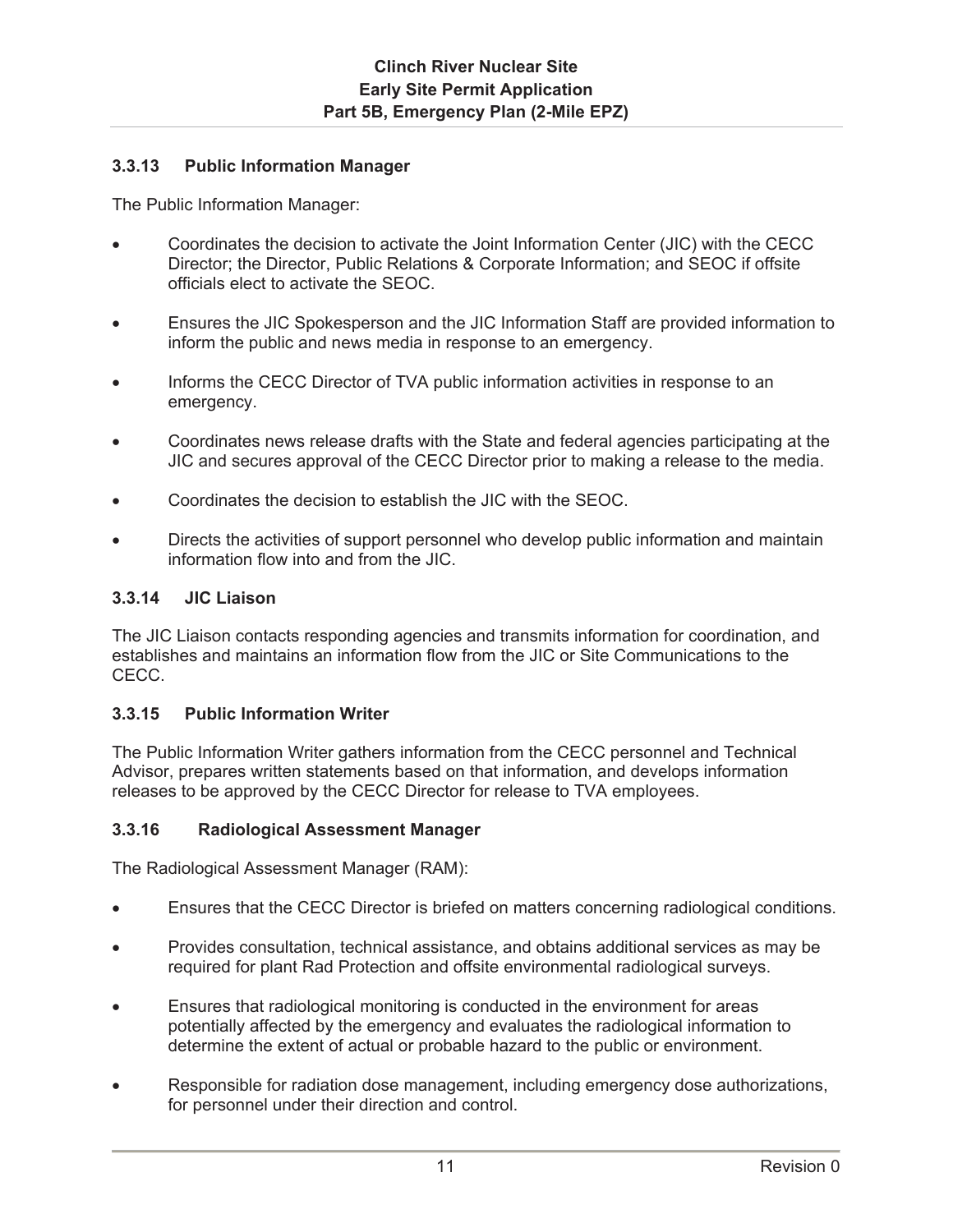Provides technical support to the CECC Director for formulating protective actions for the public based on radiological conditions.

The RAM directs the activities of support personnel who coordinate collection and evaluation of radiological assessment data in the environs surrounding the facility.

#### **3.3.17 Radiological Assessment Coordinator**

The Radiological Assessment Coordinator (RAC):

- Coordinates dose assessment, environs, and meteorological assessment activities in the Radiological Assessment Area (RAA) located in the CECC.
- Provides PARs based on dose assessments and field measurements to the RAM. Ensures that information is provided to the TSC on dose projections, recommended offsite protective activities, environs measurements, and meteorological conditions.
- Directs the overall RAA function and communicates assessment results to the RAM.
- Ensures that information is provided to the TSC on dose projections, environs measurements, and meteorological conditions.
- Coordinates requests for additional Rad Protection equipment and personnel.

#### **3.3.18 Environmental Assessor**

The Environmental Assessor:

- Coordinates requests for additional Rad Protection equipment and personnel.
- **•** Performs monitoring and assessment activities for the TVA environs and coordinates the TVA field monitoring effort with the appropriate State agency regarding field monitoring activities.
- Coordinates the analysis of environs samples with the Western Area Radiological Laboratory (WARL).
- Provides technical support for planning and reentry/recovery operations.
- Coordinates with Dose Assessor regarding the results of the environmental assessments.
- Provides environmental monitoring results to the RAC or RAM for formulation of PARs to the CECC Director.

#### **3.3.19 Dose Assessor**

The Dose Assessor: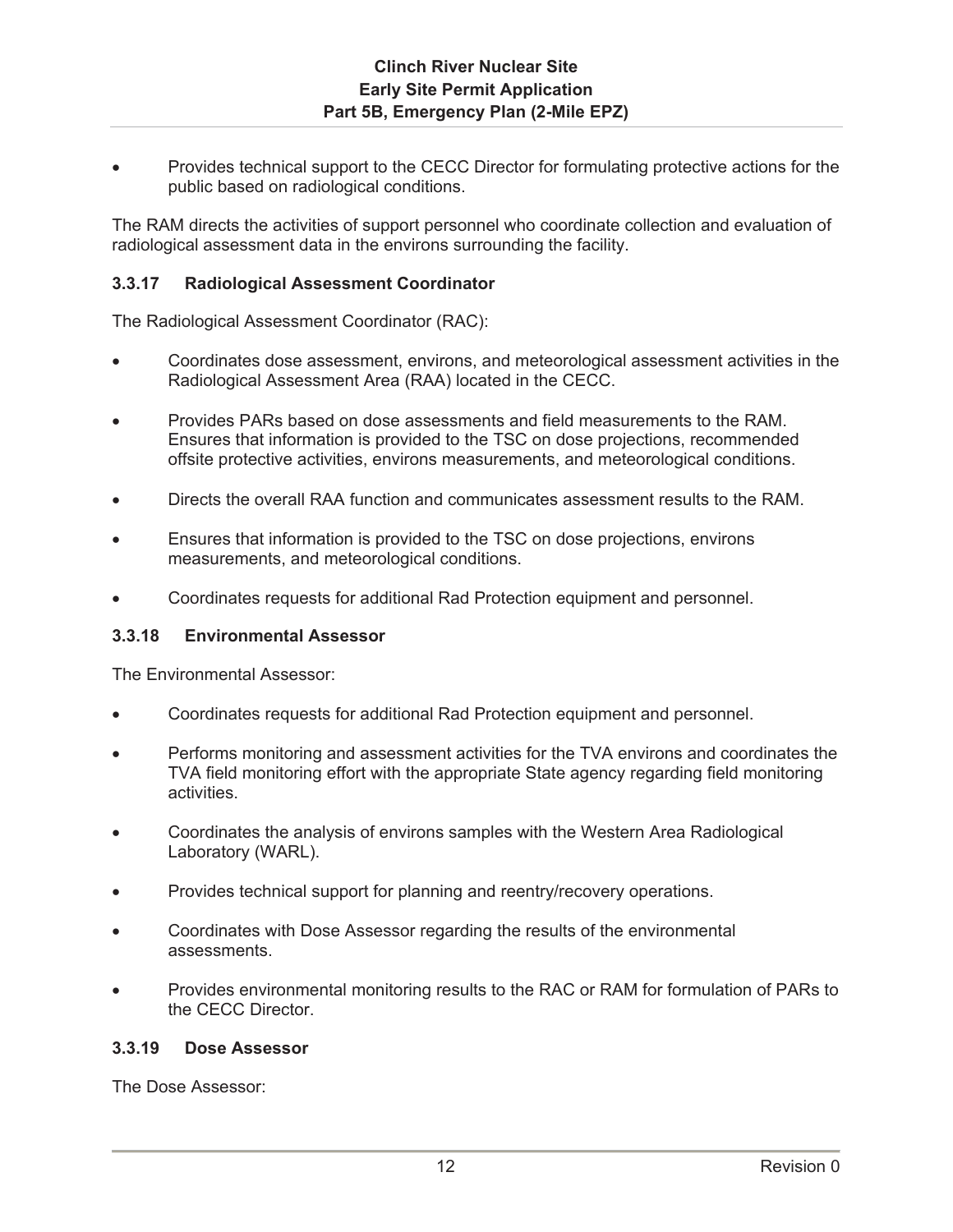- Initiates and performs dose assessment activities during the radiological emergency and during the recovery and reentry phase.
- Consults with appropriate state agencies to resolve significant difference in assessments.
- Coordinates with the Environmental Assessor regarding the predicted position, exposure levels, concentrations, and duration of radiological effluents
- Provides dose assessment results to the RAC or RAM for formulation of protective action recommendations to the CECC Director.

### **3.3.20 Meteorologist**

The Meteorologist:

- Coordinates the analysis of environs samples with the Western Area Radiological Laboratory (WARL).
- Evaluating meteorological data and developing forecasts which may be used for dose assessment and other emergency preparedness activities.
- **EXECT** Reviews adequacy of observed data and replaces missing or invalid observations.
- Makes forecasts of dispersion conditions that affect radiological effluents.
- Provides dispersion knowledge to dose assessment staff.
- Prepares other meteorological forecasts needed for emergency preparedness activities.

#### **3.3.21 Technical Advisors**

Technical Advisors provide technical assistance and explanation to the State Communicator, Public Information Staff, and Public Information Manager to ensure accurate information is released to the public and State agencies.

### **3.3.22 Boardwriter(s)**

Boardwriters maintain the CECC Status Boards and EPZ maps with current information.

### **3.3.23 Management Services**

Management Services (MS) makes arrangements for and provides for clerical support, food and water, sanitary facilities, TVA transportation services, lodging, specialized equipment and supplies, communications, drawings, and controlled documents. MS is also authorized to issue checks for payment for emergency services to outside firms.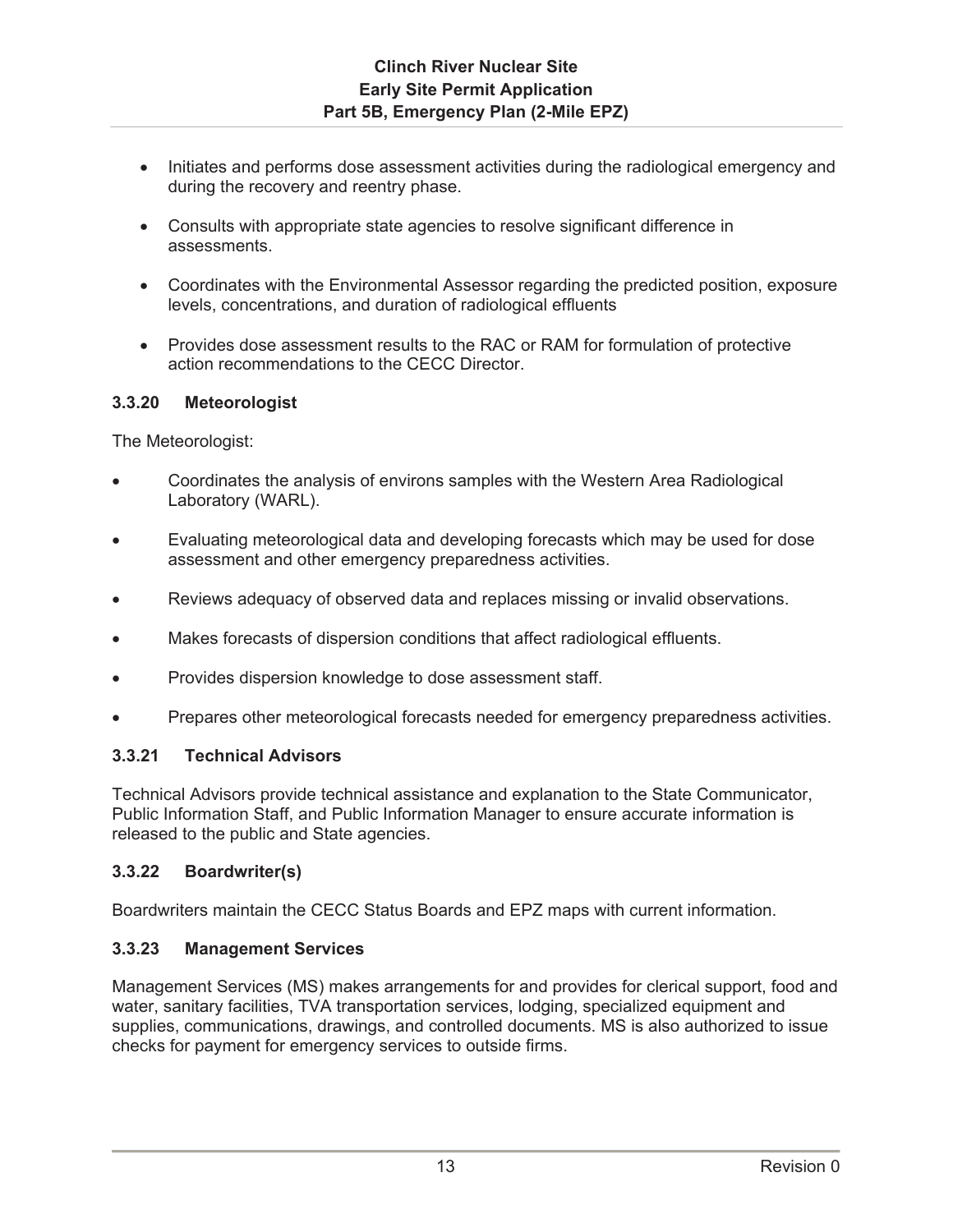# **3.3.24 Local Support**

TVA maintains agreements with police departments, fire departments, ambulance services, and hospitals near the CRN Site to provide appropriate services as requested.

### **3.3.25 Federal Agency Support**

TVA maintains an agreement with DOE Radiation Emergency Assistance Center/Training Site (REAC/TS), Oak Ridge, Tennessee. Other federal support would be requested through the NRF.

### **3.3.26 Vendor Support**

TVA may obtain technical support from the NSSS vendor during emergency situations. TVA may procure other vendor support as needed.

### **3.3.27 INPO**

TVA maintains an agreement with INPO, a consortium of nuclear utilities and other nuclear industries, to obtain any necessary support available from the industry during an emergency.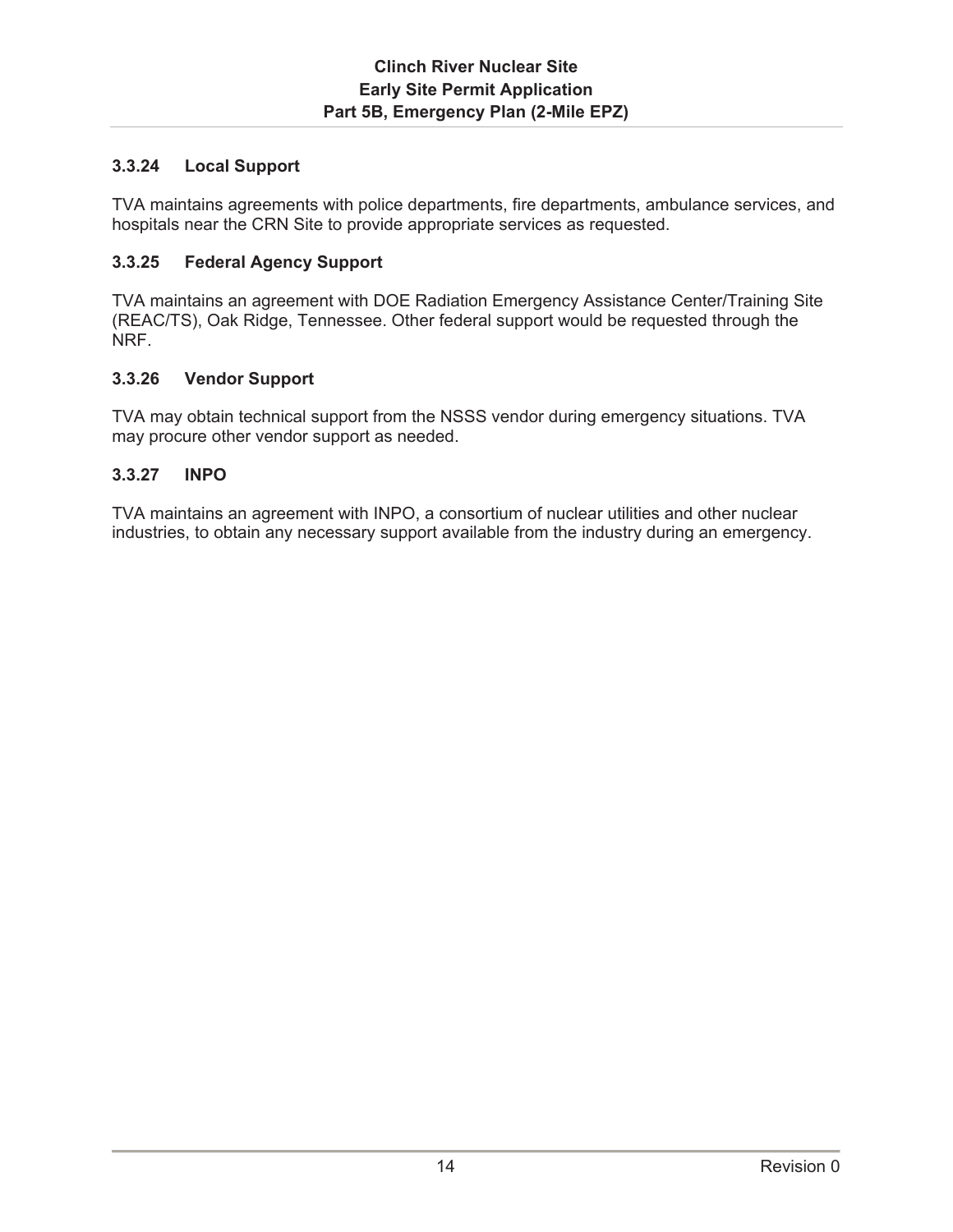

**1** These Offsite Emergency Organization positions will be staffed within a prescribed time following an Alert or higher emergency declaration at the CRN Site. The prescribed time will be addressed in the CRN Site COLA.

# **Figure 3-1 Offsite Emergency Organization**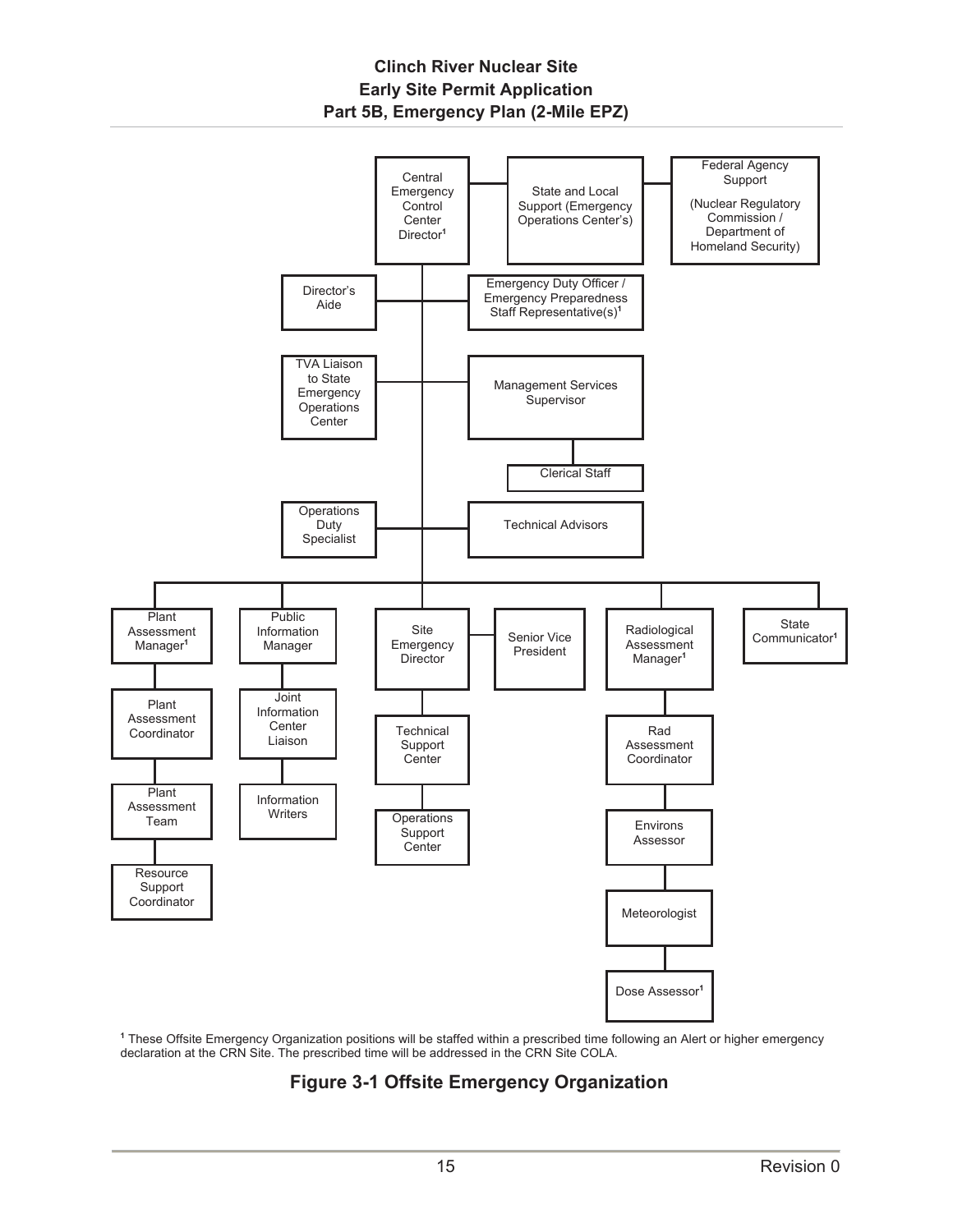### **4.0 EMERGENCY CONDITIONS**

### **4.1 CLASSIFICATION SYSTEM**

TVA utilizes the following emergency classifications:

- Notification of Unusual Event (NOUE)
- Alert
- Site Area Emergency
- General Emergency

This system of classification is consistent with the systems used by State and local emergency organizations. The emergency classifications are graded according to severity and immediate actions are taken to cope with the situation. Escalation to a higher class, or termination, occurs during the course of an emergency if warranted by conditions. Examples of plant conditions and their recommended emergency classes are given in the CRN-EPIPs. These procedures also specify the initial prompt notifications, information, and recommendations to be provided to State and local emergency organizations. Examples of Initiating Conditions (ICs) and specific instrument readings, if appropriate for the various classifications, are provided in the EPIPs.

### **4.1.1 NOUE**

This classification provides early and prompt notification of events that are in progress or have occurred which indicate a potential degradation of the level of safety of the plant or indicate a security threat to facility protection has been initiated. No releases of radioactive material requiring offsite response or monitoring are expected unless further degradation of safety systems occurs.

The purposes of the NOUE are: (1) to ensure that the first steps in activating emergency organizations have been carried out; and (2) to provide current information on the unusual event.

TVA maintains the NOUE classification until closeout or escalation to a higher class. TVA notifies the State authorities and the NRC. The State notifies the local authorities. Following closeout, TVA provides a briefing to State authorities. TVA provides a written summary of significant events to the State no later than the next working day.

### **4.1.2 Alert**

An Alert classification is indicated when events are in progress or have occurred which involve an actual or potential substantial degradation of the level of safety of the plant or a security event that involves probable life threatening risk to site personnel or damage to site equipment because of Hostile Action. Any releases are expected to be limited to small fractions of the Environmental Protection Agency (EPA) Protective Action Guides (PAG) exposure levels.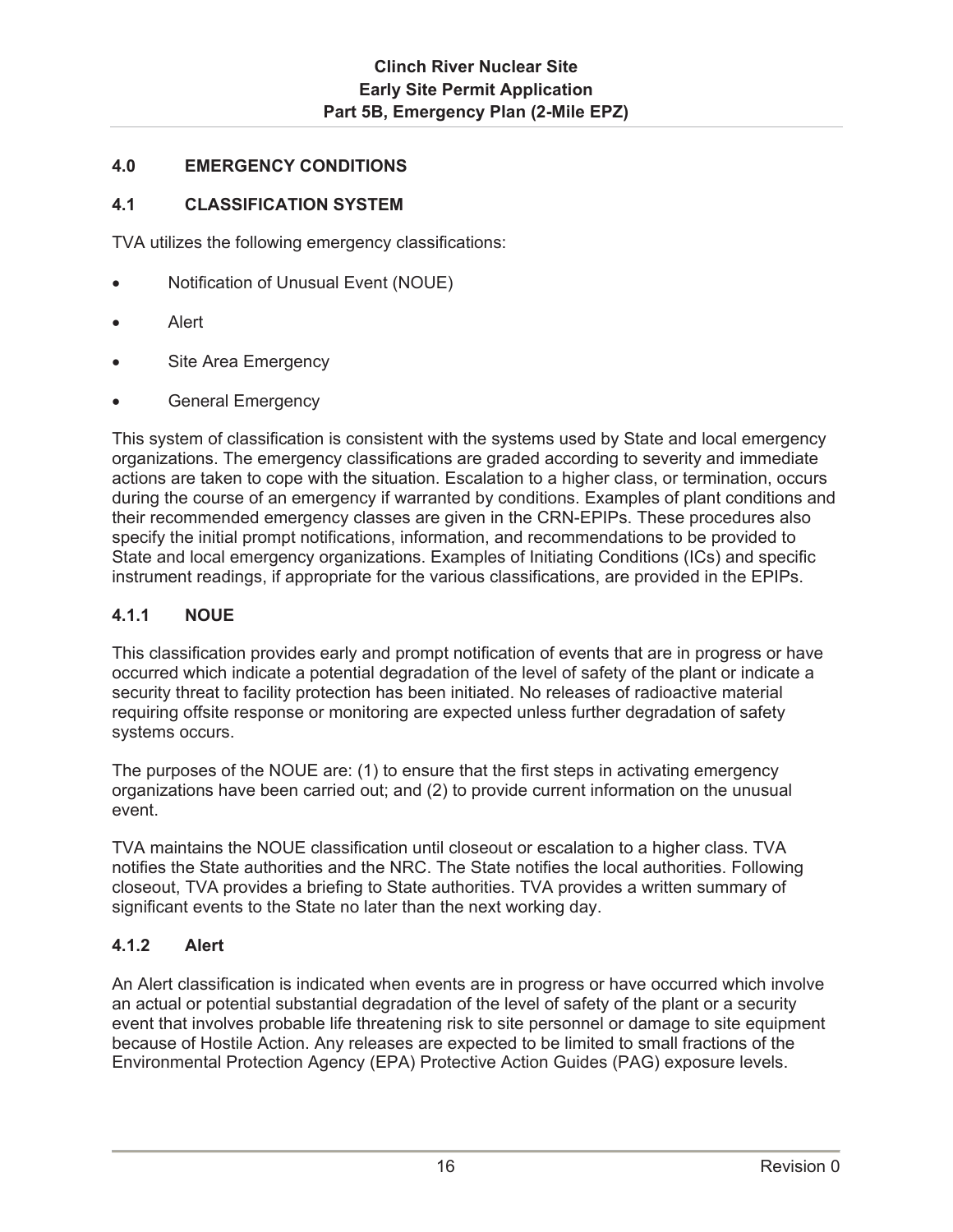The purposes of the Alert classification are: (1) to ensure that emergency personnel are readily available to respond if the situation becomes more serious or to perform confirmatory radiation monitoring, if required; and (2) to provide offsite authorities current status information.

TVA maintains the Alert class until event termination or escalation to a higher class. TVA notifies the State authorities and the NRC. The State notifies the local authorities. Following closeout, TVA provides a briefing to State authorities. TVA provides a written summary of significant events to the State no later than the next working day.

# **4.1.3 Site Area Emergency**

A Site Area Emergency is indicated when events are in process or have occurred which involve an actual or likely major failures of plant functions needed for protection of the public or Hostile Action that results in intentional damage or malicious acts: (1) toward site personnel or equipment that could lead to the likely failure of or; (2) that prevent effective access to equipment needed for the protection of the public. Any releases are not expected to result in exposure levels which exceed EPA PAG exposure levels beyond the site boundary.

The purposes of the Site Area Emergency classification are: (1) to ensure that emergency response centers are staffed; (2) to assure that monitoring teams are dispatched; (3) to assure that personnel required for evacuation of near-site areas are at duty stations if the situation becomes more serious; and (4) to provide current information for, and consultation with, offsite authorities and the public.

TVA maintains the Site Area Emergency classification until event termination or escalation to a higher class. TVA notifies the State authorities and the NRC. The State notifies the local authorities. Following closeout, TVA provides a briefing to State authorities. TVA provides a written summary of significant events to the State no later than the next working day.

### **4.1.4 General Emergency**

A General Emergency is indicated when events are in process or have occurred which involve actual or imminent substantial core degradation or melting with potential for loss of containment integrity or Hostile Action that results in an actual loss of physical control of the facility. Due to the SMR design, releases can be reasonably expected to exceed EPA PAG exposure levels offsite for more than the immediate site area.

The purposes of the General Emergency classification are: (1) to initiate predetermined protective actions for the public; (2) to provide continuous assessment of information from the site and offsite; and (3) to initiate additional measures as indicated by releases or potential releases of radioactivity.

When a General Emergency is declared, TVA recommends that State and local organizations implement protective actions as specified in the EPIPs.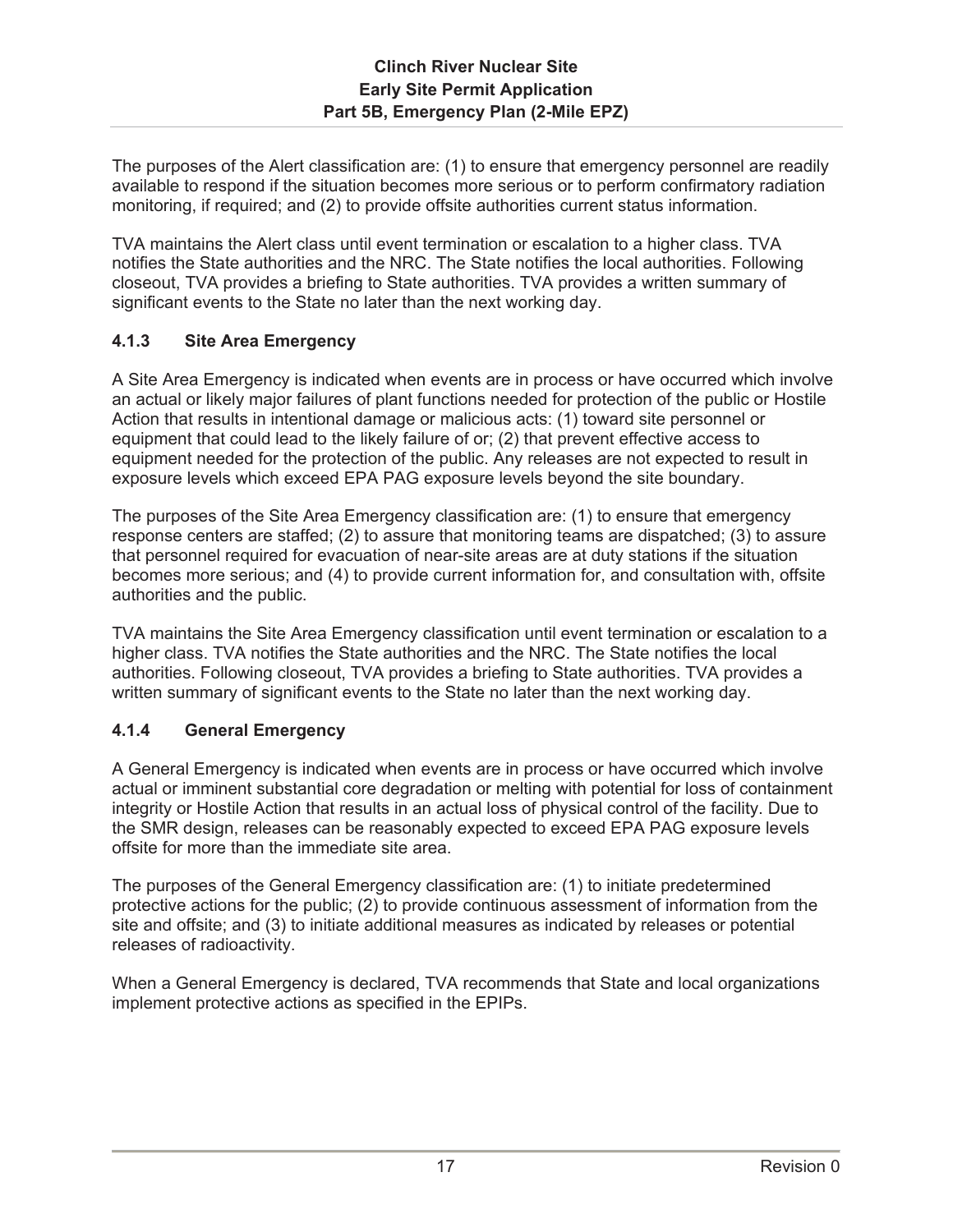TVA maintains the General Emergency until event termination. TVA notifies the State authorities and the NRC. The State notifies local authorities unless the initial classification is General Emergency, in which case TVA initially notifies the local authorities. Following closeout, TVA provides a briefing to State authorities. TVA provides a written summary of significant events to the State no later than the next working day.

# **4.2 IDENTIFICATION OF EMERGENCY CLASSES**

TVA uses a variety of methods to identify emergency situations and to categorize them. As indicated in the CRN-EPIPs, emergencies can be caused by natural disasters such as tornadoes or floods, hazards such as aircraft crashes, releases of toxic gases, or breaches of plant security, as well as by conditions involving plant systems directly.

Recognition of the emergency class is primarily a judgment matter for plant personnel. The ICs used for recognizing and declaring the emergency class are based on specific measurable values or observable conditions defined as Emergency Action Levels (EALs). These can be combinations of specific instrument readings (including their rates of change), annunciator warnings, time periods certain conditions exist, etc. The instrument readings and parameters required for determination of these EALs are detailed in the CRN-EPIPs. TVA uses these EALs as thresholds for determining the emergency classifications. The EALs are reviewed annually by the State.

TVA maintains the capability to assess, classify, and declare an emergency condition within 15 minutes after the availability of indication to plant operators that an emergency action level has been exceeded and to promptly declare the emergency condition upon identification of the appropriate EAL.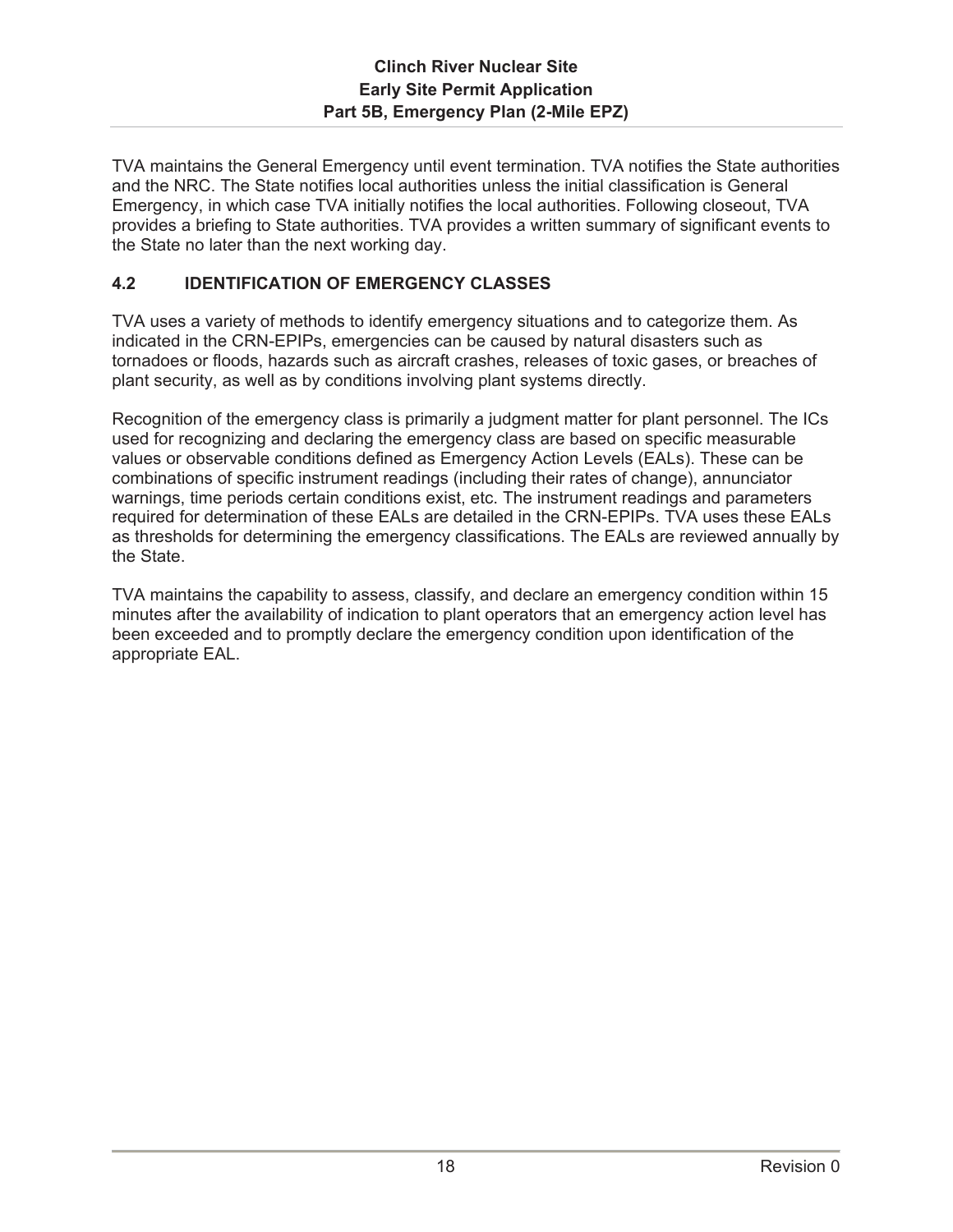### **5.0 EMERGENCY NOTIFICATION AND ACTIVATION OF PLAN**

Emergency measures are developed to aid in the mitigation of emergency conditions. Emergency measures begin with the declaration of an emergency class and activation of associated emergency organizations. These measures, which will include actions for assessment, correction, and protection, are described in general terms for each emergency class in the following parts of this section. Details of these emergency measures will be found in the appropriate sections of the CRN-EPIPs.

When the Plan is activated, TVA initiates certain predetermined actions. Notification is carried out as shown in Figure 5-1 to alert emergency staff personnel to handle the emergency situation.

### **5.1 ONSITE**

Upon detection of a known or suspected emergency, the SM on-duty will utilize a CRN-EPIP to determine the classification of the emergency. After determining the classification of the emergency, the SED will initiate the appropriate procedures referenced by the CRN-EPIP. Each procedure referenced by the CRN-EPIP gives specific instructions on staffing the TSC and the OSC and for notifying appropriate State authorities, the ODS, and the NRC.

### **5.2 OFFSITE**

Implementing procedures are provided to activate TVA and State emergency staffs. Essential emergency positions are covered on a 24-hour-a-day basis by duty personnel. Emergency response facilities are located to ensure rapid and effective response of personnel needed to assess and evaluate offsite conditions.

#### **5.2.1 NOUE**

Upon declaration of this classification, TVA initiates the following actions:

- A. The Control Room notifies and relays the information to the State within 15 minutes of declaration of the event. TVA utilizes a dedicated "ring-down" phone to make this notification. TVA utilizes an available commercial telephone line as a back-up method in the event the dedicated circuit is unavailable.
- B. The Control Room notifies the NRC immediately after notifying the State but not later than one hour after the emergency declaration is made.
- C. The ODS in Chattanooga is notified of the event by the Control Room and records the details of the event in accordance with the appropriate EPIP.
- D. The ODS notifies and relays the information to the EDO and CECC Director.
- E. The EDO keeps the CECC Director and the Public Information Manager informed of the situation as necessary.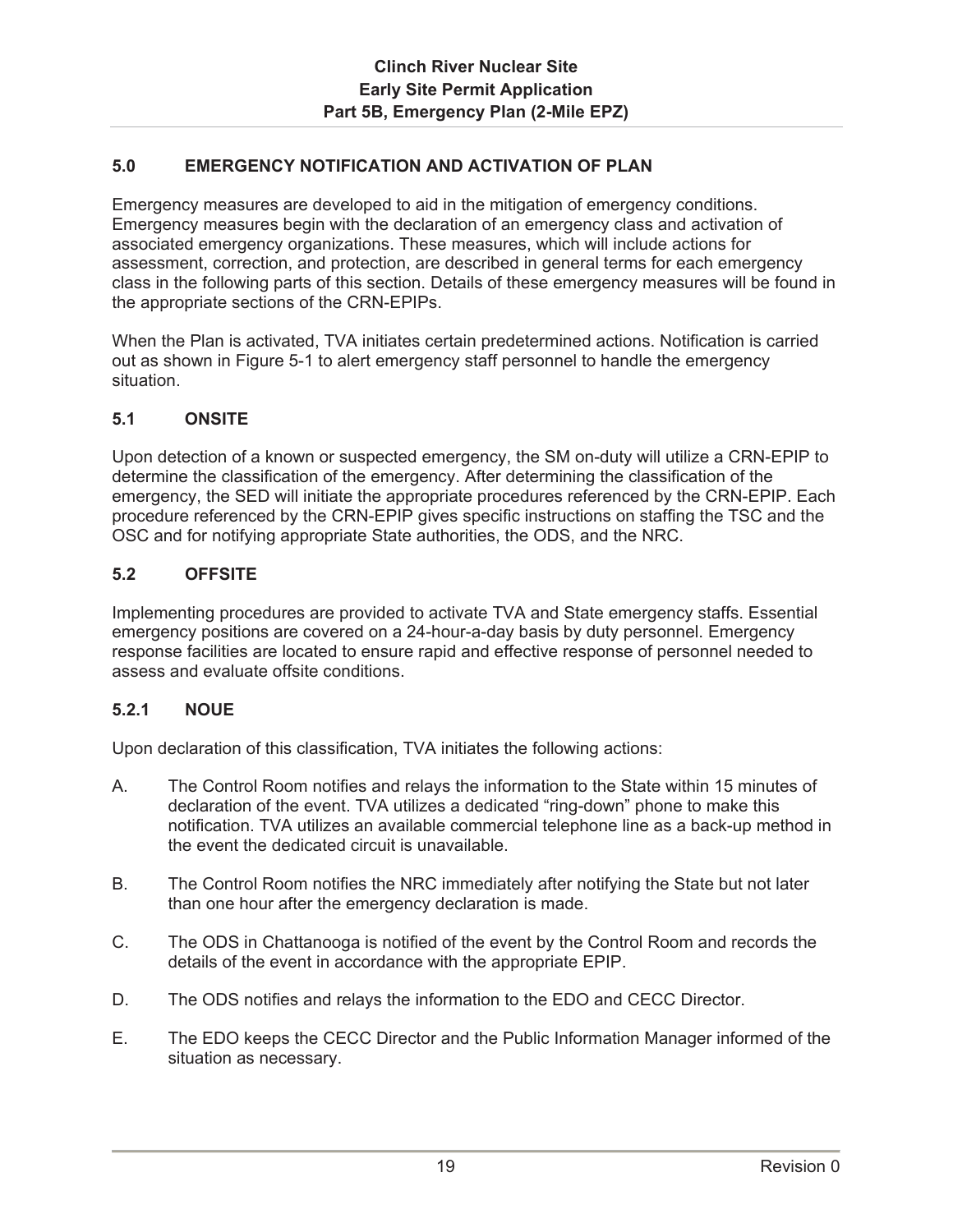- F. The Public Information Manager notifies the Site Communications Consultant, Director, Public Relations & Corporate Information, and the TVA News Bureau (Knoxville).
- G. The SED augments plant on-shift personnel as necessary to initiate corrective or protective actions.

### **5.2.2 Alert**

Upon declaration of this classification, TVA initiates the following actions:

- A. Notifications outlined in Subsection 5.2.1 are performed.
- B. The CECC is staffed.
- C. Environmental sampling teams may be dispatched.
- D. The TSC and the OSC are activated.
- E. The situation is analyzed and any appropriate corrective or preventive actions are initiated.
- F. Hourly, or more often as necessary, the State agencies are updated through the CECC on appropriate plant status and environmental conditions as follows:
	- 1. Classification of emergency.
	- 2. Type of actual or projected release (airborne, waterborne, or surface spill) and estimated duration/impact times.
	- 3. Estimate of quantity of radioactive material released or being released and the height of release.
	- 4. Chemical and physical form of released material, including estimates of the relative quantities and concentration of noble gases, iodines, and particulates.
	- 5. Prevailing weather (wind velocity, direction, temperature, atmospheric stability data, and form of precipitation, if any).
	- 6. Actual or projected doses at site boundary.
	- 7. Projected dose rates and integrated dose at about 0.5, 1, and 2 miles.
	- 8. Estimate of any surface spill radioactive contamination.
	- 9. Emergency response actions underway.
	- 10. Request for any needed onsite support by offsite organizations.
	- 11. Prognosis for worsening or termination of event based on plant information.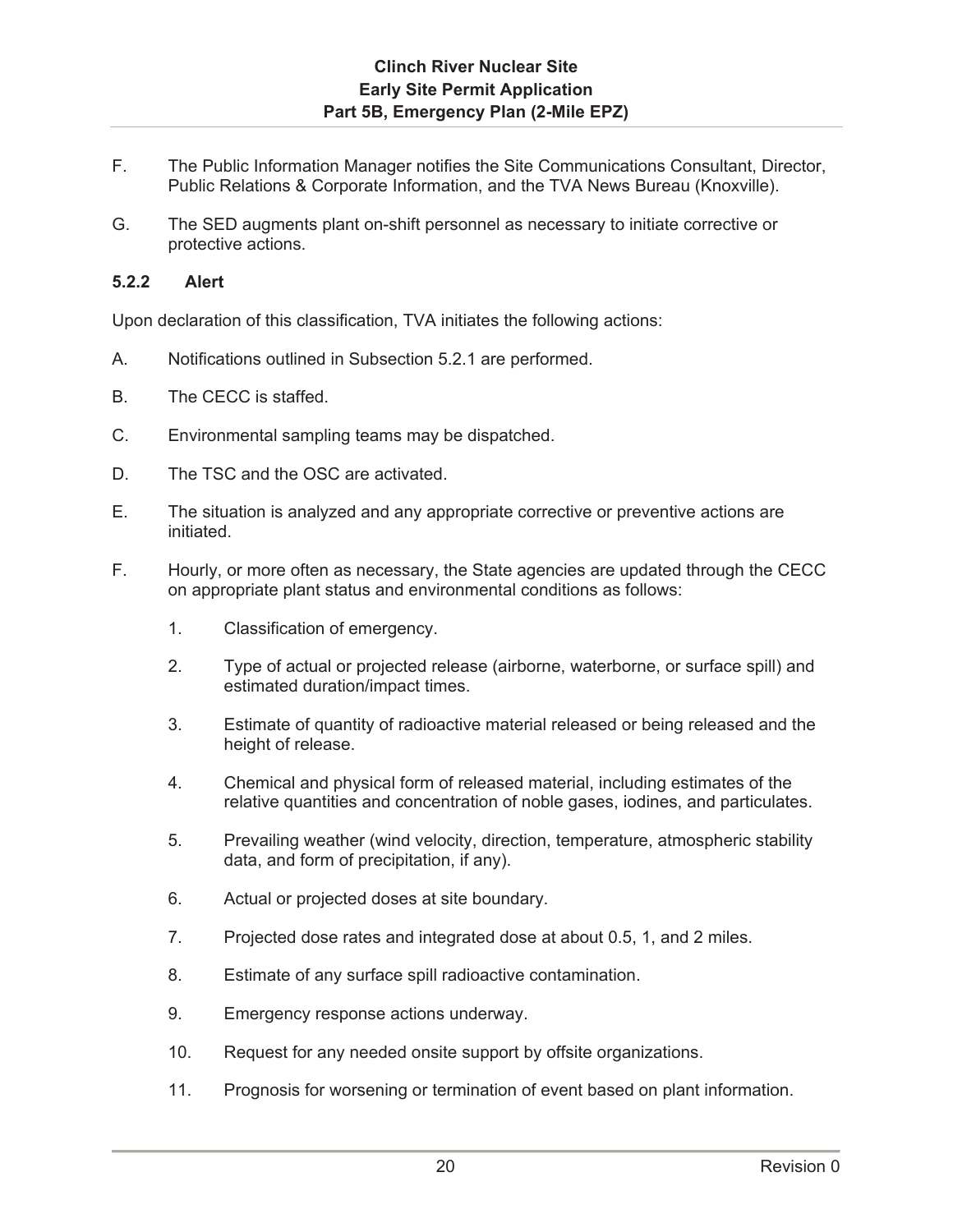- G. The JIC may be activated.
- H. Periodic media releases are provided.
- I. The SED augments plant on-shift personnel, as necessary, to initiate corrective and protective actions.

### **5.2.3 Site Area Emergency**

Upon declaration of this classification:

- A. Each of the actions outlined in Subsection 5.2.2 are performed.
- B. Personnel knowledgeable of plant systems are dispatched to the SEOC.
- C. The CECC recommends appropriate protective actions for the public to State agencies.
- D. The JIC is activated.

### **5.2.4 General Emergency**

Upon declaration of this classification:

- A. Each of the actions outlined in Subsection 5.2.3 are performed.
- B. Appropriate PARs to the State are required upon declaration of General Emergency.
- C. If this is the initial classification, the Control Room notifies the local government agencies within 15 minutes and provides the PARs.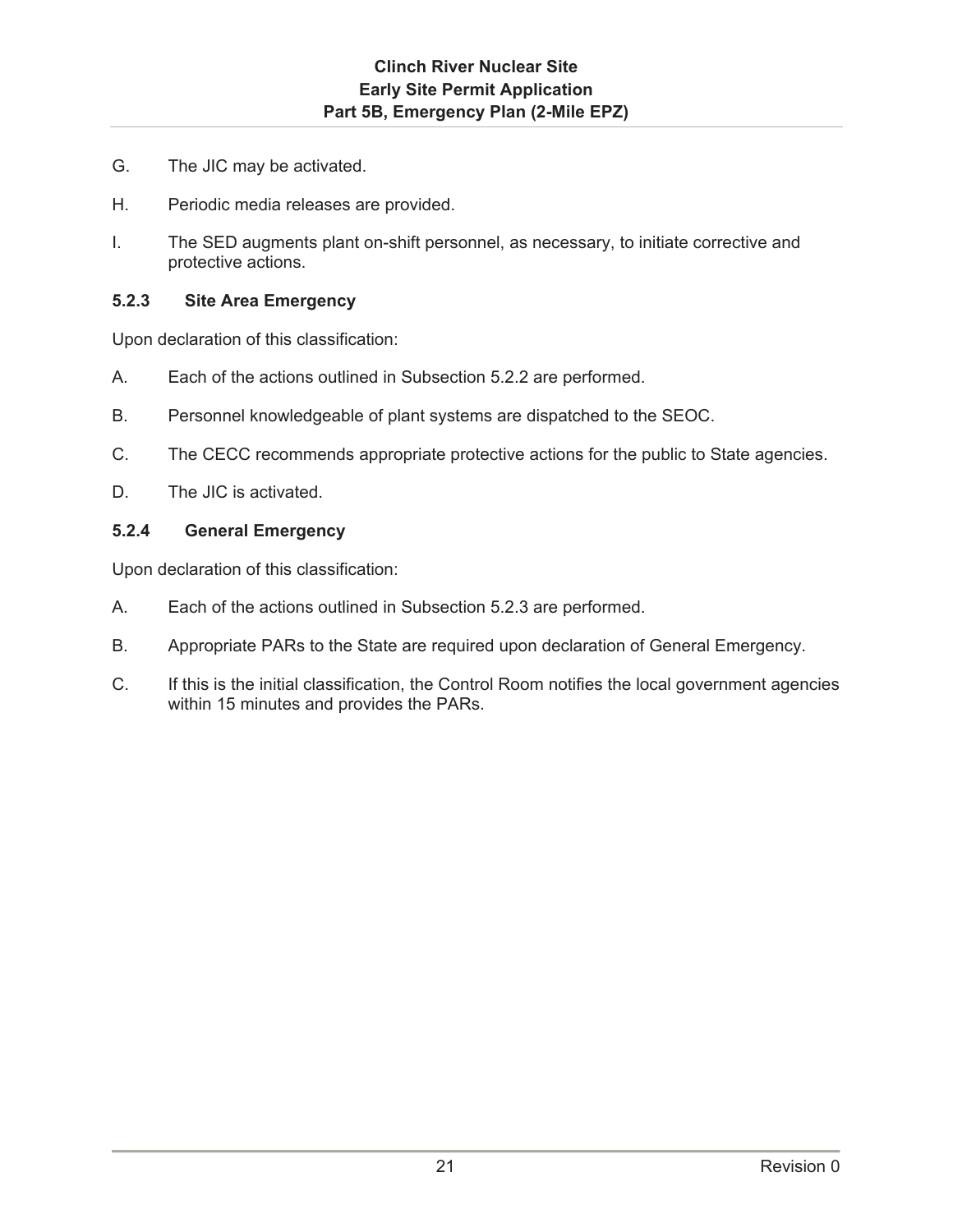

**<sup>1</sup>** The Control Room also notifies the local government(s) if the initial classification is a General Emergency.

# **Figure 5-1 Chains of Notification**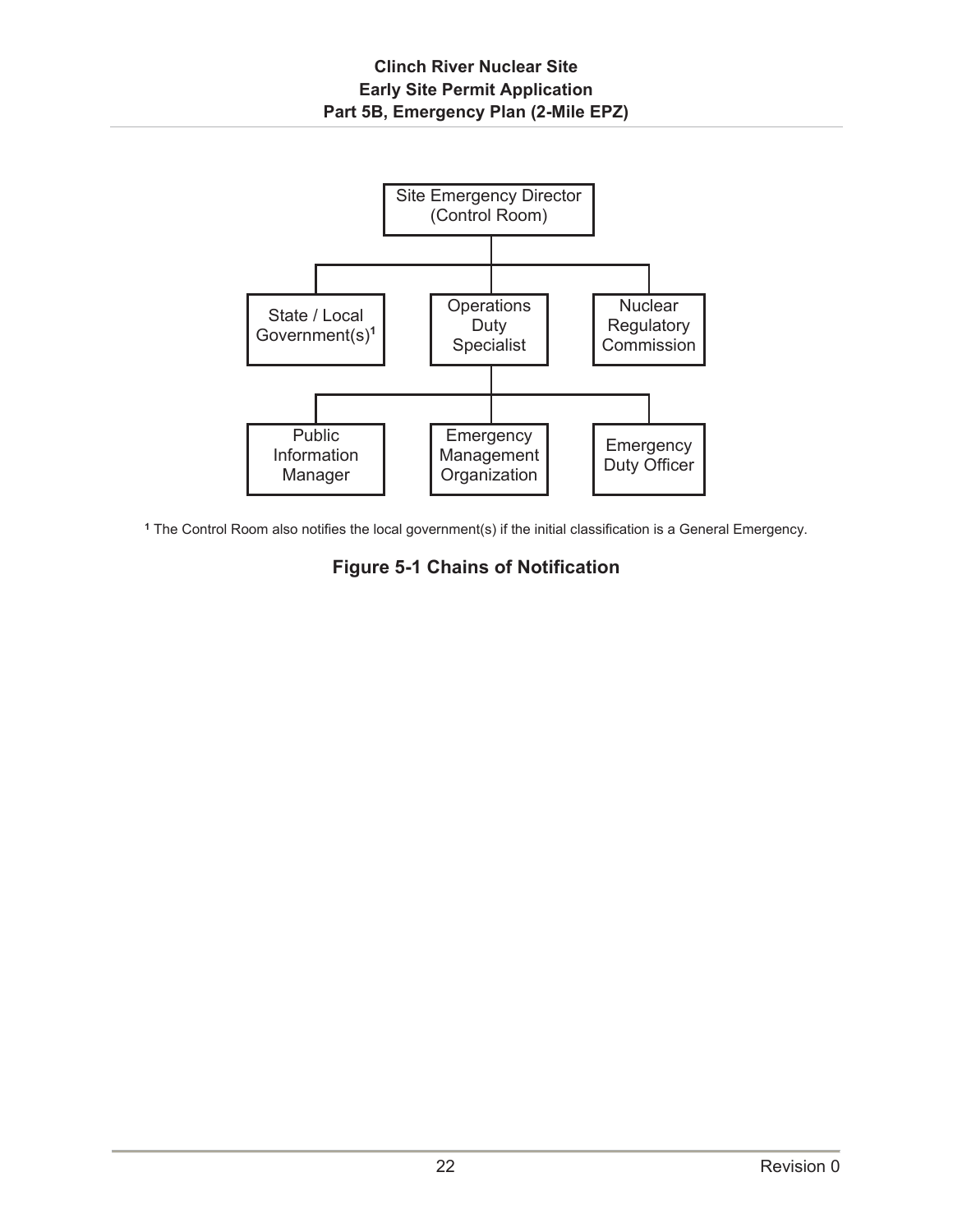### **6.0 COMMUNICATIONS**

The radiological emergency communications network consists of the EP telephone system, the EP notification system, and the EP radio system. These systems are designed to complement each other in the overall plan for REP communications.

The communications facilities described in the following sections are integrated with the requirements for communications to local and State response organizations. TVA conducts testing of these systems in accordance with established procedures.

### **6.1 EP TELEPHONE SYSTEM**

The EP telephone system includes communications equipment installed at the CRN site and the CECC, a number of leased commercial circuits, and privately-owned circuits connecting the CRN Site to the required locations.

### **6.2 PLANT TELEPHONE SWITCHING EQUIPMENT**

The telephone switching equipment installed at the CRN Site consists of one or more switching centers equipped with fully redundant common logic and redundant power sources. The majority of plant telecommunications services are served from this switching equipment.

### **6.3 PLANT OR BUILDING LOUDSPEAKER PAGING**

This system(s) may be accessed from the plant telephone system and is used for normal plant operations (plant paging) and to instruct and notify personnel during an emergency.

#### **6.4 OFFSITE TELEPHONE COMMUNICATIONS**

The offsite communications network is used to communicate with federal, State, and other supporting agencies. Access to these agencies is provided through several redundant, diverse routes. This diversity provides offsite routing through more than one type of facility. These facilities include, but are not limited to, commercial facilities such as central office trunks, tielines and digital services, plus privately owned and maintained microwave and fiber-optic systems. The offsite telecommunications network is designed to facilitate traffic in the most failsafe manner to the emergency response organizations.

Telecommunications services are provided between the following locations in a redundant, diverse manner:

- CECC to State Emergency Management Agencies.
- CECC to the CRN Site.
- State Emergency Management Agencies to County Emergency Management Agencies.

In addition to the above listed emergency organizations, the following emergency response facilities are also equipped with public telephone lines: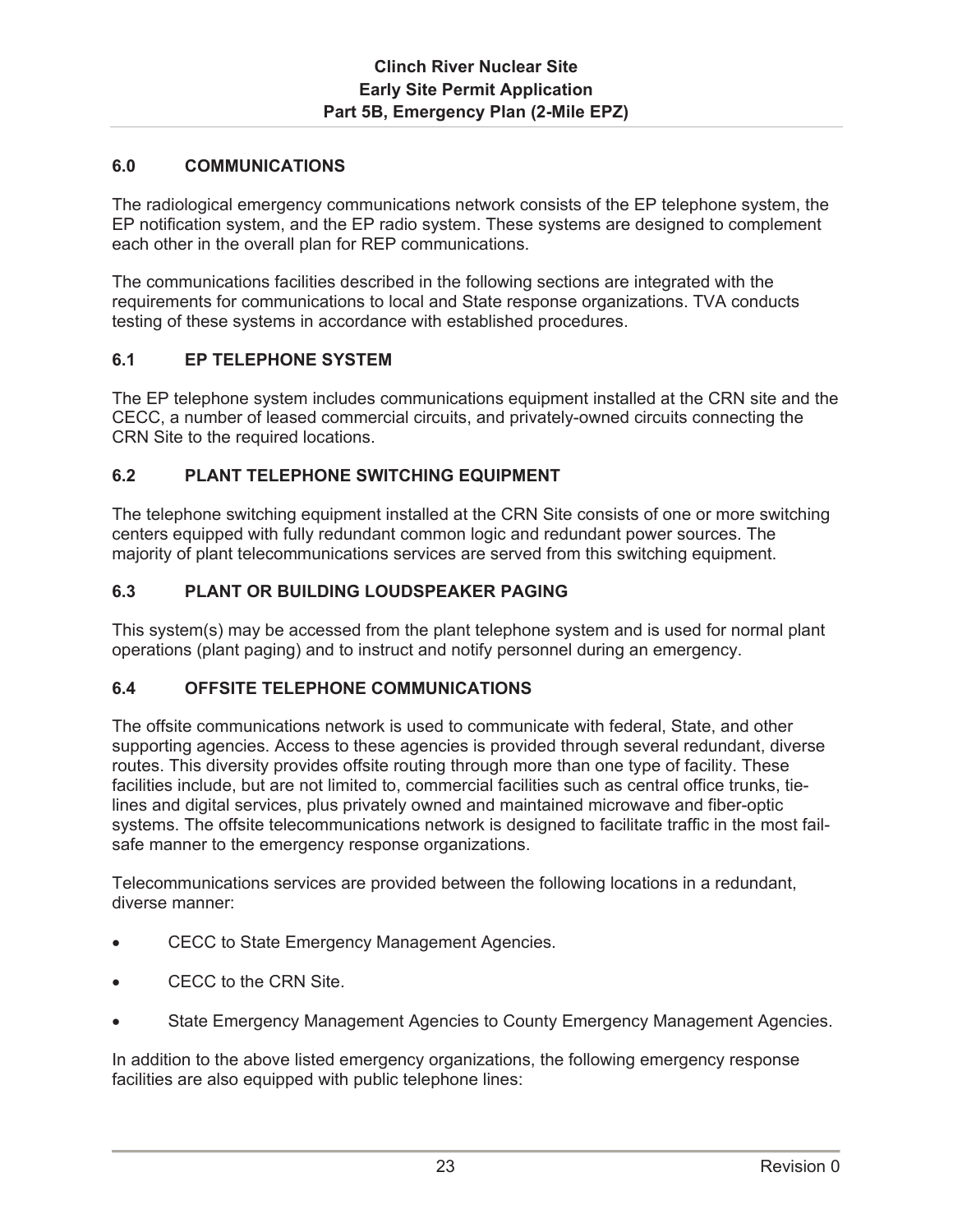- $JIC(s)$ .
- Field Coordination Center(s).

ENS and HPN (NRC FTS 2000 System) telephones provide communications from the TSC, Control Room, and the CECC to the NRC Headquarters and regional offices. TVA performs testing of these telephones on a monthly basis.

# **6.5 EP NOTIFICATION SYSTEM**

The EP notification system is an automated system which is used to notify key personnel during nuclear emergencies. The EP notification system has provisions to periodically monitor its own performance to detect and report equipment failures.

### **6.6 TVA ENTERPRISE EMERGENCY NOTIFICATION SYSTEM**

The TVA Enterprise Emergency Notification System (TEENS) is a hosted Emergency Management Organization notification system that notifies Emergency Management Organization personnel by contacting devices such as assigned office, mobile, and home telephones, work e-mail, and assigned pagers.

# **6.7 EP RADIO SYSTEM**

The EP radio system is a VHF mobile radio system which provides redundant radio coverage of the PEP EPZ. It provides radiological monitoring vehicles with mobile communications to other vehicles and to the following locations:

- Radiation Protection.
- TSC.
- Control Room.
- CECC in Chattanooga.

# **6.8 OTHER RADIO COMMUNICATIONS**

There is an in-plant repeater system utilized by Nuclear Security Services which enables transmission without interruption to various areas of the plant. A separate radio located in the plant Central Alarm Station (CAS) is a direct link to the local law enforcement agency (LLEA) officials. The plant ambulance has a radio used for communication with the local hospitals and the plant. Portable two-way radios are available for additional site communications.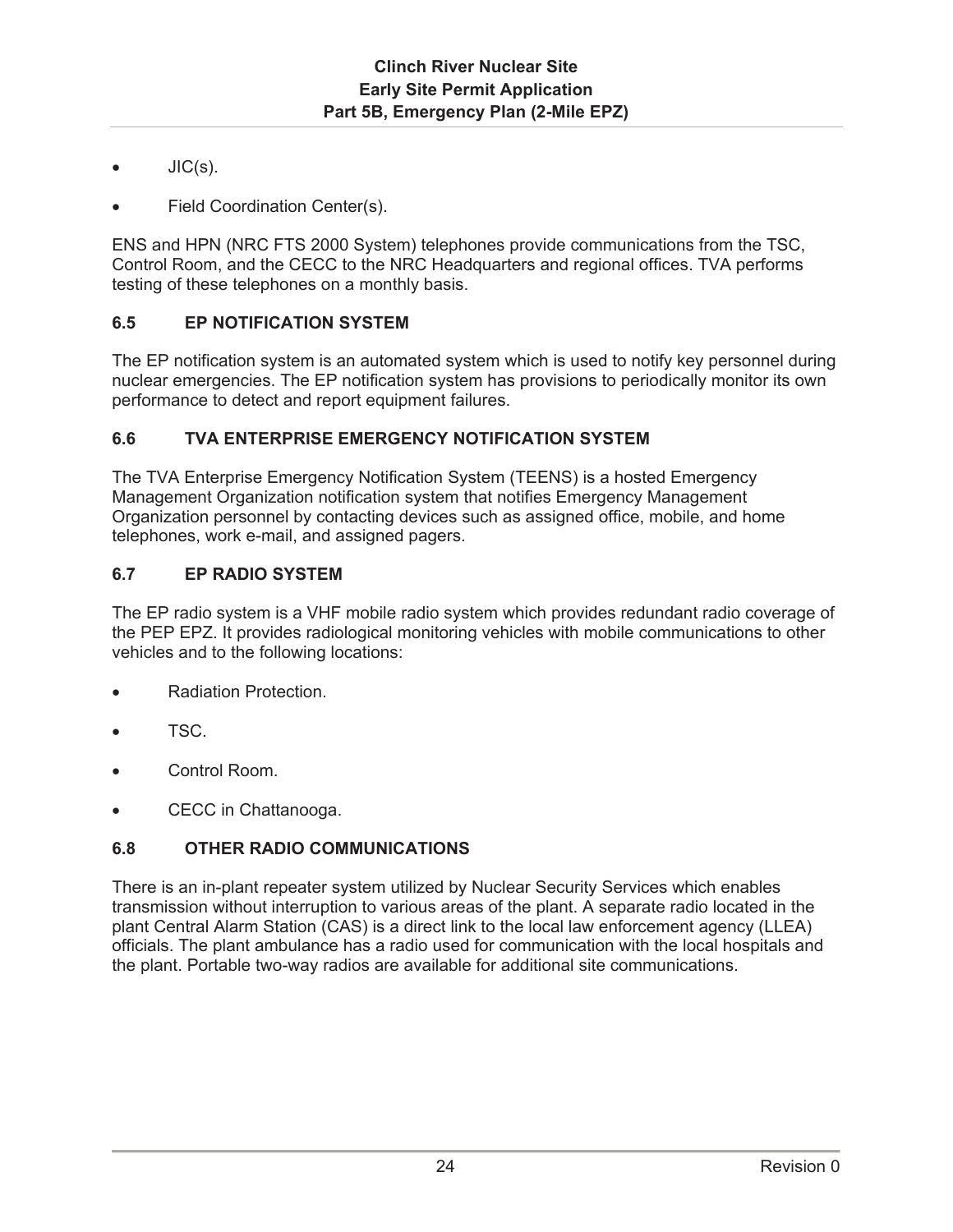# **7.0 PUBLIC INFORMATION AND EDUCATION**

### **7.1 PURPOSE**

The purpose of the TVA emergency public information and education program is to ensure timely distribution of accurate information during an emergency in accordance with one or more applicable EPIPs. The program also provides education to the public located within the PEP EPZ on emergency plans. The program also provides for TVA to coordinate emergency information with non-TVA agencies that have a primary response role prior to its release to the public or news media. The program provides for a JIC to be established for use during an emergency. The purpose of the JIC is to provide a single location for TVA, local, State, and federal agencies to coordinate public information activities. On an annual, non-emergency basis, the program provides that TVA, in coordination with the State, disseminates information to the public located within the PEP EPZ regarding emergency notification methods and actions. In addition, TVA and the State conduct coordinated annual orientations to acquaint the local area news media with the emergency plans, radiological information, and points of contact for release of information in an emergency.

### **7.2 RESPONSIBILITIES**

# **7.2.1 CECC Director**

The CECC Director or delegate is responsible for approving written news statements after the CECC is activated.

### **7.2.2 JIC Spokesperson**

The JIC Spokesperson is responsible for representing TVA during news briefings and coordinating information with other federal, State, and local spokespersons prior to the briefings.

### **7.2.3 Director, Public Relations & Corporate Information**

Director, Public Relations & Corporate Information is responsible for directing emergency public information activities of the agency in accordance with approved procedures. This includes the responsibility for coordinating with the CECC Director and non-TVA agencies, who would participate in JIC activities, in determining when to activate or deactivate the JIC.

### **7.2.4 Operations Communications**

Operations Communications is responsible for the development, implementation, and maintenance of nuclear public information organizations and activities for an emergency, as well as those nuclear public information programs conducted on an annual basis.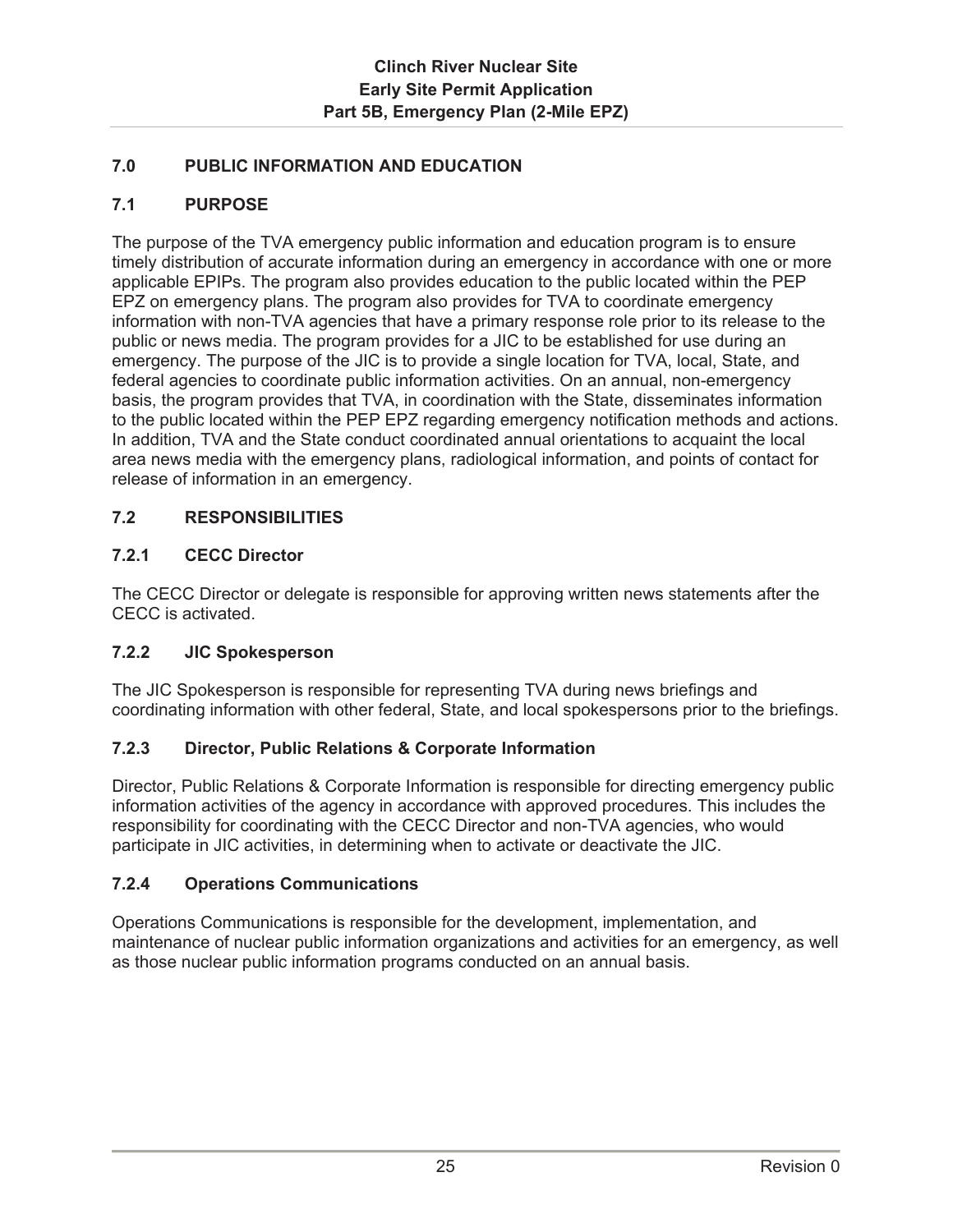# **7.3 PUBLIC INFORMATION FACILITIES**

Public Information personnel are present at three locations with sufficient staff available to maintain operations on a 24-hour basis: (1) Operations Communications directs the activities of the emergency public news media present at the site; (2) the CECC in the Chattanooga Office Complex where staff will develop news releases and coordinate the news releases with offsite agencies; and (3) the JIC where staff coordinates with the offsite agencies in presenting emergency news briefings and respond to public telephone inquiries.

### **7.4 COORDINATION OF INFORMATION**

Prior to activation of the CECC, coordination of public information with non-TVA primary response agencies is handled through Operations Communications in accordance with emergency public information procedures. Upon activation and staffing of the CECC, the responsibility for coordination of public information with non-TVA agencies shifts to the CECC Information Staff. Upon activation and staffing of the JIC, the responsibility for coordination of public information shifts from the CECC to the JIC emergency response staff when and if offsite agencies are also operational at the JIC. The CECC Director continues to approve written news statements. Non-TVA primary response agencies are provided copies of written news statements until they are available to support coordination in the JIC.

### **7.5 PUBLIC EDUCATION**

TVA coordinates development and distribution of public education materials and programs with the appropriate State agency. Distribution of public information on actions the permanent and transient populations should take in the event of an emergency occurs annually. Mailing lists for the public in the PEP EPZ are updated annually to assure thorough and accurate distribution of the emergency information.

#### **7.6 EMPLOYEE COMMUNICATIONS**

An information system that employees can access provides a method of informing TVA employees who do not have emergency response assignments about an emergency.

#### **7.7 RUMOR CONTROL/PUBLIC INFORMATION**

Teams in the JIC are responsible for emergency information. In the JIC, a trained media relations team responds to news media inquiries by telephone and media briefing and a trained information team responds to citizen telephone inquiries. Also in the JIC, a trained media monitoring team monitors news media coverage. TVA coordinates information activities with offsite agencies at the JIC.

#### **7.8 TRAINING**

TVA provides initial training and annual retraining to emergency public information staff to allow them to respond.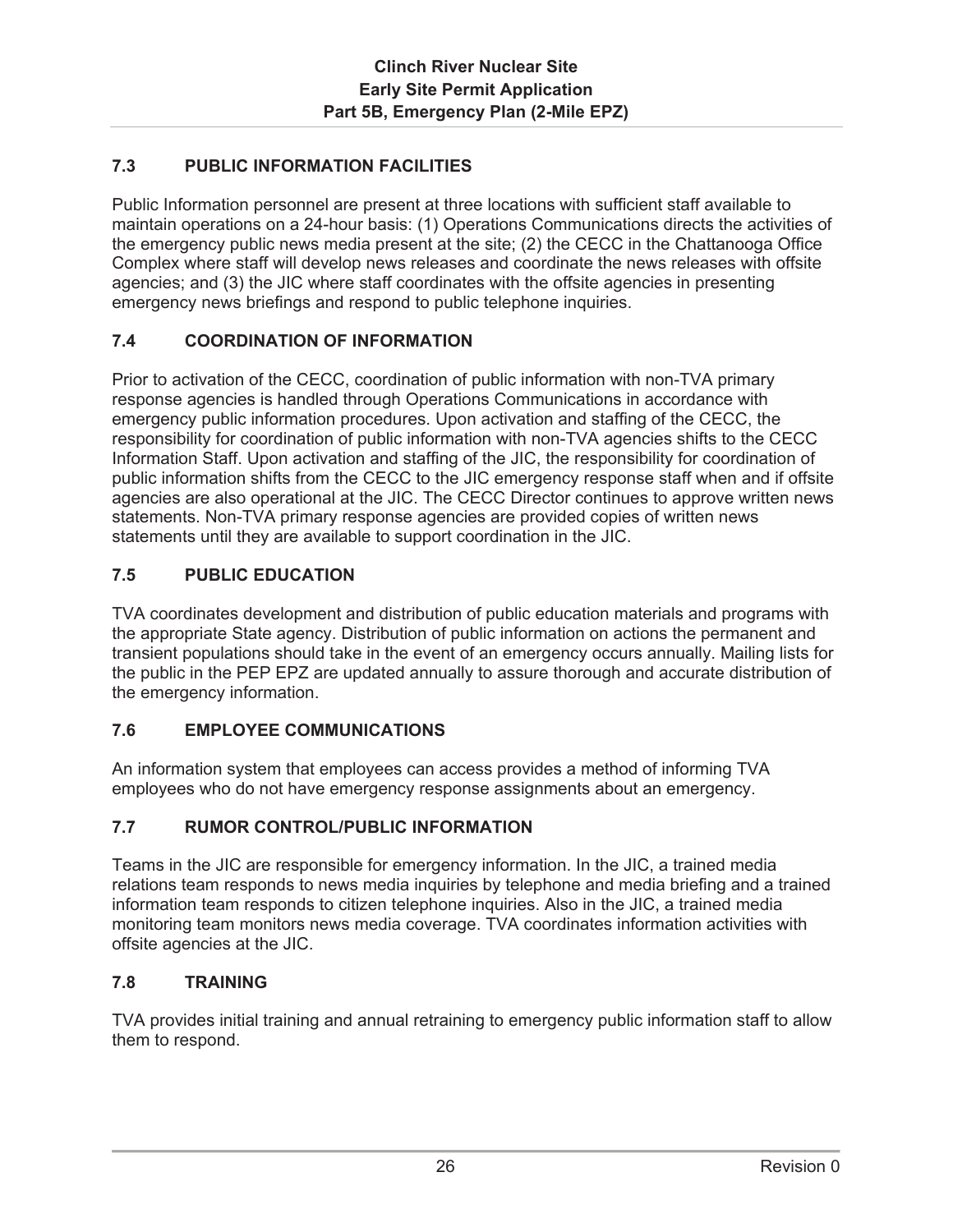### **8.0 EMERGENCY RESPONSE FACILITIES, EQUIPMENT, AND SUPPLIES**

### **8.1 NUCLEAR SITE FACILITIES**

### **8.1.1 Technical Support Center**

The CRN Site has a Technical Support Center (TSC) which is dedicated for use during an emergency. Once activated, the TSC is the focal point of onsite activity and is the primary source of communication from the site with offsite organizations during the event. The TSC has sufficient staff to provide management control of the site response to the event. Equipment is available to enable the TSC staff to communicate with onsite and offsite TVA emergency personnel. An area within the TSC is dedicated for NRC use which includes commercial telephones and the NRC FTS 2000 System telephones. Sufficient plant parameter information is available to the TSC to enable the TSC staff to assess the consequences of an event and assist the Control Room personnel in mitigating the emergency. Sufficient information is transmitted to the CECC to enable the CECC Director to make PARs to State authorities.

The TSC is activated during radiological emergencies in accordance with CRN-EPIPs. The degree of activation varies depending upon the emergency class. Additional information regarding the TSC is provided in Appendix A.

### **8.1.2 Operations Support Center**

The CRN Site has an Operations Support Center (OSC) which is a pre-designated area for the assembly of personnel to support the Control Room Operations crew during an emergency. The OSC area(s) is under the control of the SED in the Control Room until the TSC is staffed and will provide damage assessment, maintenance and repair services, and necessary technical services. Communications are available with the TSC. The OSC also establishes and maintains appropriate communications with any teams that may enter the plant for assessment or repair. Respiratory protective devices, protective clothing, portable lighting, other protective equipment and tools are available in the OSC, as needed.

The OSC is activated during radiological emergencies in accordance with CRN-EPIPs. The degree of activation varies depending upon the emergency class. Additional information regarding the OSC is provided in Appendix A.

#### **8.1.3 Local Recovery Center**

The CRN Site has a Local Recovery Center (LRC) which is a pre-designated facility dedicated for use by offsite TVA and NRC personnel that may be assigned to the CRN Site for recovery operations. In addition, the LRC may be used by the NRC during the event as an area near the site for assessment and assistance and has the capability to communicate offsite. Personnel in the LRC have access to necessary drawings and documents. Meteorological information is available in the LRC. The LRC may serve as an alternate emergency response facility, as needed, and during an emergency, may be used as a staging location for personnel prior to dispatch to the CRN Site. Additional information regarding the LRC is provided in Appendix A.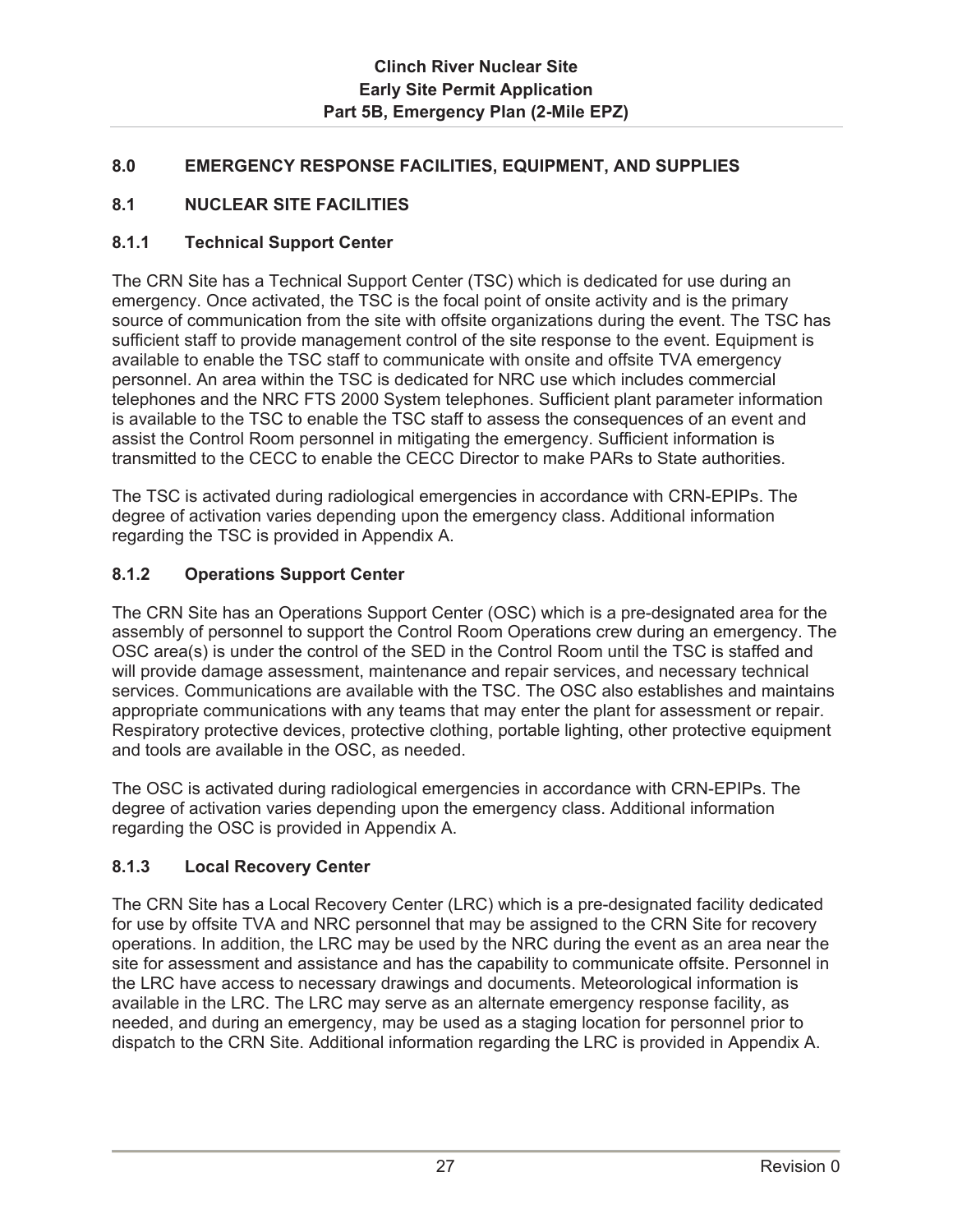### **8.1.4 Site Decontamination Facilities**

The CRN Site has facilities for the decontamination of personnel including those with injuries. Information on these facilities is provided in Appendix A.

#### **8.1.5 Equipment, Supplies, and Supplemental Data**

The CRN Site has sufficient equipment and supplies for the operation of the site emergency response facilities. Additional seismic and hydrological information can be obtained by the CECC from other TVA nuclear plants or the TVA water quality organization. Reference Appendix A, Attachment 2 for additional information regarding emergency equipment and supplies.

### **8.2 CENTRAL EMERGENCY CONTROL CENTER**

The purpose of the Central Emergency Control Center (CECC) and associated CECC staff is to provide the facilities and manpower for evaluating, coordinating, and directing the overall activities involved in coping with a radiological emergency. The specific response time for staffing the CECC will be determined as a result of evaluating the specific accident sequences and included in the COLA.

During an emergency, the CECC Director and staff will review the response to the emergency by TVA and the appropriate State agencies to ensure that an effective and cooperative effort is being made. The CECC Director is responsible for providing PARs to the appropriate State officials.

The CECC staff coordinates with other TVA emergency response facilities to ensure an effective TVA effort in response to an emergency situation. The CECC staff also provides an accurate description of the emergency situation for TVA management and public information. In addition, the CECC coordinates with offsite federal agencies, such as NRC and DOE, to ensure availability of additional outside resources to TVA.

The CECC is located in the northeast corner of the sixth floor of Lookout Place in the TVA Chattanooga Office Complex (COC) in Chattanooga, Tennessee. It is designed to house the CECC Director and staff during an emergency situation. Included in the CECC are areas for the Plant Systems Assessment, Radiological Assessment, and Public Information Staff. A floor plan for the CECC is provided in Figure 8-1. Access control to the CECC is provided by Security personnel.

The CECC is designed to serve as the central point for information collection, assessment, and transfer during an emergency. The CECC is provided with direct communication links with State emergency response centers, other TVA emergency response organizations, other TVA nuclear plant sites, the JIC, and offsite federal and State organizations.

The CECC is activated during radiological emergencies in accordance with CRN-EPIPs. The degree of activation varies depending upon the emergency classification.

Attachment 1 of this Plan provides additional description of and justification for the location of the CECC.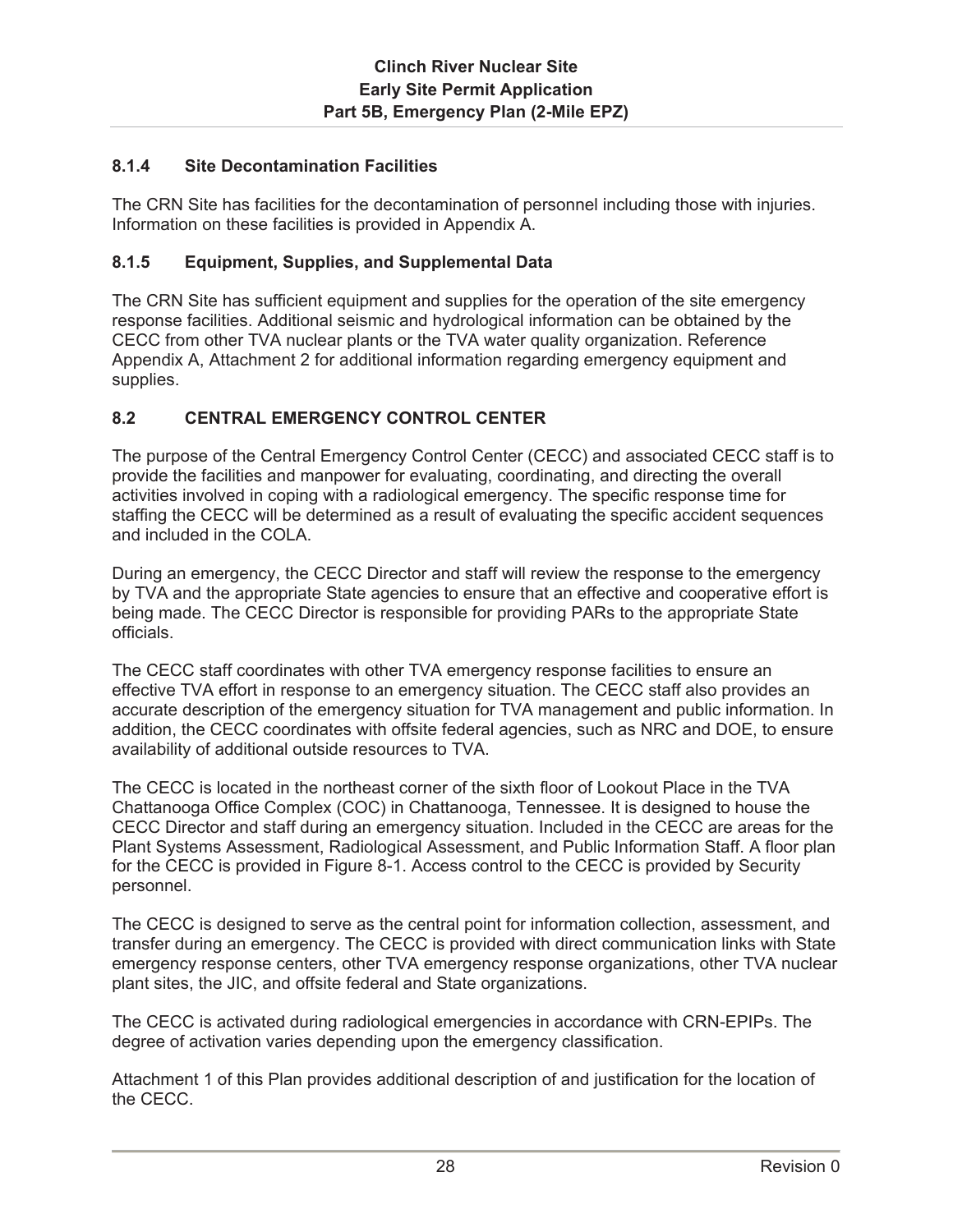### **8.3 RADIOLOGICAL MONITORING CONTROL CENTER**

The Radiological Monitoring Control Center (RMCC) is located in the Tennessee Emergency Management Agency East facility (TEMA East) in Knoxville, Tennessee, and is staffed by the TVA Field Coordinator and personnel from the State. These personnel cooperate in providing direction and control of the monitoring teams.

Monitoring teams have maps of the area and are directed to selected monitoring points or locations to collect data. This data is transmitted to the RMCC and CECC for analysis.

Facilities at the RMCC include radio and telephone communications, and necessary desks, tables, and chairs. Maps of the PEP EPZ and the ingestion exposure pathway EPZ are located at the RMCC.

### **8.4 JOINT INFORMATION CENTER**

The CRN Site has a Joint Information Center (JIC) established near the site to assist the news media in providing press coverage during an emergency. The location, function, and capabilities of the JIC is addressed in the CRN Site COLA.

### **8.5 ALERT AND NOTIFICATION SYSTEM**

Information regarding the CRN Site Alert and Notification System (ANS) is provided in Appendix A. Additional details describing the CRN Site ANS will be addressed in the CRN Site COLA.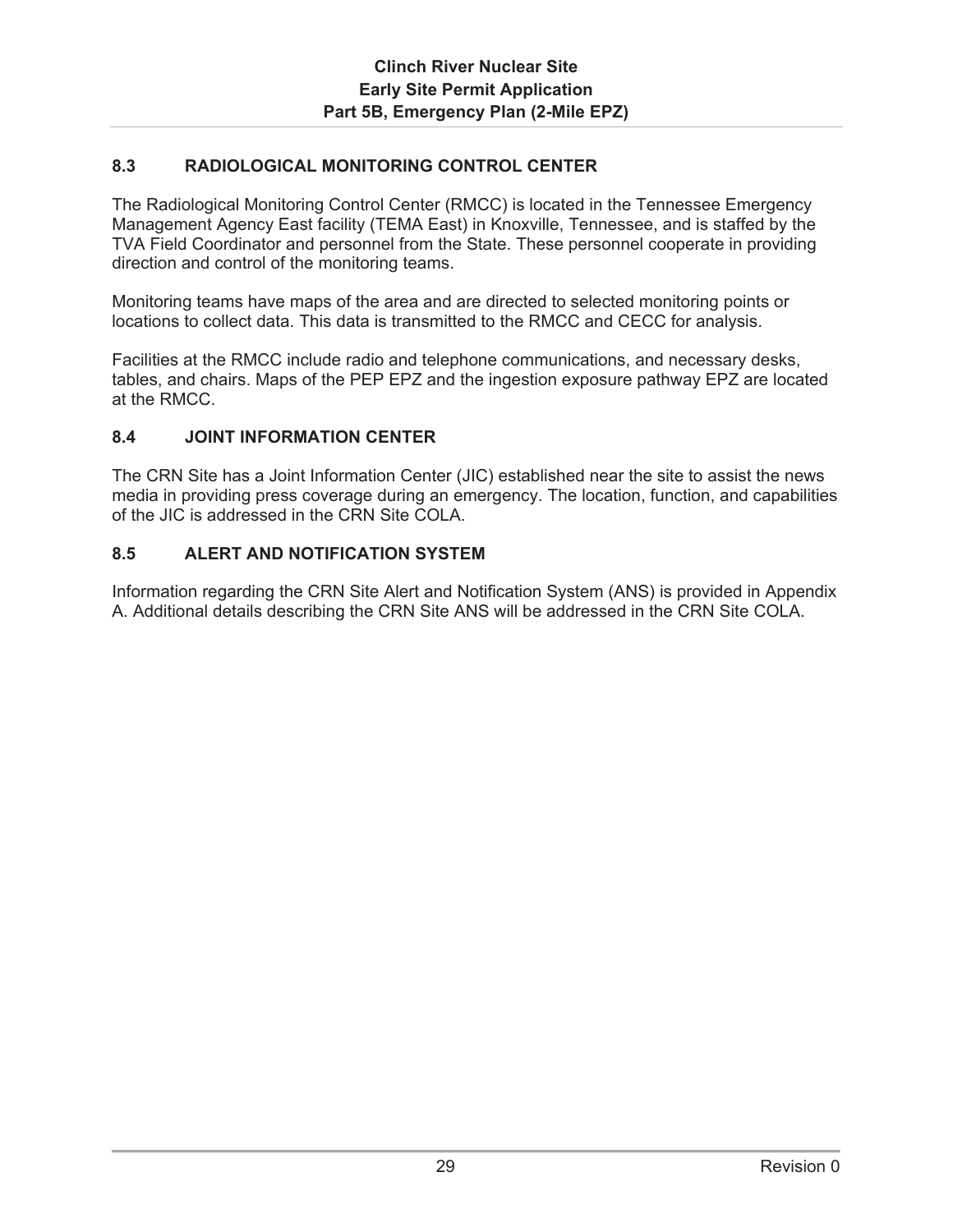

**Figure 8-1 Central Emergency Control Center**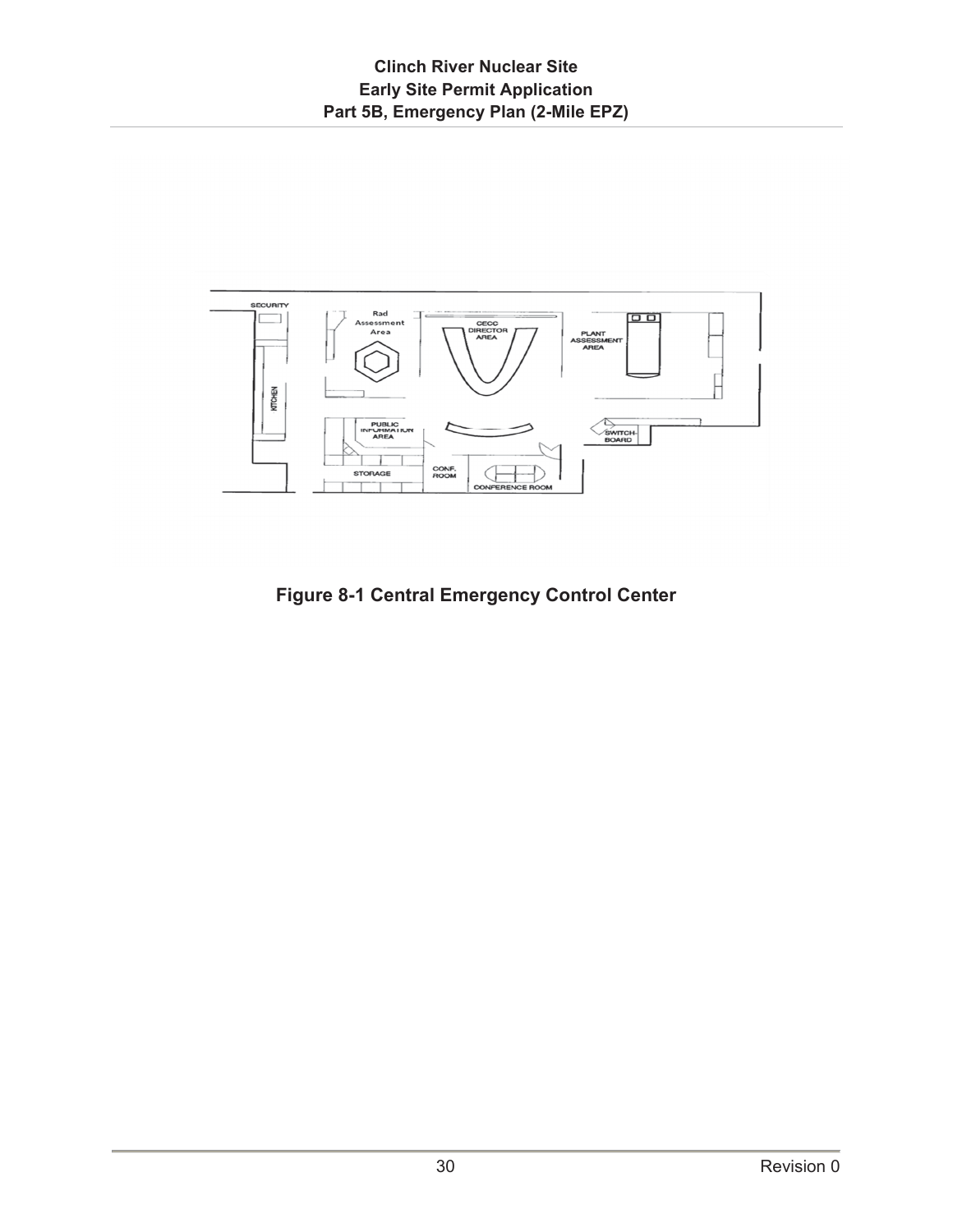## **9.0 ACCIDENT ASSESSMENT**

## **9.1 ONSITE**

In-plant accident assessment actions are carried out by the plant emergency staff in order to properly characterize and classify the emergency, determine the actual or potential radioactivity releases, and determine the effect on plant personnel and the public.

Assessment methodology consists of actions carried out through plant operating procedures as well as CRN-EPIPs. At the onset of an emergency, plant operating procedures (normal, abnormal, and emergency) assist the plant operator and SED in identifying the cause of the emergency, actions necessary to control the emergency, radioactivity release rate, if any, and in-plant radiation levels. The CRN-EPIPs assist the SED in: (1) identifying and reassessing emergency classification; (2) determining the need for offsite protective actions; (3) determining the need for plant area evacuation; (4) initiating activation of onsite and offsite emergency organizations; (5) directing the utilization of needed medical and/or decontamination facilities; and (6) implementing predetermined security and access control plans.

Each of the above-mentioned activities is described within the plant operating procedures or CRN-EPIPs, as applicable, for a given situation. The distinct breakdown of assessment actions into operating procedures and implementing procedures is necessary since some assessment actions are necessarily carried out prior to identification or classification of an emergency. The procedures to ensure that emergencies are properly evaluated, timely notifications are made, and assessment and protective actions are performed, are compiled in the CRN-EPIPs. These procedures are summarized by topic in Appendix A, Attachment 1.

Under severe emergency conditions, and as required by the plant emergency operating procedures, the onsite Emergency Management Organization is responsible for recognition of severe emergency conditions, transition to, and implementation of the Severe Accident Management Guidelines (SAMGs).

## **9.2 OFFSITE**

### **9.2.1 General Information**

TVA and State agencies are prepared to assess the consequences of potential or actual releases of radioactivity offsite. State and local agencies implement protective actions for the public. Written messages have been prepared which give the public instructions with regard to specific protective actions to be taken by occupants of affected areas. These messages are included in the State Plan referenced in Appendix A, Attachment 1.

Implementing procedures have been developed for the CECC to ensure that emergencies are properly evaluated, timely notifications are made, and assessment and protective actions are performed. Once an SMR technology is selected, the details on staffing levels, response times, and accident progression rates will be known and can then be reflected in a set of EPIPs similar to the following list: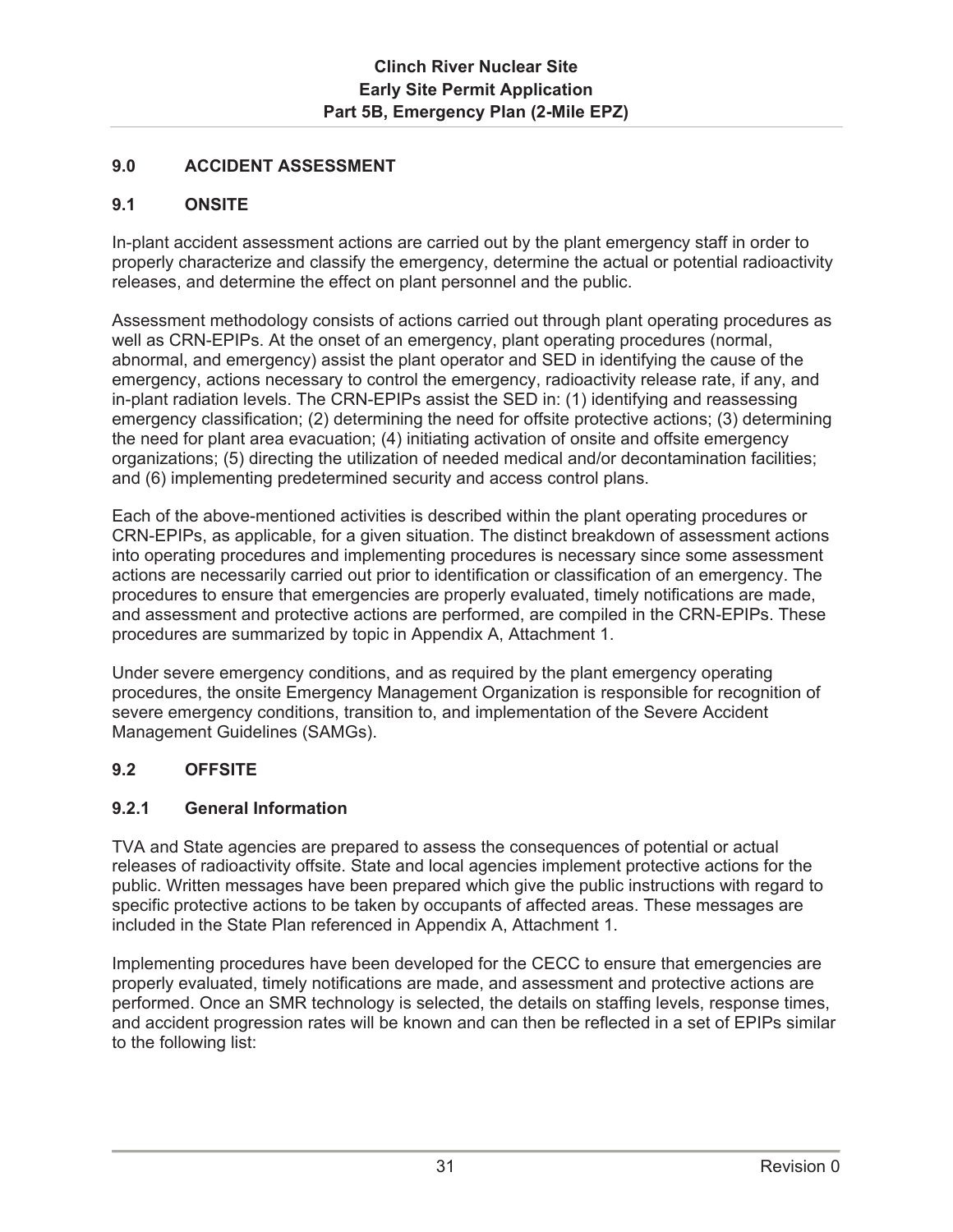- CECC-EPIP-1-CENTRAL EMERGENCY CONTROL CENTER OPERATIONS
- CECC-EPIP-2-OPERATIONS DUTY SPECIALIST PROCEDURE FOR NOTIFICATION OF UNUSUAL EVENT
- CECC-EPIP-3- OPERATIONS DUTY SPECIALIST PROCEDURE FOR ALERT, SITE AREA EMERGENCY, OR GENERAL EMERGENCY
- **EXECC-EPIP-4-NOT ACTIVE AT THIS TIME**
- CECC-EPIP-5-NOT ACTIVE AT THIS TIME
- **EXAMPLE CECC-EPIP-6- CECC PLANT ASSESSMENT STAFF PROCEDURE FOR ALERT, SITE** AREA EMERGENCY, AND GENERAL EMERGENCY
- x CECC-EPIP-7- CECC RADIOLOGICAL ASSESSMENT STAFF PROCEDURE FOR ALERT, SITE AREA EMERGENCY, AND GENERAL EMERGENCY
- **CECC-EPIP-8- DOSE ASSESSMENT STAFF ACTIVITIES DURING NUCLEAR PLANT** RADIOLOGICAL EMERGENCIES
- x CECC-EPIP-9-EMERGENCY ENVIRONMENTAL RADIOLOGICAL MONITORING PROCEDURES
- CECC-EPIP-10-NOT ACTIVE AT THIS TIME
- **EXAMPLE CECC-EPIP-11-SECURITY OF OFFSITE EMERGENCY RESPONSE FACILITIES**
- CECC-EPIP-12-OPERATIONAL READINESS CHECK OF THE CECC AND THE FIELD COORDINATION CENTERS FOR SQN, BFN, WBN & CRN AND JOINT INFORMATION CENTERS (JIC)
- **EXECC-EPIP-13-NOT ACTIVE AT THIS TIME**
- **EXECC-EPIP-14-NUCLEAR EMERGENCY PUBLIC INFORMATION ORGANIZATION** AND OPERATIONS
- **CECC-EPIP-15- EP FIELD SUPPORT STAFF RADIOLOGICAL EMERGENCY** PROCEDURE
- CECC-EPIP-16- TERMINATION AND RECOVERY
- **EXECC-EPIP-17- CENTRAL EMERGENCY CONTROL CENTER METEOROLOGIST** PROCEDURES
- CECC-EPIP-18-TRANSPORTATION AND STAFFING UNDER ABNORMAL **CONDITIONS**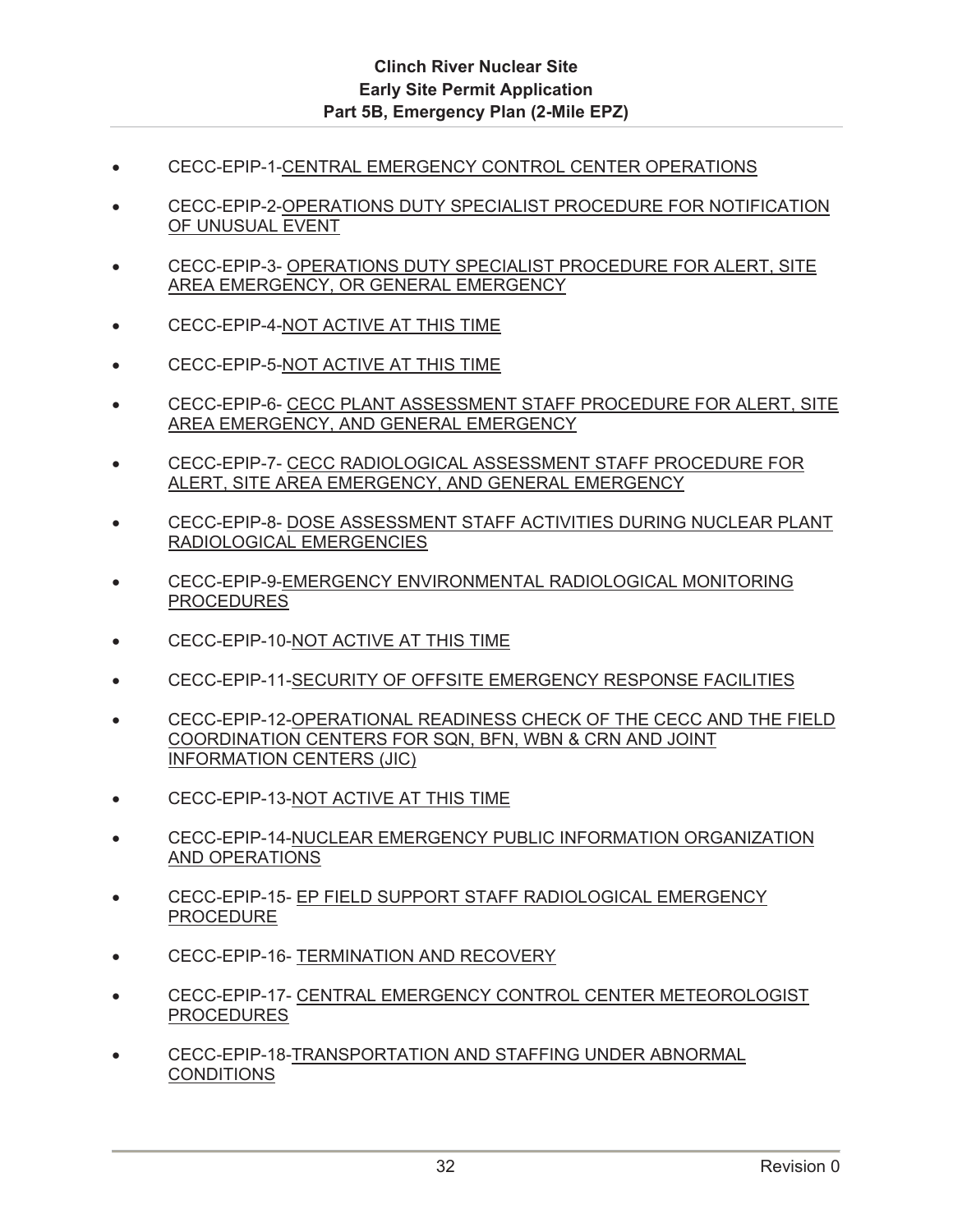- CECC-EPIP-19- POST EMERGENCY FUEL DAMAGE ASSESSMENT
- CECC-EPIP-20- NOT ACTIVE AT THIS TIME
- CECC-EPIP-21- EMERGENCY DUTY OFFICER PROCEDURE FOR NOTIFICATION OF UNUSUAL EVENT, ALERT, SITE AREA EMERGENCY, AND GENERAL EMERGENCY
- CECC-EPIP-22- OPERATIONS DUTY SPECIALIST TRANSPORTATION INCIDENTS INVOLVING A SHIPMENT OF RADIOACTIVE MATERIAL
- CECC-EPIP-23- RADIOACTIVE MATERIAL TRANSPORTATION INCIDENTS

#### **9.2.2 Sampling Team**

TVA has vehicles equipped to monitor the environment for radioactivity. Each vehicle has an air sampler, radiation measurement equipment, a generator, radio, and other assorted equipment. A detailed listing of the minimum required equipment is available in the CECC-EPIPs.

These vehicles are dispatched for environmental monitoring for Site Area Emergency and General Emergency classifications. TVA may deploy these vehicles for the NOUE and Alert classifications, if warranted. One or more vehicles is stationed at the CRN Site.

Each sampling team has the capability to:

- Obtain environmental samples for analysis.
- Make direct radiation readings.
- Collect air samples and analyze them for gross beta-gamma radioactivity over a range of energies.
- Collect air samples and analyze them for radioiodine in the field, to concentrations as low as 10-7 microcuries/cc.

CRN-EPIPs describe the composition and activation of sampling teams.

For the Site Area Emergency and General Emergency classifications, teams are dispatched from the nearest location. Teams may be deployed for the NOUE or Alert, if warranted. If necessary, TVA can coordinate team transport via helicopter or fixed-wing aircraft.

The TSC Rad Protection Manager or CECC Environs Assessor can request assistance from a neighboring plant for environmental monitoring, if deemed necessary.

TVA has aquatic monitoring teams located at Chattanooga, Tennessee, and Knoxville, Tennessee. These teams have boats that can be deployed to obtain samples from the river for subsequent analysis for radioactivity in the laboratories.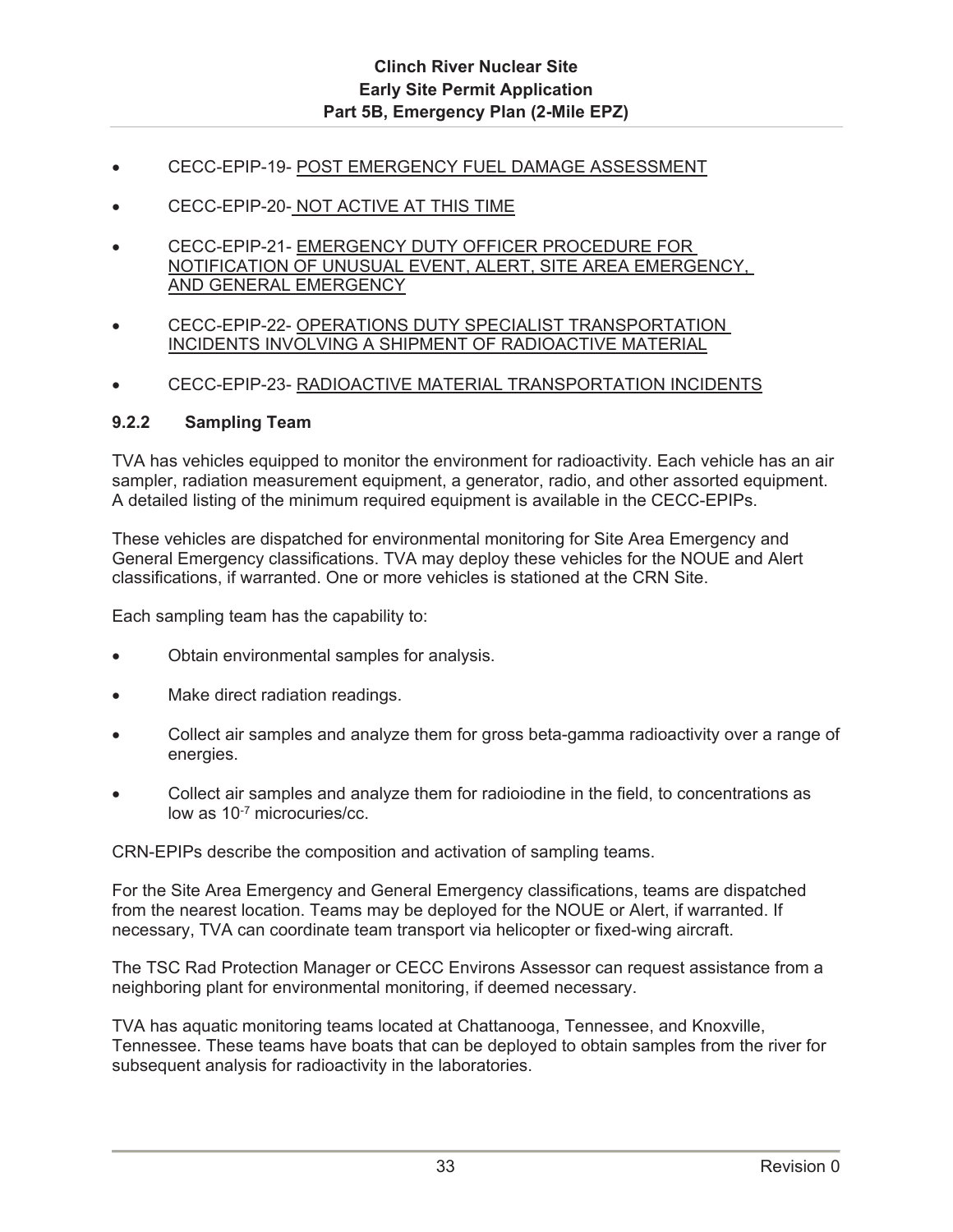State agencies have the responsibility to coordinate and evaluate offsite assessment actions. Environmental monitoring activities are coordinated through the RMCC. State environmental monitoring capabilities and the RMCC operations are referenced in Appendix A, Attachment 1. TVA personnel are co-located in the RMCC, which provides for coordination of TVA and State monitoring teams. TVA and the State share environmental monitoring data.

Additional environmental monitoring assistance is available from the DOE offices at Oak Ridge, Tennessee, or Aiken, South Carolina. The EPA in Montgomery, Alabama, can also provide assistance. Available support includes environmental monitoring teams and mobile radioanalytical laboratories. The State agencies usually request and coordinate these services.

## **9.2.3 Analyzing Environmental Samples**

The sampling teams may send samples to the WARL for analysis. The WARL has the capability to perform further quantitative and qualitative analysis. The WARL is available as needed and can be operated 24 hours per day. The WARL can establish a central point for receipt of samples when needed.

## **9.2.4 Meteorological Information**

## **9.2.4.1 Primary Meteorological Measurements**

TVA has developed the meteorological measurements program to conform to the intent and guidance of Regulatory Guide 1.23, "Meteorological Monitoring Programs for Nuclear Power Plants (RG 1.23)." Wind direction, wind speed, and air temperature are measured at two levels. The temperature difference is used to estimate the Pasquill stability class. Precipitation and dew point temperature are also measured. Hourly and 15-minute average meteorological data from the plant Environmental Data Station are available to the CECC, TSC, State, and LRC. More specific information on the meteorological measurements program can be found in Section 2.3 of the CRN SSAR.

## **9.2.4.2 Backup Meteorological Data Estimation Procedures**

TVA has prepared objective backup procedures to provide estimates for missing or garbled data needed to perform dose calculations and to determine transport estimates. They incorporate available onsite and offsite data. Each procedure has an accompanying statement of reliability.

## **9.2.4.3 Real Time and Forecast Meteorological Data**

The CECC Meteorologist has the responsibility for providing meteorological information to CECC Staff. The dose assessors use this meteorological information to project offsite doses. Plume positions are plotted on a site area map. The meteorological support actions and projection of doses are discussed in detail in CECC-EPIPs. Meteorological support may be provided in the CECC or from a remote location.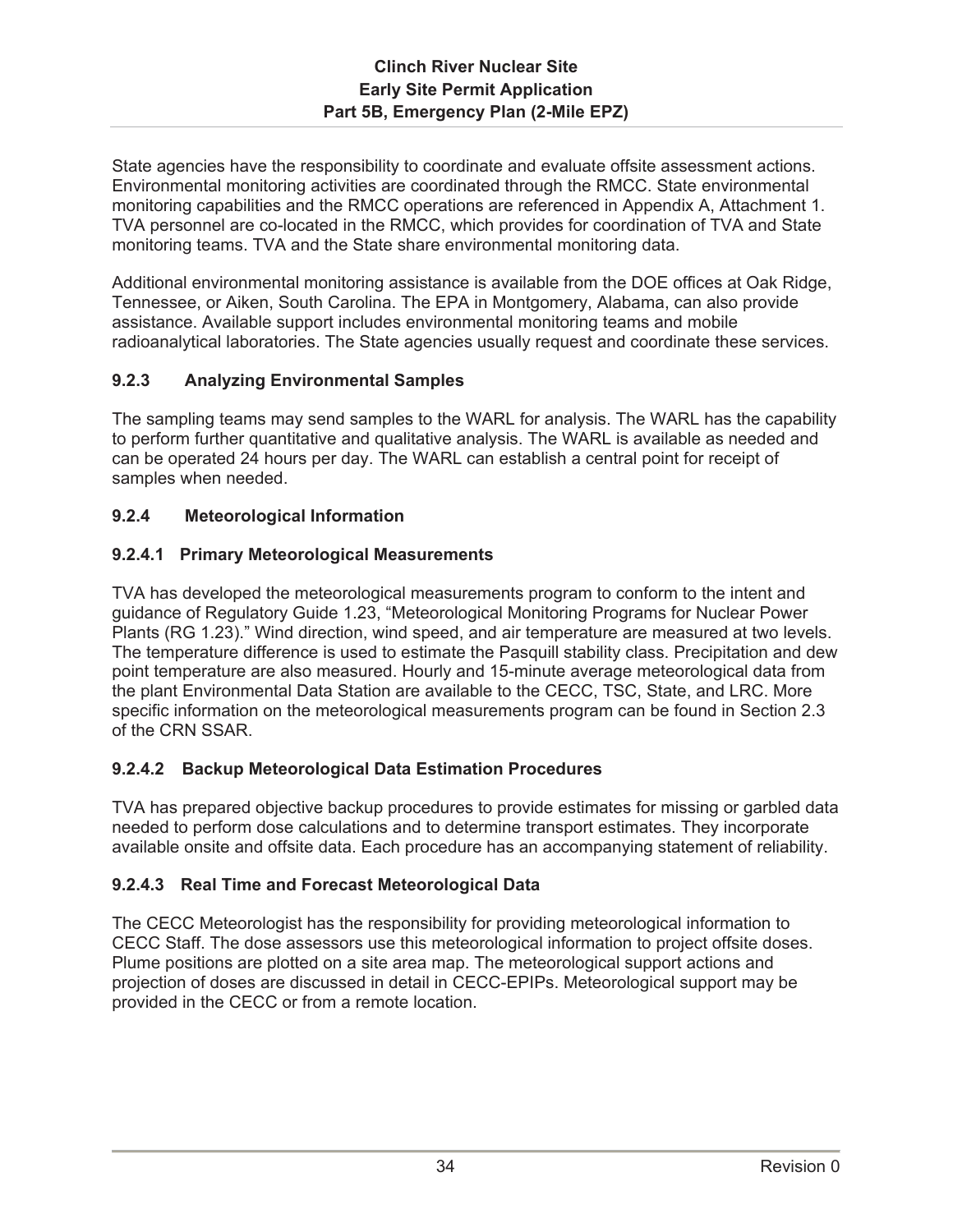## **9.2.4.4 Remote Access of Meteorological Data**

Access of up to the most recent 168 hours of 15-minute and hourly meteorological data is available to authorized users through the CECC computer. The remote access system gathers data from the CRN Site, performs unit conversion, reformats data, and flags questionable values.

## **9.2.5 Dose Assessment**

On-shift dose assessment capability is maintained at the CRN Site, and can be implemented (if needed during the initial phase of an emergency) until the CECC is activated and assumes the dose assessment function.

Offsite doses from emergency-related releases of radioactivity are estimated using a combination of calculations, field measurements, and laboratory analyses of environmental samples. Data on meteorological conditions are used in determining offsite dispersion factors. Using plant operational data, field measurements, and effluent monitor readings, actual or potential releases of radioactivity are analyzed by the plant staff, the Radiological Assessment staff, or the CECC Plant Assessment Team to generate or modify a source term for use in the dose assessment.

With this information, the CECC dose assessment team can predict offsite doses through the use of several models and/or methods described in the CECC-EPIPs. These models provide a means of estimating public exposures throughout the emergency and recovery period. Environs measurements are used, to the extent possible, to confirm doses projected by modeling.

A preliminary dose projection is performed following receipt of measured effluent release data (the source term) and meteorological data. The preliminary dose projection is followed up by a more detailed assessment using computerized dose models. Manual dose assessment methods are available for use in the event that the computer is unavailable. Input to the detailed calculations includes measured source terms, projected future releases, near real-time and forecast meteorological data, field measurements of exposure rates and/or airborne radioactivity in the environs around the plant, or a combination thereof. Field measurements are used to estimate doses, and (especially in the case of an unmonitored release) source terms, and to verify doses projected using models.

After termination of emergency-related releases to the atmosphere, integrated doses are calculated to assist in recovery/reentry operations. A combination of inputs including results from modeling field exposure rate and air concentration measurements and laboratory analyses of soil, vegetation, and water samples are used to assess doses. Recommendations are made regarding evacuation area clearance and reentry based on doses calculated for exposure from ground contamination, inhalation of re-suspended radioactivity, and ingestion of radioactivity in vegetables and milk.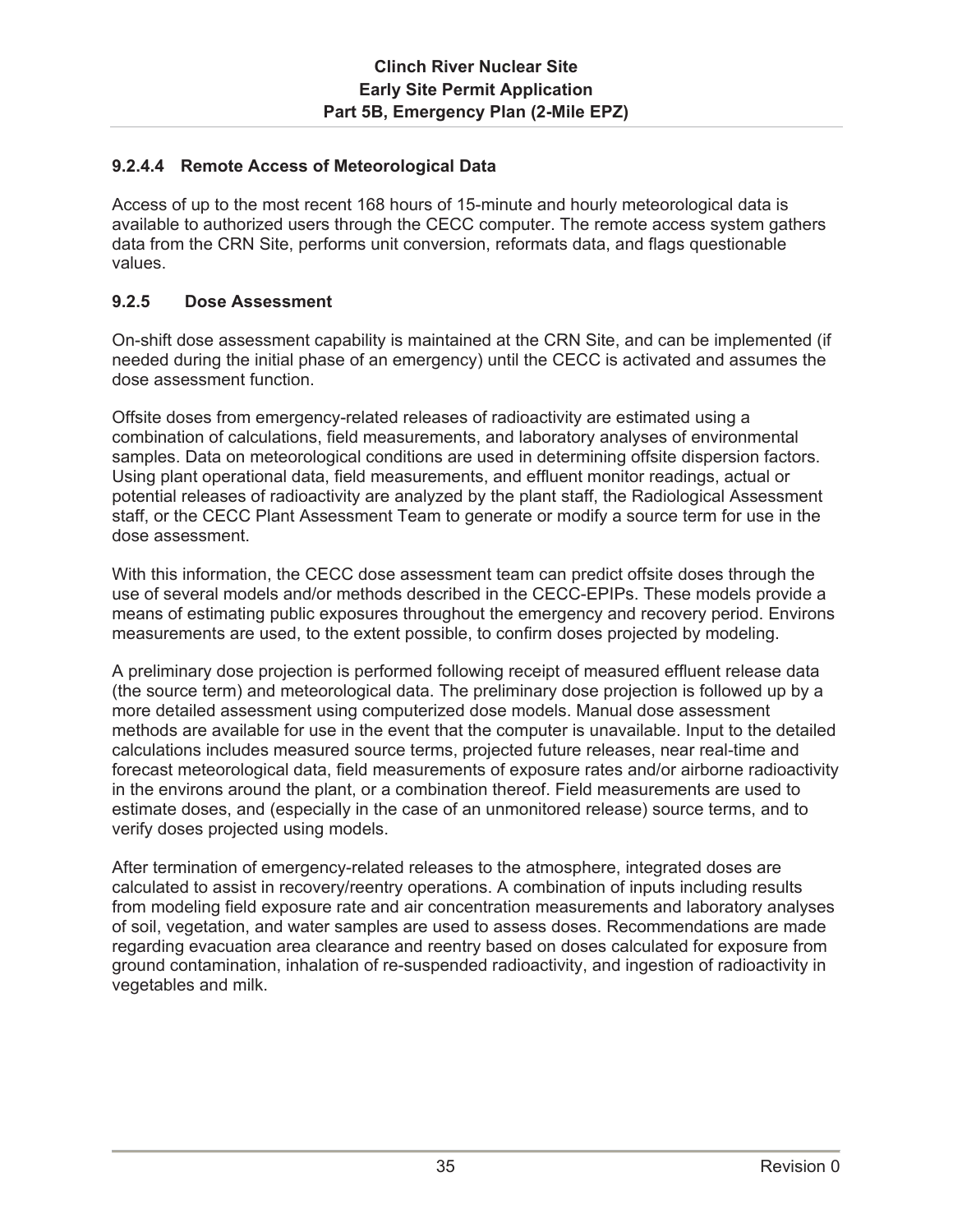## **10.0 PROTECTIVE RESPONSE**

## **10.1 ONSITE PROTECTIVE ACTIONS FOR RADIOLOGICAL EVENTS**

In the event of an unplanned significant release of radioactivity or sudden increase in radiation levels, it is the responsibility of the SED to make the decision concerning the necessity for building and area evacuation. In arriving at this decision, the primary consideration is personnel safety. The SED may use the various radiation and airborne radioactivity monitors placed throughout the plant, with readout in the Control Room, to assess the extent of the radiological hazards and to determine the extent of evacuation necessary.

The assembly/accountability alarm is used to initiate the assembly of site personnel. The public address system is used if only specific areas are to be evacuated. Nuclear Security Services personnel patrol the area between the security boundary described in the Physical Security Plan and the Site Boundary, and evacuate any nonessential personnel.

Upon hearing the emergency alarm, persons in the plant areas proceed to their pre-assigned areas to be accounted for and await further instructions from the SED. The pre-assigned areas are designated in approved procedures. Predetermined assembly areas are identified in approved procedures and radiological surveys are completed as required by the TSC. The number of unaccounted individuals should be available within approximately 30 minutes for persons within the security area as defined in the Physical Security Plan.

If only a particular area is cleared, personnel in that area evacuate to a safe area. An accountability report is provided to the SED from Security. Further details of evacuation procedures are described in CRN-EPIPs.

If radiation levels or airborne radioactivity at an assembly point is significantly higher than alternative assemble areas, or the SED deems it necessary, the SED orders relocation to a safe assembly point. Employees are released from this assembly point when the SED determines it is suitable to do so.

Procedures require that potentially contaminated people and vehicles pass through a Rad Protection check-point for survey prior to being released.

In the event of the evacuation of nonessential site personnel, the SED notifies the CECC Director. If the personnel require transportation and sheltering, the CECC Director coordinates arrangements with the appropriate State agency. If the evacuees require radiological decontamination, they are informed of transportation, sheltering, and decontamination arrangements prior to leaving the plant site. An alternate decontamination facility is specified in a CRN-EPIP.

Contaminated personnel are decontaminated to the limits specified in the CRN Site Radiological Control Instructions (RCIs) by methods described in the instructions before being released by TVA.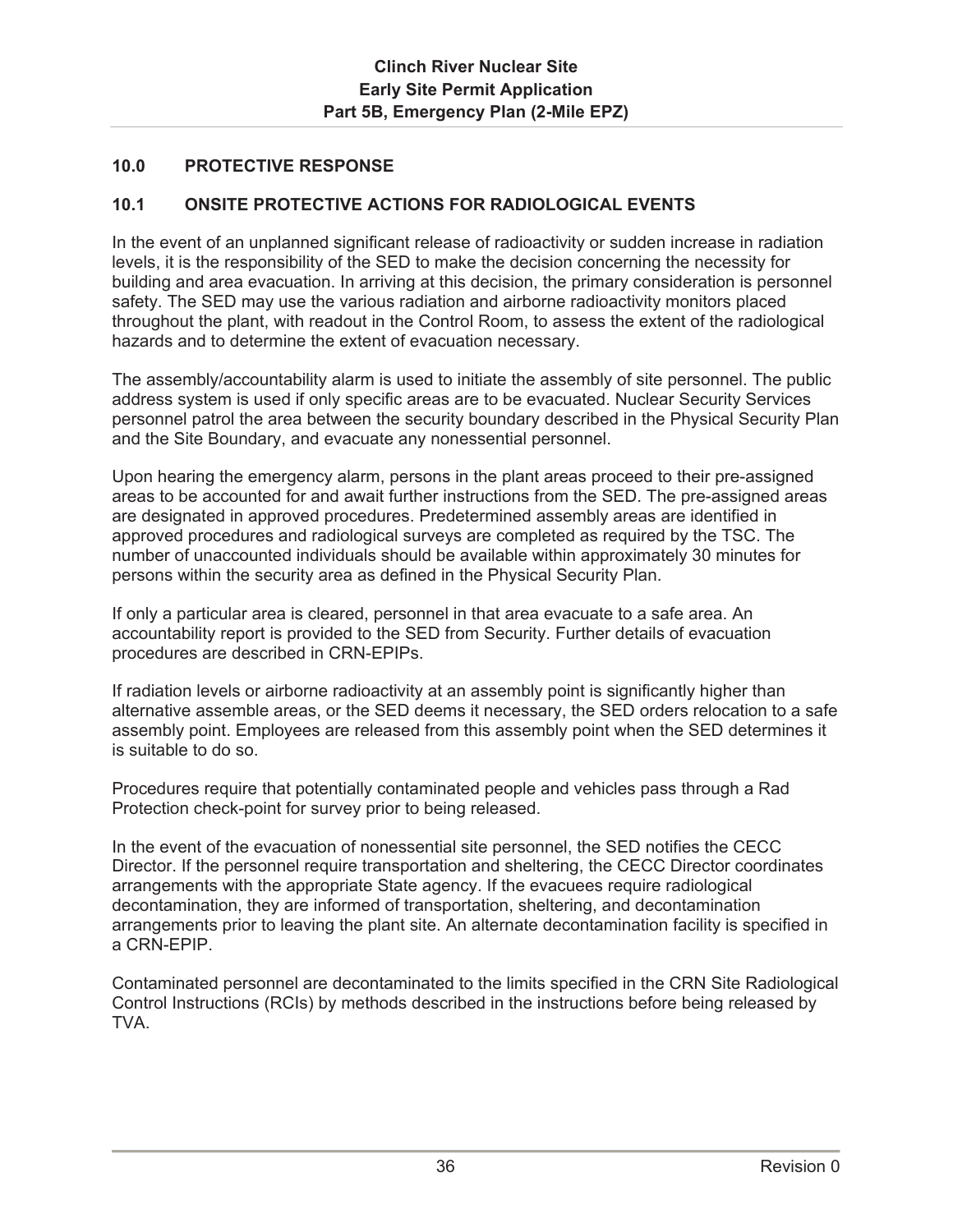Procedures also specify the action to be taken by, and the accountability of, personnel having an emergency assignment. Essential plant personnel remaining onsite are protected by plant systems designed to provide a habitable environment even under the most serious emergency conditions or by precautionary measures such as the use of respiratory protective equipment and protective clothing. Personnel doses are controlled in accordance with Section 11.0.

## **10.2 ONSITE PROTECTIVE ACTIONS FOR HOSTILE ACTION EVENTS**

A range of protective actions to protect onsite personnel during a Hostile Action event are developed to ensure the continued ability to safely shut down the reactor(s) and perform the functions of the Emergency Plan. This range of protective actions are contained in the CRN Site abnormal procedures. These procedures are classified security sensitive.

## **10.3 OFFSITE**

Should an event be initially classified as a General Emergency, the SED has the responsibility to determine an initial protective action for recommendation to State and local government agencies. CRN-EPIPs provide a logic diagram as a decisional aid to facilitate this recommendation.

After the CECC is staffed, the responsibility for PARs is transferred to the CECC Director. The CECC Plant Assessment Manager provides an assessment of actual and projected plant conditions. The RAM provides an assessment of actual and/or projected radiological conditions offsite. The RAM also provides a recommendation for a specific protective action. The CECC Director evaluates the recommendation from staff and make a recommendation to the State. The logic diagram for PEP recommendations is provided in the CECC-EPIPs as a decisional aid to facilitate the recommendation.

The State and local agencies are responsible for implementing actions to protect the health and safety of the public offsite. Although TVA may recommend protective actions to these agencies. the State and local governments are responsible for deciding if any actions are needed and what they should be. The CECC will discuss and provide ingestion exposure pathway recommendations (i.e., agricultural) and recommendations for liquid releases (i.e., closing of public water supplies) with the State as appropriate.

The decision to implement one or more of the above actions is based upon some or all of the following considerations:

- Projected offsite integrated doses.
- Actual measured dose rates.
- Present and future weather conditions.
- Projected improvement or deterioration of plant conditions.
- State protective action guides.
- Levels of airborne radioactivity.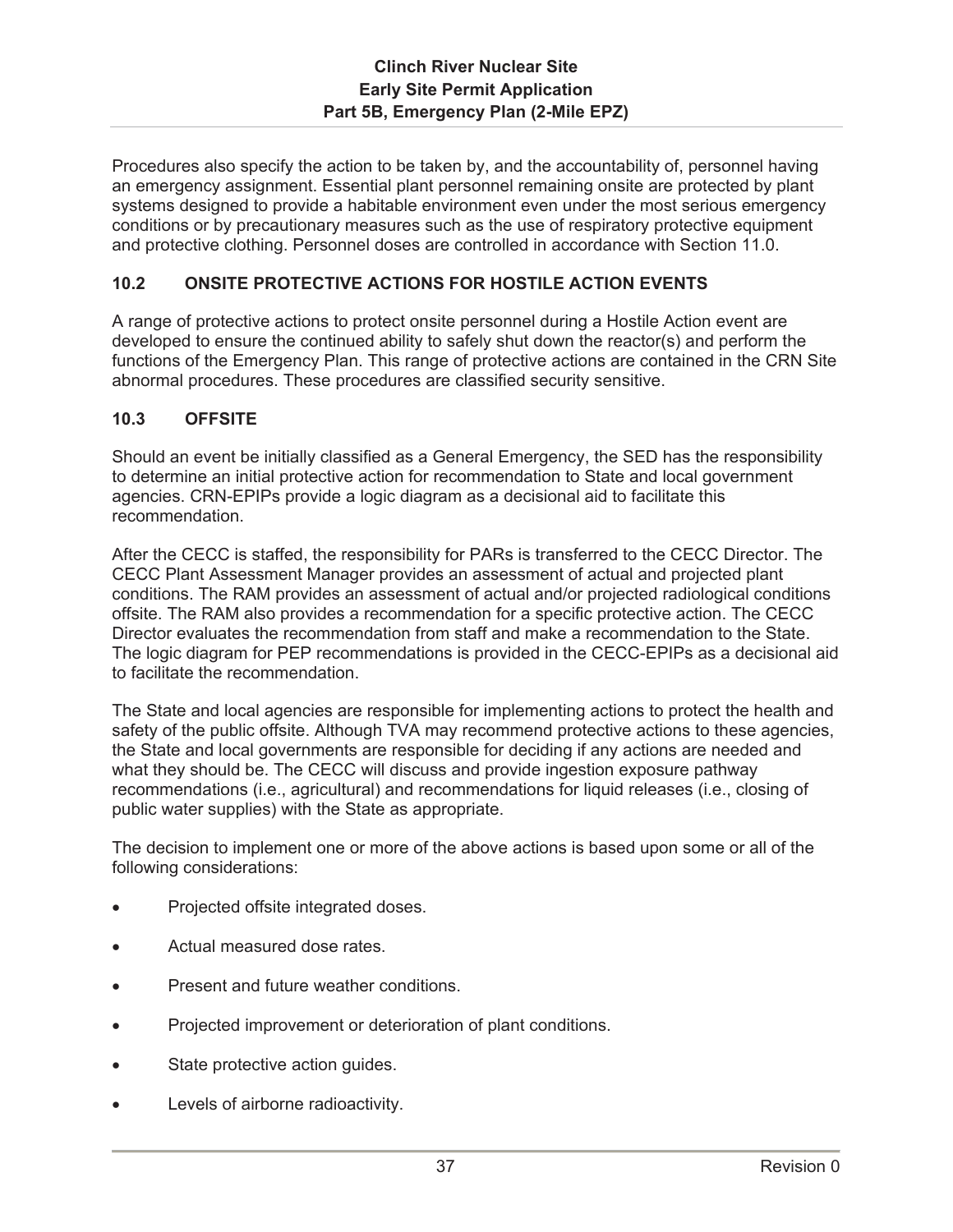- **•** Levels of waterborne radioactivity.
- Concentrations of radioactivity in items for human consumption.
- Evacuation time estimates (from Evacuation Time Estimate or maintained in the State Plan).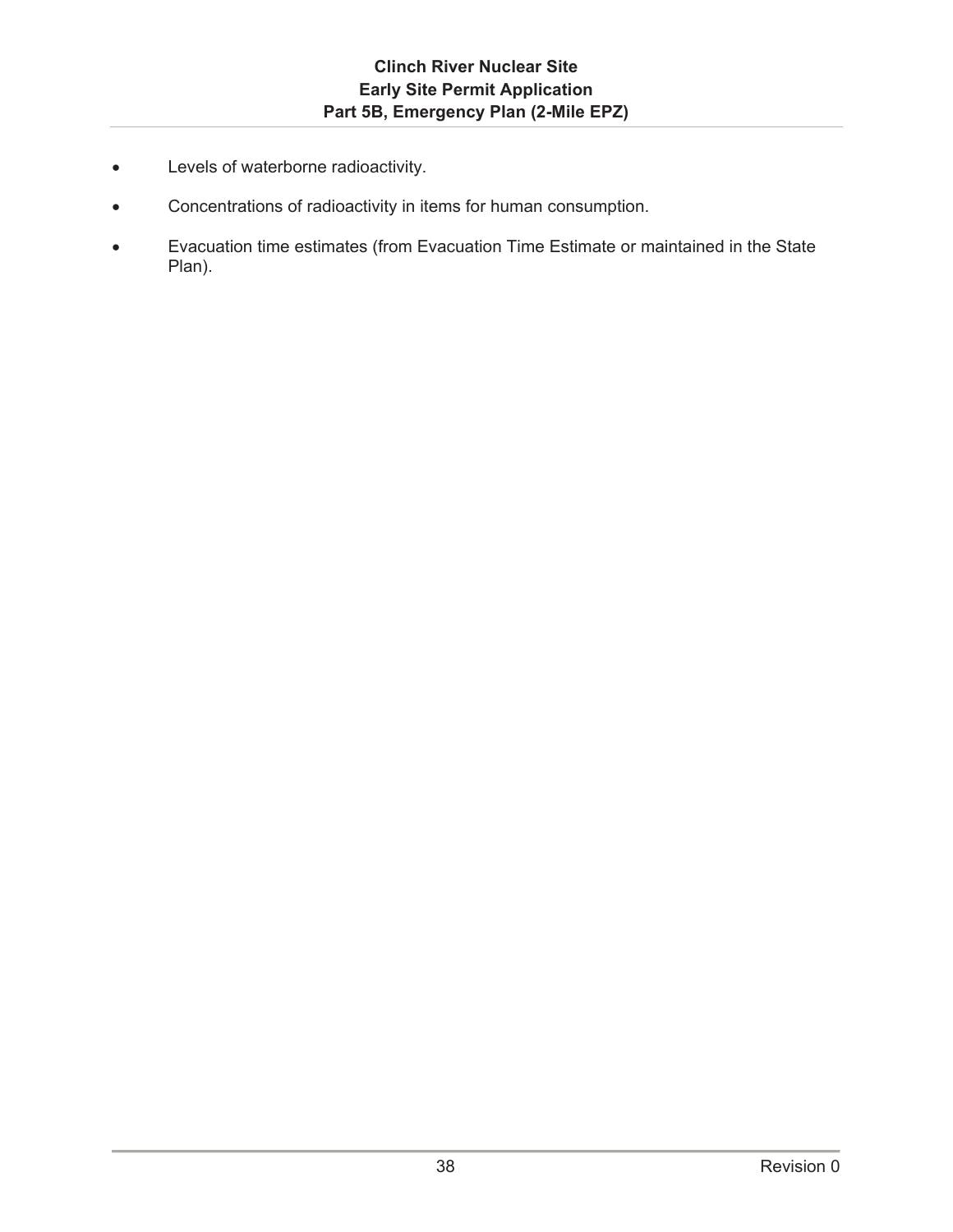## **11.0 RADIOLOGICAL PROTECTION**

The Radiological Protection Section at the CRN Site is responsible for Radiological Protection activities onsite. Its function is to develop instructions to implement the requirements of Title 10 Code of Federal Regulations, Part 20, and other required standards as well as the requirements and policies in TVA radiological control procedures. The Section provides surveillance during normal operation as well as emergency situations. In addition, the Section advises key plant personnel on radiological matters for routine and emergency conditions.

The limiting doses to occupational workers during routine plant operations are found in TVA radiological control procedures. If possible, TVA maintains these limits during emergency operations. If these standards cannot be met during emergencies, TVA implements the dose guidance described in Table 11-1. A CRN-EPIP describes the methods to use and authorizes the doses outlined in Table 11-1. Table 11-2 describes the health effects of radiation doses greater than 25 RAD.

For individuals entering radiation work permit areas, electronic dosimeters and primary dosimeters are issued and read in accordance with the site TVA radiological control procedures. The electronic dosimeters can be read at any time. Primary dosimetry processing and evaluation is performed by an organization currently accredited by the National Voluntary Laboratory Accreditation Program (NVLAP) of the National Institute of Standards and Technology for the type or types of radiation that most closely approximates the type of radiation or radiations for which the individual wearing the dosimeter is monitored. Dose records are maintained on each monitored individual by a computer.

TVA radiological control procedures contain the criteria used to establish contamination zones and to release personnel, equipment, and clothing. Onsite facilities are available to decontaminate equipment and personnel.

Procedures for using individual respiratory protection and protective clothing are provided in specific plant operating procedures. Procedures for the use of radioprotective drugs are provided in the EPIPs. Drinking water and eating controls are established by Radiation Protection.

Authorizations for emergency dose limits for onsite personnel is provided by the SED while authorizations for offsite personnel is provided by the CECC Radiological Assessment Manager.

TVA implements adequate protective measures so that dose, considering both internal and external pathways, is maintained As Low As Reasonably Achievable (ALARA). Internal dose is minimized by the use of respiratory protection equipment consistent with maintaining the Total Effective Dose Equivalent (TEDE) ALARA, and protective clothing is used to minimize personnel contamination. If a projected dose to a worker's thyroid is expected to exceed 10 rem during a radiological emergency, Potassium Iodide (KI) is issued in accordance with applicable implementing procedures.

Personnel shall not enter any area where dose rates are unknown or unmeasurable with either instruments or available dosimetry.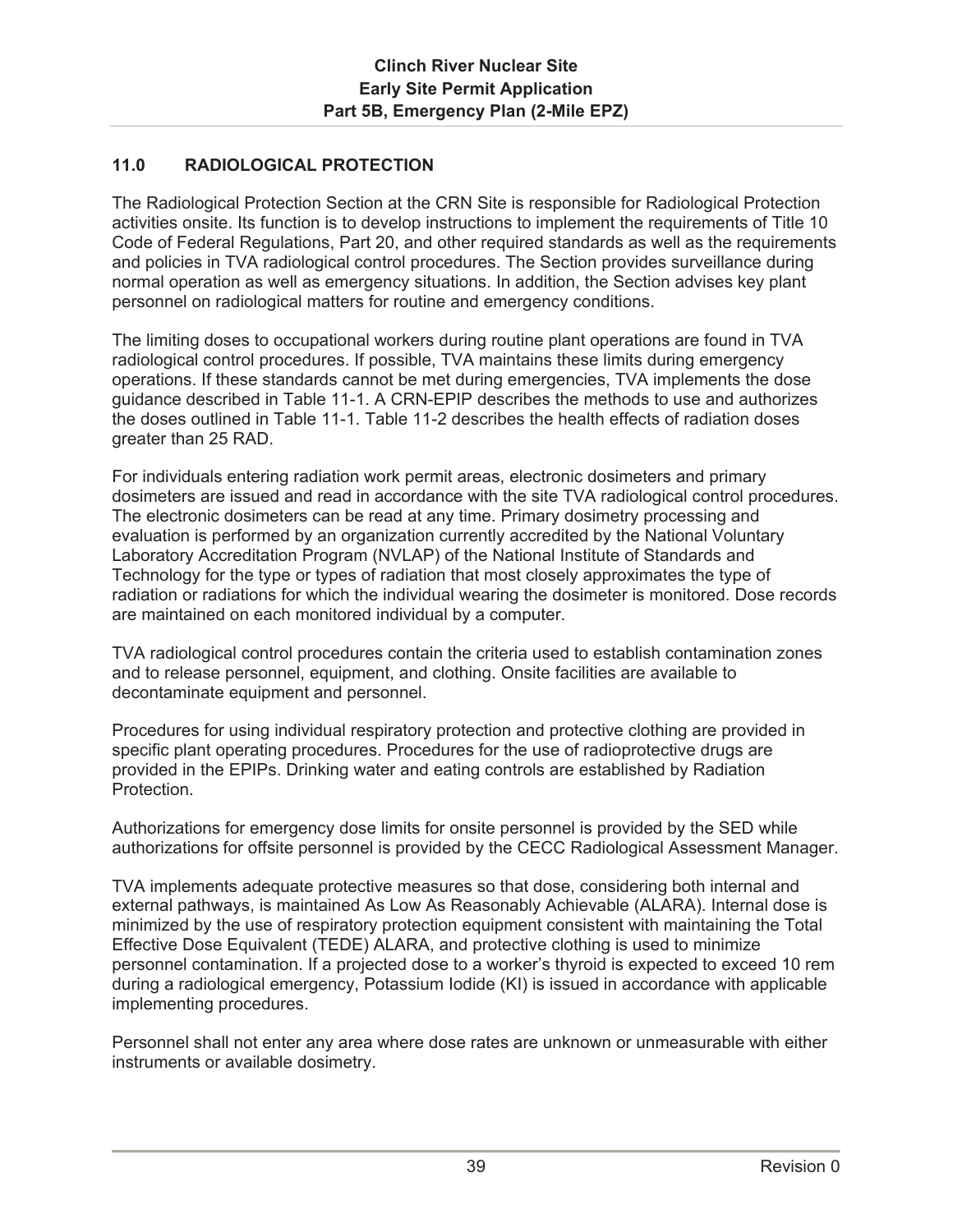Receipt of emergency exposures in excess of 10 CFR 20.1201 limits shall be on a voluntary basis. Personnel receiving emergency exposures shall be informed of the risks involved including the numerical levels of dose at which acute effects of radiation will be incurred, and numerical estimates of the risk of delayed effects. Table 11-2 provides information consistent with "Environmental Protection Agency Protective Action Guides and Planning Guidance for Radiological Incidents (EPA PAG Manual), Draft for Interim Use and Public Comment, dated March 2013," which may be useful for this briefing purpose.

Personnel receiving emergency doses should be restricted from further occupational exposure pending the outcome of exposure evaluations, and, if necessary, medical surveillance.

Any personnel dose in excess of five (5) rem TEDE shall be handled in accordance with the TVA Nuclear Radiological Protection Plan.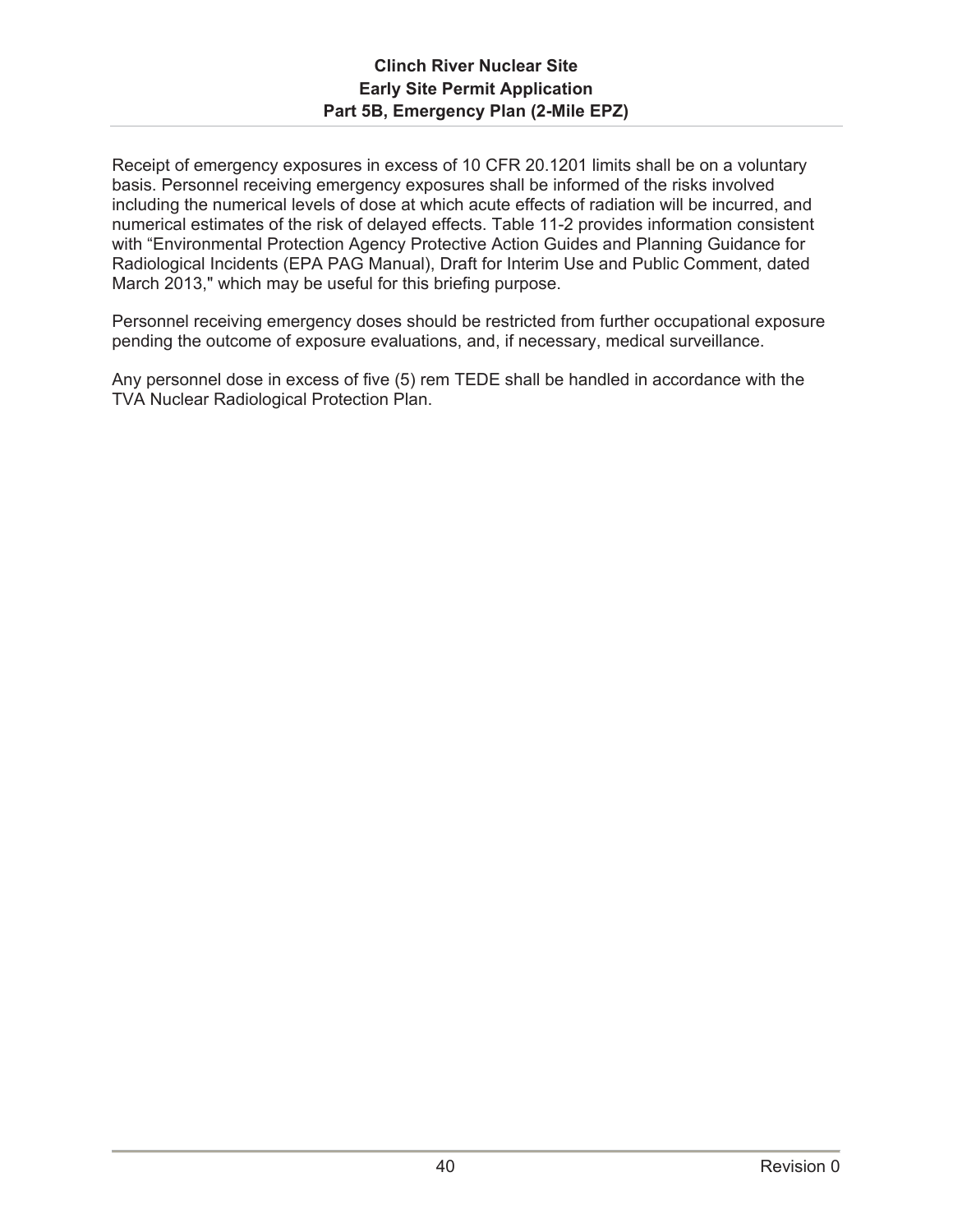# **TABLE 11-1**

# **EMERGENCY WORKER DOSE GUIDANCE**

| TEDE Dose           | Condition                                                                                                                                                 |
|---------------------|-----------------------------------------------------------------------------------------------------------------------------------------------------------|
| 5 rem               | All, maintain dose ALARA                                                                                                                                  |
| 10 rem              | Protection of valuable property when lower dose not practicable.                                                                                          |
| 25 rem              | Lifesaving or protection of large populations when lower dose not practicable.                                                                            |
| Greater than 25 rem | Lifesaving or protection of large populations when lower dose not practicable.<br>Only on a volunteer basis to persons fully aware of the risks involved. |

NOTE: Situations may occur in which a dose in excess of regulatory limits (10 CFR 20.1201) would be required for plant and lifesaving operations. It is not possible to prejudge the risk that one person should be allowed to take in these situations. However, persons undertaking an emergency mission in which the dose would exceed regulatory limits should do so only on a voluntary basis and with full awareness of the risks involved (EPA PAG Manual, March 2013).

Guidance for dose to the lens of the eye is three (3) times the listed TEDE value. Dose to any other organ (including skin and body extremities) is ten (10) times the listed TEDE value.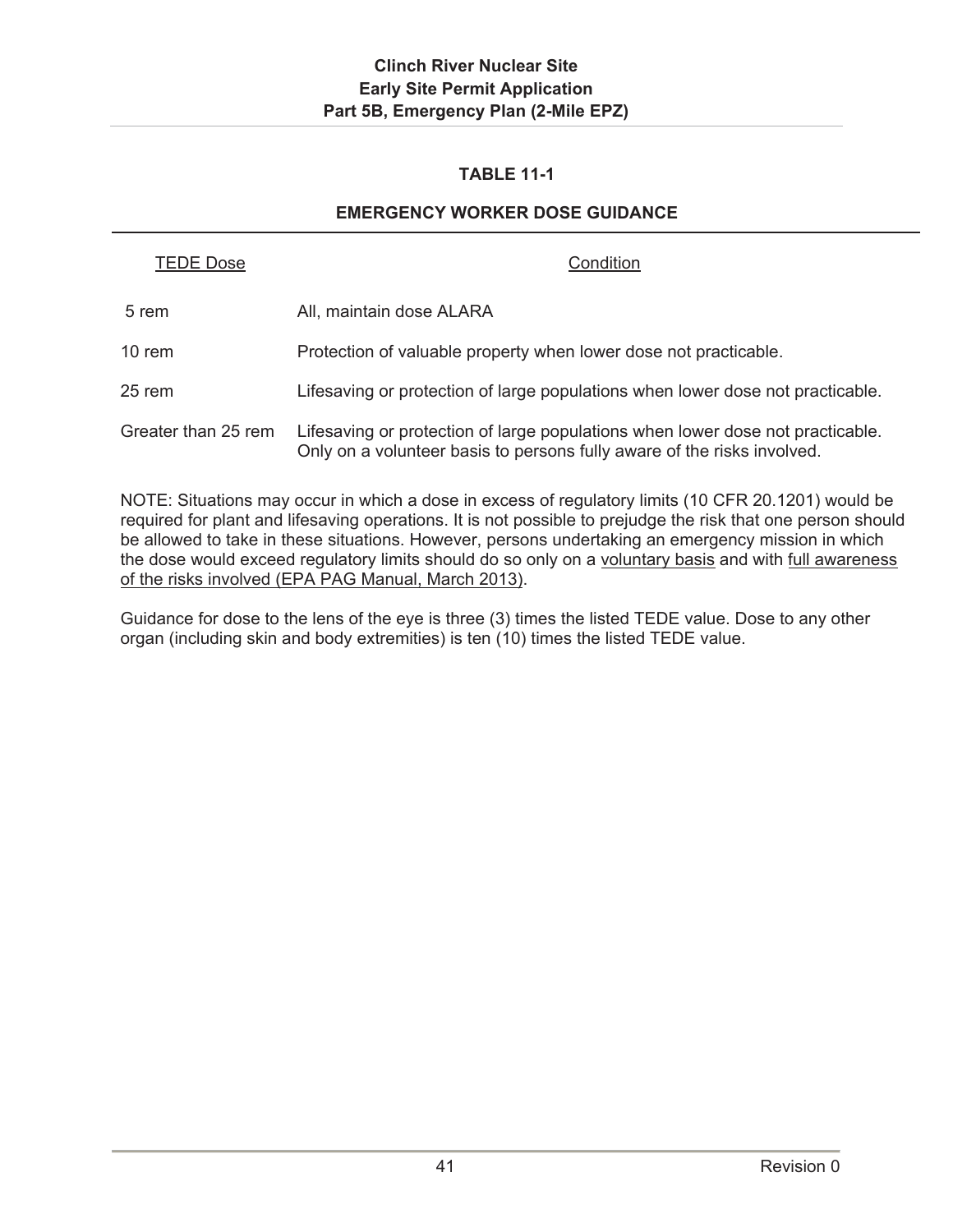# **TABLE 11-2**

## **HEALTH EFFECTS OF RADIATION DOSES GREATER THAN 25 RAD**

I. Health Effects Associated with Whole Body Absorbed Doses Received Within a Few Hours<sup>1</sup>.

| <b>Whole Body</b>    | Early                   | <b>Whole Body</b>    | Prodromal               |
|----------------------|-------------------------|----------------------|-------------------------|
| <b>Absorbed Dose</b> | Fatalities <sup>2</sup> | <b>Absorbed Dose</b> | $E$ ffects <sup>3</sup> |
| (rad)                | (percent)               | (rad)                | (percent)               |
| 140                  | 5                       | 50                   | 2                       |
| 200                  | 15                      | 100                  | 15                      |
| 300                  | 50                      | 150                  | 50                      |
| 400                  | 85                      | 200                  | 85                      |
| 460                  | 95                      | 250                  | 98                      |
|                      |                         |                      |                         |

<sup>1</sup> Risks will be lower for protracted exposure periods.

<sup>2</sup> Supportive medical treatment may increase the dose at which these frequencies occur by approximately 50 percent.

<sup>3</sup> Forewarning symptoms of more serious health effects associated with large doses of radiation.

II. Approximate Cancer Risk to Average Individuals from 25 Rem Effective Dose Equivalent Delivered Promptly.

| Age at Exposure<br>(years) | <b>Risk of Premature Death</b><br>(deaths per 1,000 persons<br>exposed) | Average year of life<br>lost if premature death<br>occurs (years) |
|----------------------------|-------------------------------------------------------------------------|-------------------------------------------------------------------|
| 20 to 30                   | 9.1                                                                     | 24                                                                |
| 30 to 40                   | 7.2                                                                     | 19                                                                |
| 40 to 50                   | 5.3                                                                     | 15                                                                |
| 50 to 60                   | 3.5                                                                     | 11                                                                |

Note: Tables referenced from the "Environmental Protection Agency Protective Action Guides and Planning Guidance for Radiological Incidents (EPA PAG Manual), Draft for Interim Use and Public Comment, dated March 2013."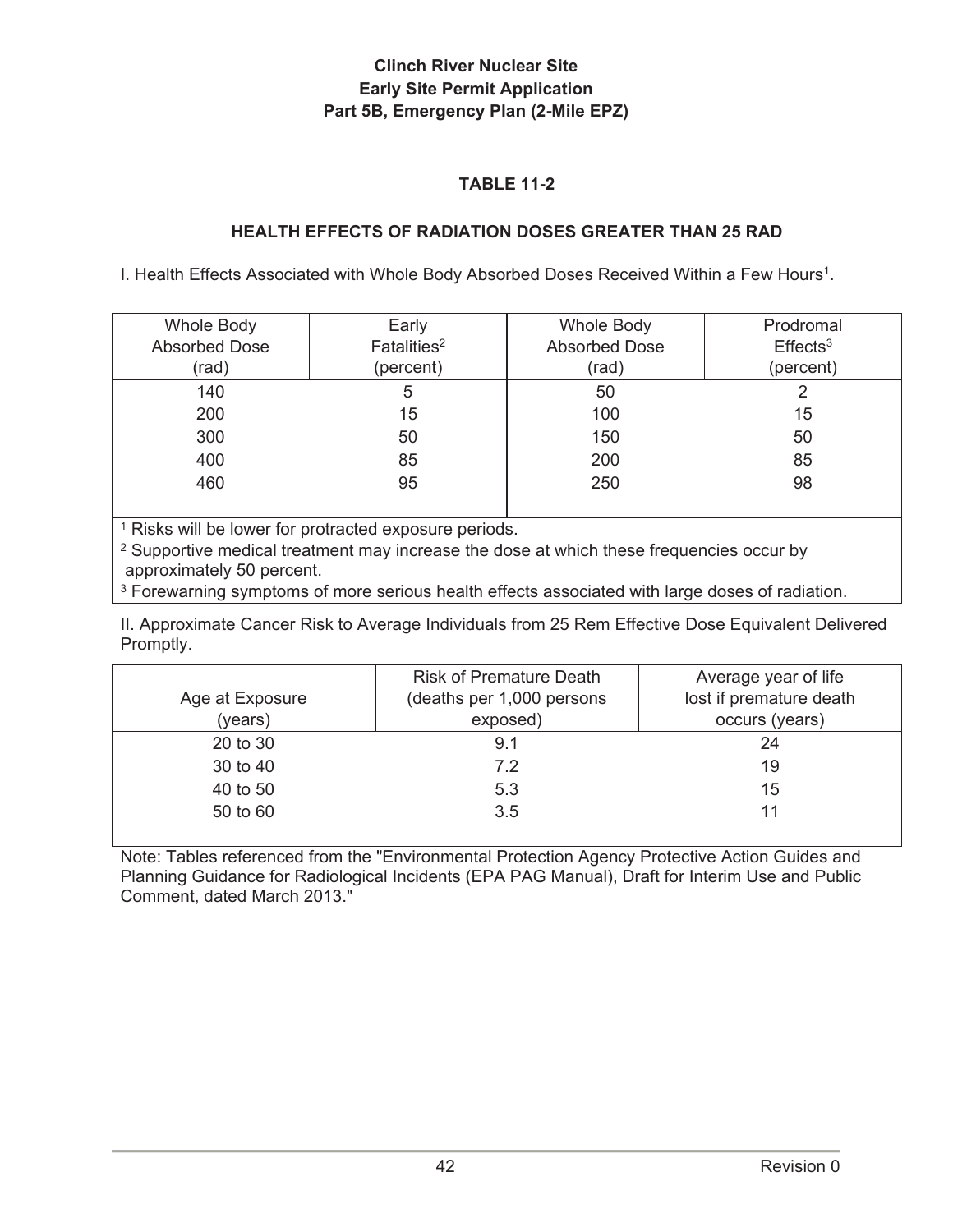## **12.0 MEDICAL SUPPORT**

## **12.1 GENERAL INFORMATION**

Facilities, equipment, medical supplies, and trained personnel are available for first aid/emergency medical treatment of ill or injured persons onsite.

Guidance for medical assistance is found in a CRN-EPIP. Immediate lifesaving and disability limiting procedures take precedence over noncritical decontamination and dosimetry assessment measures.

When activated, the CECC coordinates the care, disposition, and reporting of injuries known or suspected to be associated with excess levels of radiation exposure or contamination. The purpose of the Medical Emergency Response Team (MERT) (team composition specified in a CRN Site procedure) is to:

- Provide first aid/emergency medical treatment for ill or injured persons onsite, including those who may have been exposed to or contaminated with radioactive material.
- Minimize injury during the rescue, treatment, and transport of injured persons, while minimizing radiological hazards and exposure to the victim.
- Advise and protect attending personnel from unacceptable and unnecessary radiological hazards and exposures.
- Identify, document, and control radiation exposure and contamination hazards associated with the emergency.

### **12.2 CLASSIFICATION AND HANDLING OF MEDICAL EMERGENCY PATIENTS**

### **12.2.1 Noncontaminated-Nonirradiated**

When it is known that the patient is not contaminated and has not been overexposed to radiation, TVA handles the patient according to standard first aid/emergency medical protocol. The patient, ambulance crew, receiving hospital, and attending physician (as applicable) are advised of the absence of radiological complications.

### **12.2.2 Irradiated-Noncontaminated**

TVA coordinates the removal of the patient from the source of radiation exposure as soon as medical conditions and essential treatments permit. Continued medical care for physical injuries, including ambulance transport, is provided as indicated. Rad Protection determines and reports radiation exposure levels, including affected body areas. Emergency care for the radiation exposure is governed by the dose assessment and the medical status. Involved personnel are advised of the absence of radiological contamination.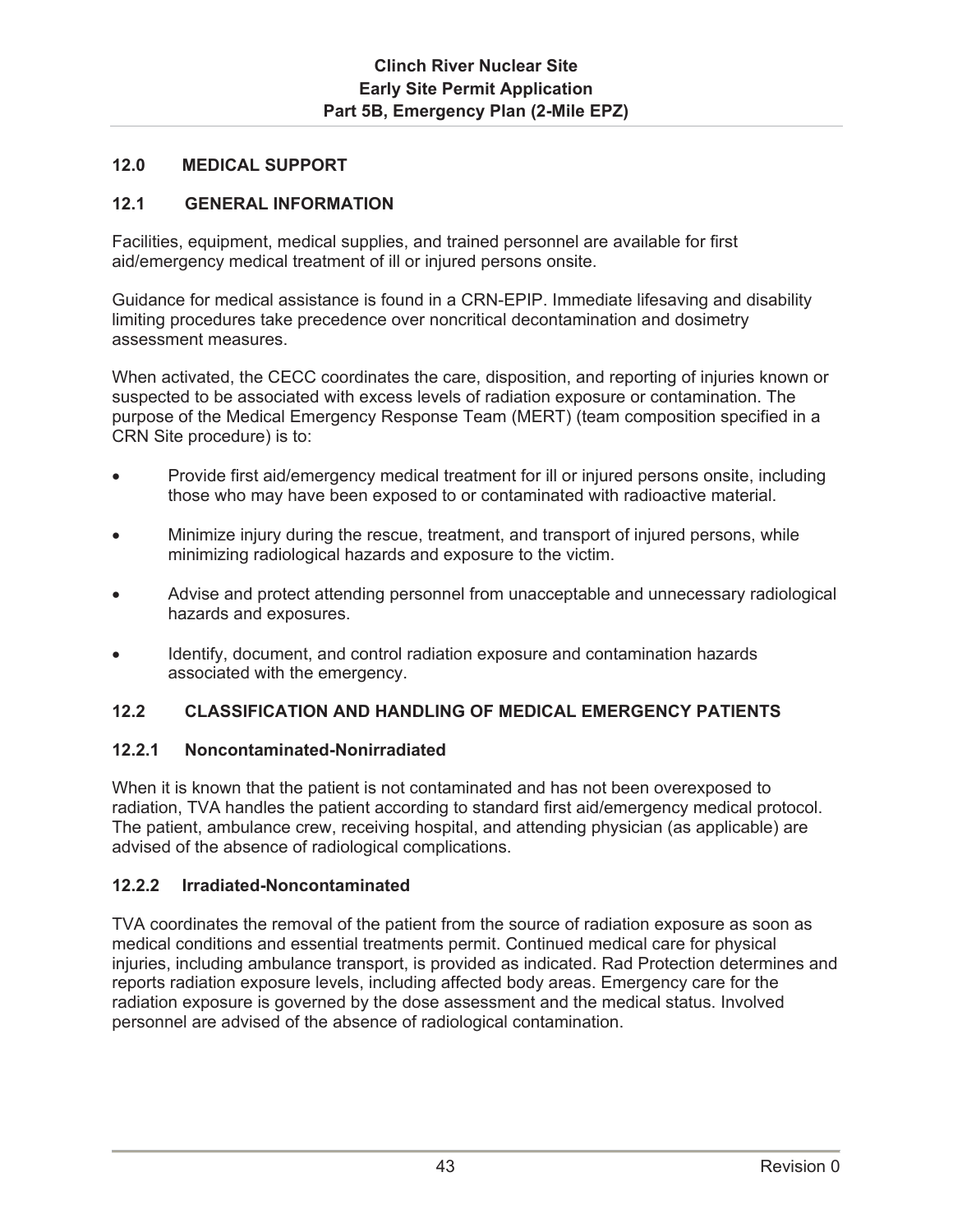## **12.2.3 Contaminated**

For patients known to be or suspected of being contaminated, TVA coordinates essential first aid and emergency medical care. Decontamination activities are accomplished as the medical status permits. Involved personnel are advised of the contamination hazard. Continued care and decontamination decisions are made on an individual basis by the responsible medical care provider and Rad Protection.

## **12.3 TRANSPORTATION OF INJURED PERSONNEL**

The decision to transport a patient offsite is the responsibility of the emergency medical care provider performing patient assessment, i.e., Emergency Medical Technician (EMT) or Registered Nurse. If conflicting decisions arise, the option which provides the patient with the optimal level of medical care is chosen.

When ambulance transportation is indicated, transport may be provided by either the site Fire Protection EMTs (using a TVA ambulance) or by an agreement ambulance service. The MERT Team Leader coordinates requests for offsite ambulance assistance through the SM. The SM performs initial requests and notifications for assistance.

TVA maintains arrangements for one or more agreement ambulance services for the CRN Site with trained personnel to transport patients, including those who may have been exposed to or contaminated with radioactive material. These services are designated in a CRN-EPIP and letters of agreement for response are maintained. (See Section 16.5.)

## **12.4 INTERAGENCY ASSISTANCE FROM REAC/TS**

TVA maintains arrangements with the Radiation Emergency Assistance Center/Training Site (REAC/TS) as the CRN Site receiving hospital. REAC/TS, which is in close proximity to the CRN Site, is a DOE-sponsored facility operated by Oak Ridge Associated Universities Medical and Health Sciences Division in cooperation with the Oak Ridge Methodist Medical Center in Oak Ridge, Tennessee. The University of Tennessee Medical Center in Knoxville, Tennessee serves as a back-up to REAC/TS. Specialized facilities and expert personnel are available at both medical facilities for definitive care for radiation emergency victims. Letters of Agreement for services are maintained. (See Section 16.5.)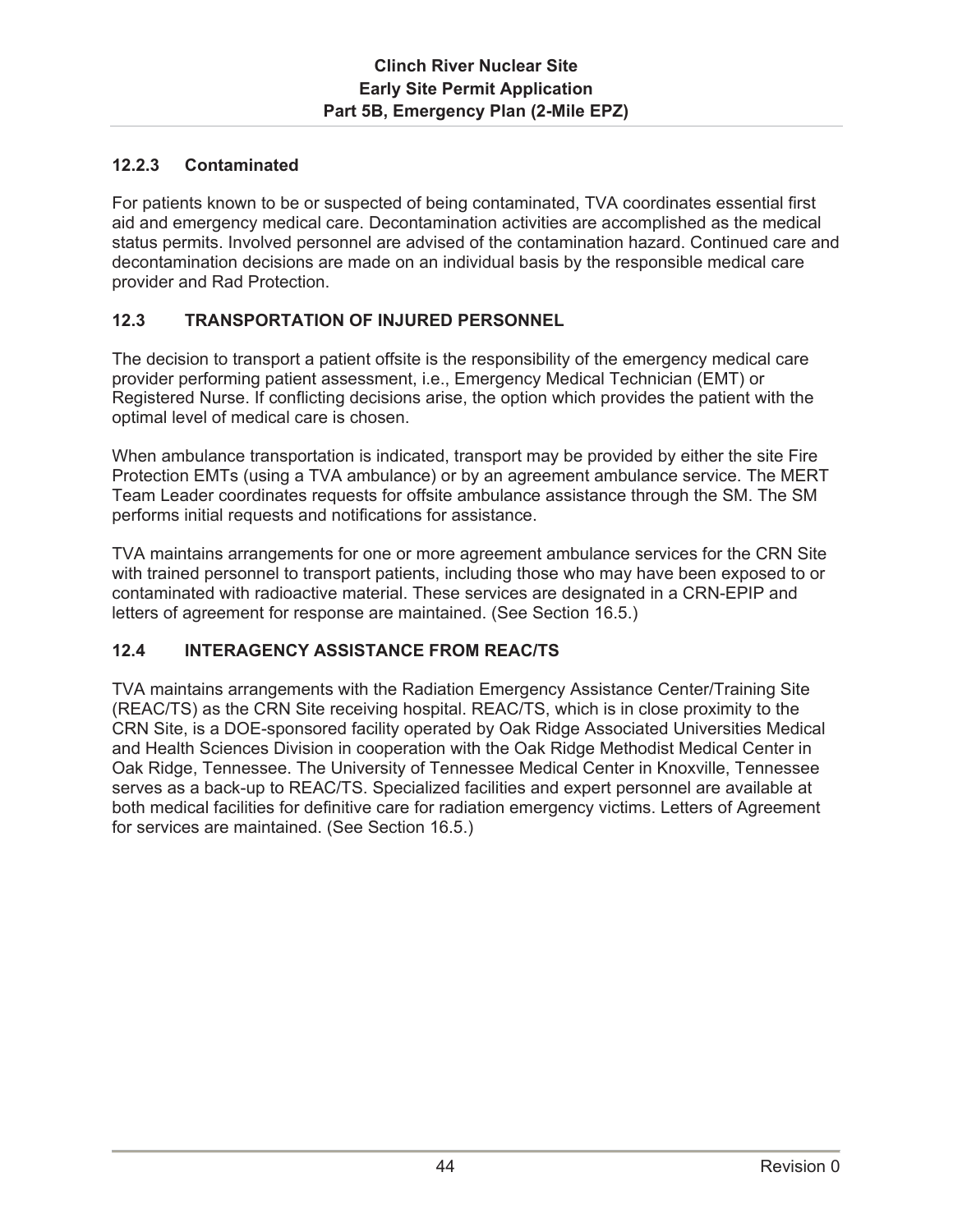## **13.0 TERMINATION AND RECOVERY**

## **13.1 TERMINATION**

The SM/SED is responsible for the decision to terminate an event for which the onsite and offsite emergency response facilities have not been activated.

In the event of an incident requiring activation of onsite and offsite emergency centers, the SED coordinates the decision to terminate the event with the CECC Director after consultation with the plant technical and operations staffs. This decision is based upon a comprehensive review of plant status and system parameters. These considerations include, but are not limited to, the following:

- Stability of the reactor shutdown condition, i.e., successful progress toward a cold shutdown condition.
- Integrity of the reactor containment building.
- Operability of engineered safety systems and decontamination facilities.
- Availability and operability of a heat sink.
- Integrity of power supplies and electrical equipment.
- x Operability and integrity of instrumentation including radiation monitoring equipment (also including portable equipment assigned during the emergency).
- Availability of trained personnel and support services.
- Control of radiological effluent releases.

State representatives are responsible for decisions to relax protective actions for the public. The CECC Director provides information to the appropriate State agencies to facilitate the decision. The State has the authority and responsibility for offsite recovery efforts. TVA will provide assistance, as requested, through the recovery organization shown in Figure 13-1. (Figure 13-1 lists functions which must be addressed for recovery; the normal organizational titles may be different than what is represented here.)

The CECC Director, after consultation with the State, the SED, and discussion with the NRC (if appropriate), announces that the emergency has terminated and the recovery phase is to be initiated, if appropriate. TVA then develops procedures and plans to implement the most expeditious recovery sequence to return the plant to normal operation.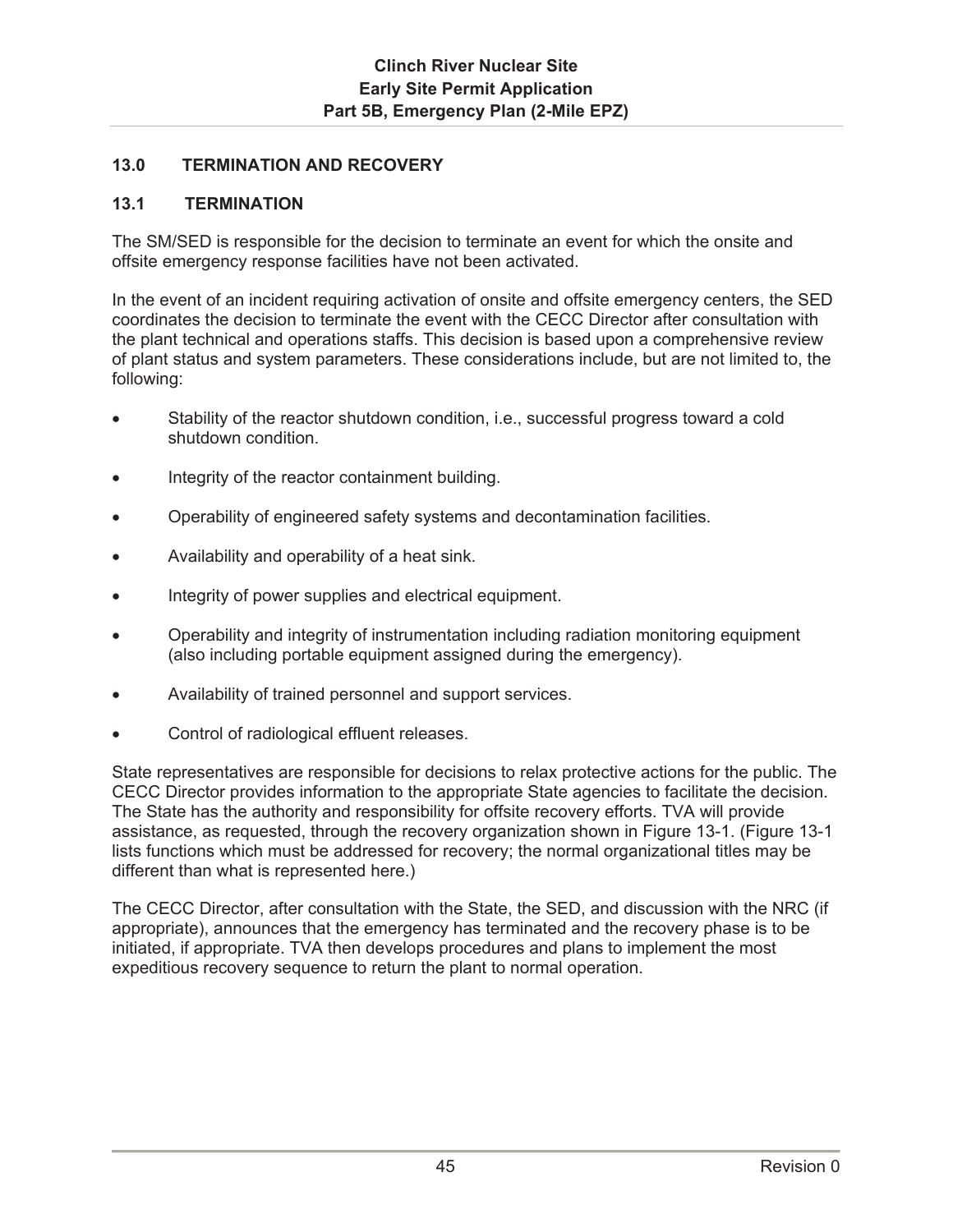

**Figure 13-1 TVA Recovery Organization**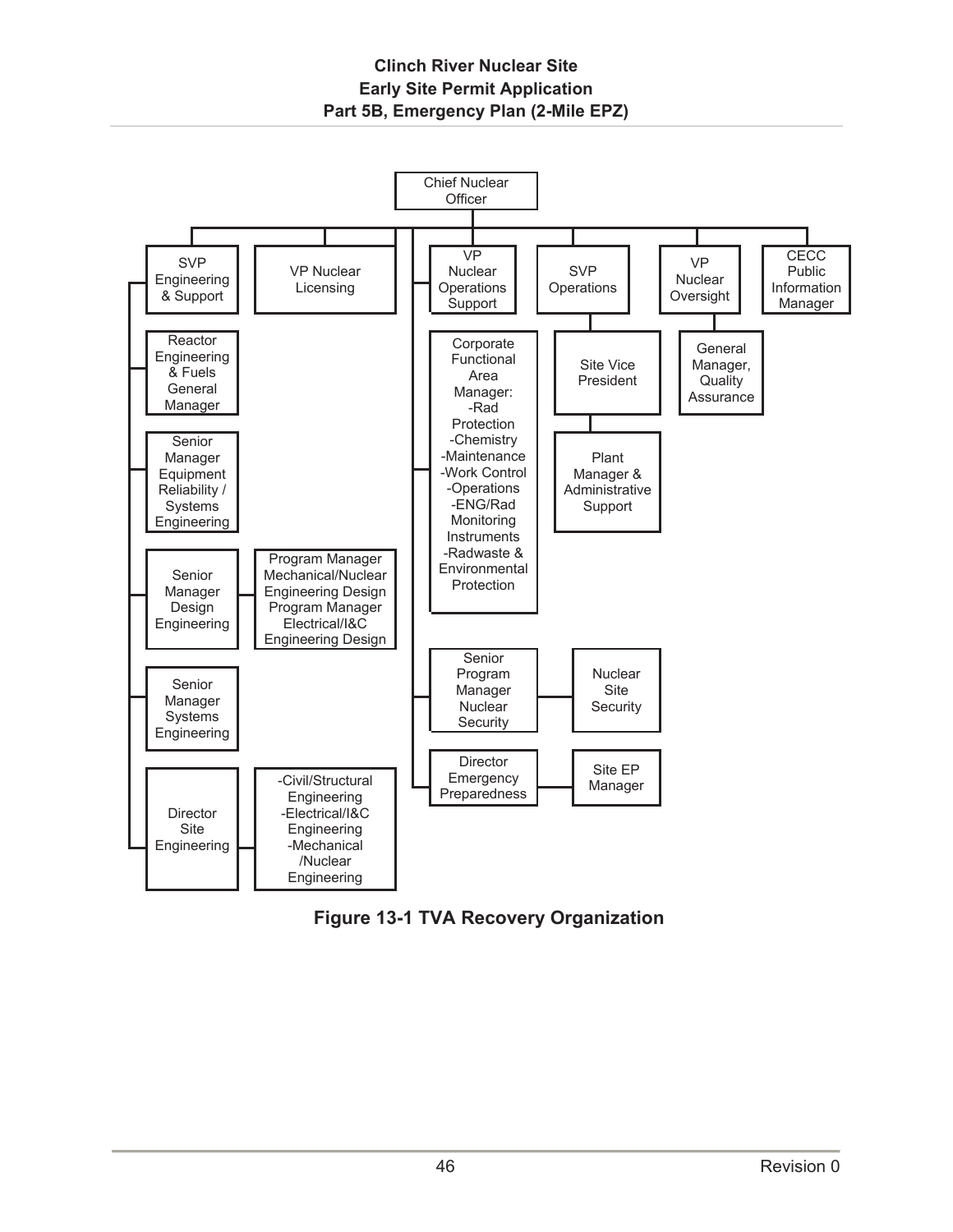## **13.2 RECOVERY ORGANIZATION**

### **13.2.1 Chief Nuclear Officer**

The Chief Nuclear Officer will direct the overall recovery effort. If the recovery phase is expected to be a long-term process, he may form a team to be responsible for continuous control of the recovery operation, thus permitting other personnel to return to their normal duties. The organizational structure of such a team would be contingent upon the emergency situation and procedures required for recovery. The LRC is available to provide additional office space near the site for the recovery team at the discretion of the Chief Nuclear Officer.

### **13.2.2 Senior Vice President Operations**

The Senior Vice President Operations is responsible for the onsite recovery effort and for developing required recovery procedures. He requests any needed offsite support through the Site Vice President and/or Plant Manager.

#### **13.2.3 Site Vice President**

The Site Vice President is responsible for coordinating the onsite efforts with the overall TVA recovery effort. The Site Vice President (SVP) is in charge of the LRC should additional office space be needed.

#### **13.2.4 Vice President, Operations Support**

The Vice President, Operations Support directs that the Corporate Functional Area Managers provide support in the following areas:

- Radiological Protection
- **Chemistry**
- **Maintenance**
- Work Control
- **Operations**
- Radwaste & Environmental Protection
- **Emergency Preparedness**
- **Nuclear Security Services**
- Eng/Rad Monitoring Instrument
- Technical support and Environs sampling assistance as requested by the State
- Dose Assessment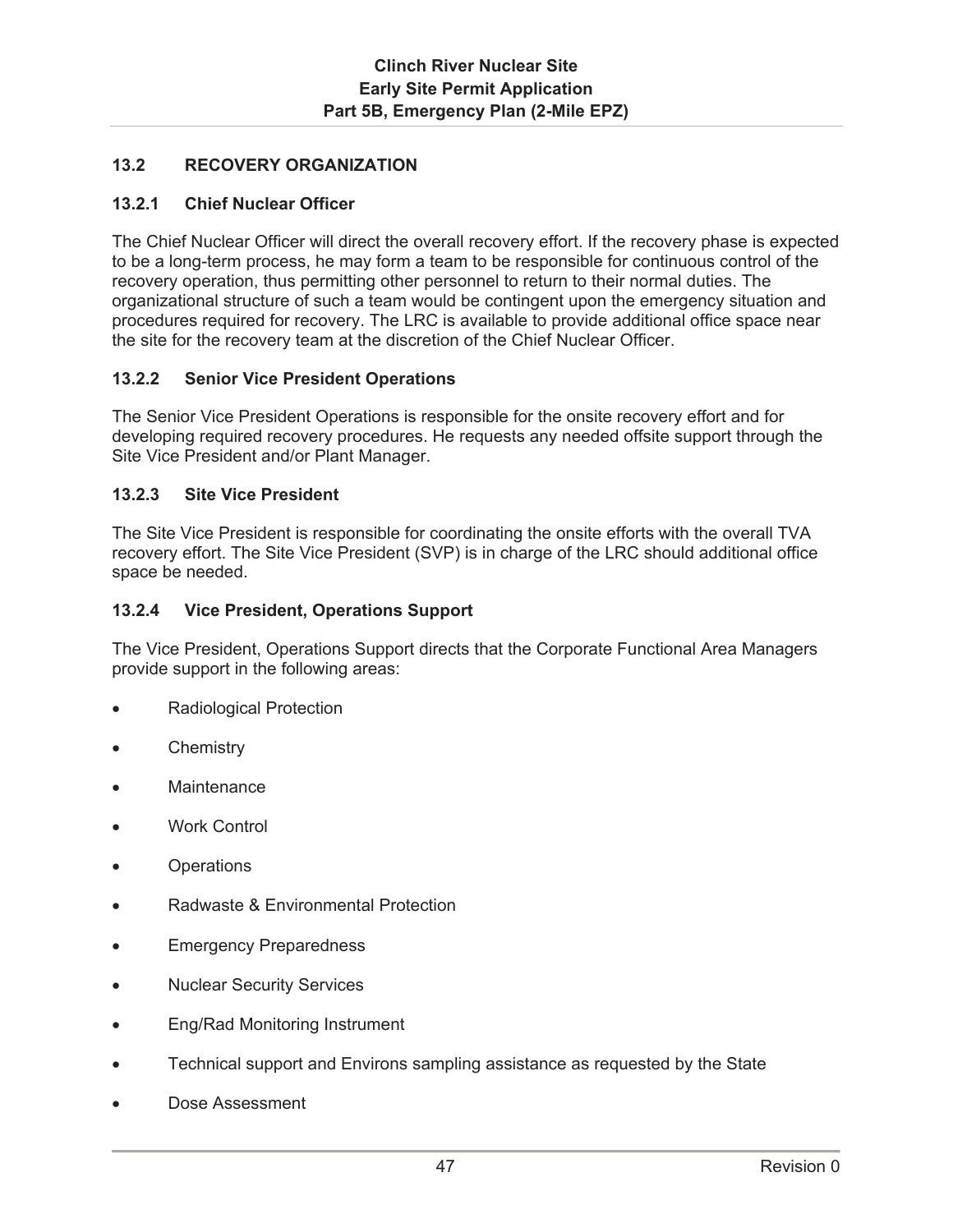**Environmental Monitoring** 

## **13.2.5 CECC Public Information Manager**

The CECC Public Information Manager acts as an interface between TVA and the news media. Assists the Chief Nuclear Officer in drafting news releases concerning progress of the recovery operation. Coordinates news releases with TVA management and State and federal officials as required. Coordinates press briefings and interviews concerning the incident.

## **13.2.6 Vice President, Nuclear Licensing**

The Vice President, Nuclear Licensing provides support in various licensing issues including primary interaction with the NRC.

## **13.2.7 Vice President, Engineering & Support**

The Vice President, Engineering & Support provides support in the area of plant components, Reactor Engineering, fuels and in various engineering disciplines.

### **13.2.8 Vice President, Nuclear Oversight**

The Vice President, Nuclear Oversight provides Quality Assurance oversight of the recovery process.

### **13.2.9 Other TVA Resources**

Other TVA resources plus other governmental and vendor support will be available through the TVA corporate organization to aid the SED in developing, evaluating, and implementing specific site recovery and reentry operations.

### **13.3 ONSITE RECOVERY**

Major post-emergency onsite recovery measures are performed in accordance with written procedures. Additional procedures which may be developed following an emergency include the following activities:

- The first auxiliary/reactor building entry.
- The first containment building entry.
- Damage evaluation
- **Decontamination**
- Disassembly
- Repair
- **Disposal**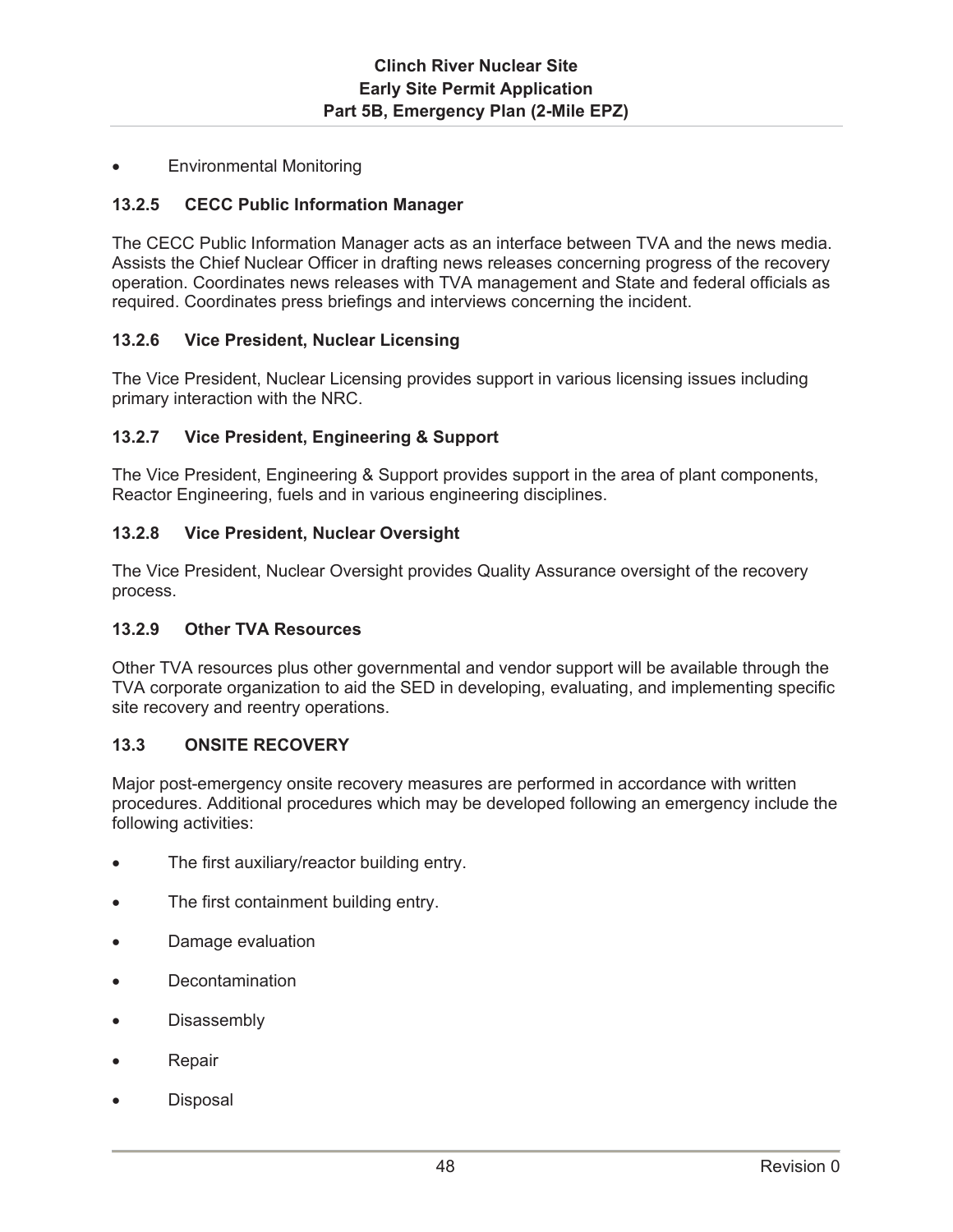Test and startup of restored facilities.

Appropriate personnel protective measures are taken on initial entries and throughout assessment and recovery operations to limit exposures to those outlined in Section 11.0.

Reentry and recovery individual and population dose estimates are obtained using dose rate measurements or calculations and population distribution (see Section 9.2.5). The CECC-EPIPs contain this methodology.

## **13.4 LOCAL RECOVERY CENTER**

The LRC provides a facility for TVA recovery management as well as NRC emergency response personnel and other emergency and/or recovery personnel. The LRC provides adequate space for TVA and others who may locate there to support the site should additional office space near the site become necessary during the recovery phase. The LRC provides dedicated space for NRC personnel and contains adequate supplies, communications, and data necessary for them to carry out appropriate functions. See Appendix A for the description of the CRN Site LRC.

## **13.5 OFFSITE RECOVERY**

The State has the authority for actions taken offsite; however, TVA serves as an important source of technical and analytic assistance for the State in offsite monitoring and sampling needed to determine the extent and methods of offsite recovery. The Chief Nuclear Officer, or designee, serve as the State's contact for coordination of TVA efforts in offsite monitoring, sampling, and recovery.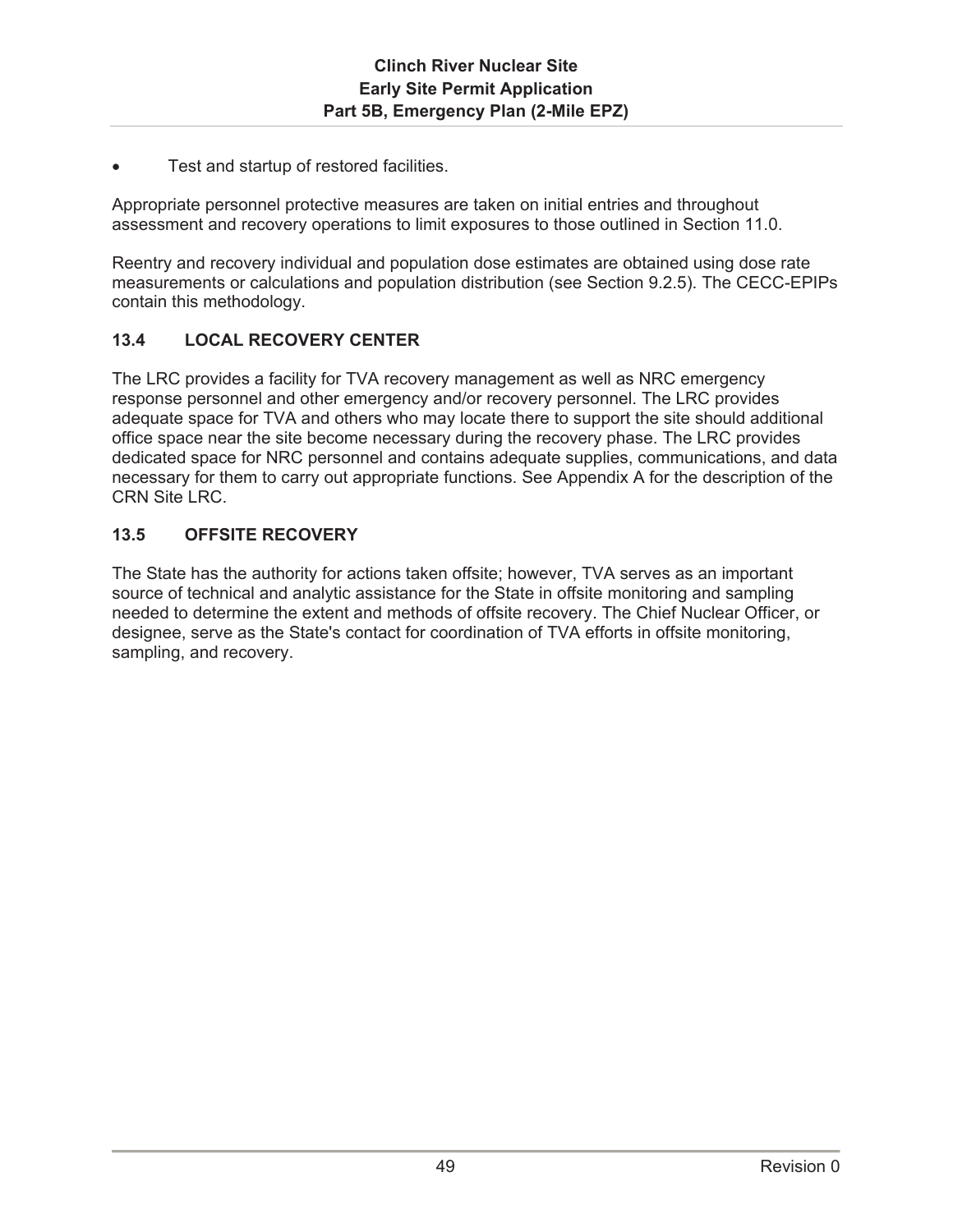## **14.0 DRILLS AND EXERCISES**

## **14.1 DRILLS**

Drills are conducted to develop and maintain key skills required for emergency response. These drills may be conducted individually or as part of an REP exercise.

The following drills are required:

## **14.1.1 Medical Emergency Drills**

A medical emergency drill involving a simulated contaminated/injured individual, with participation by a TVA or agreement ambulance and each agreement hospital (see Section 16.5) is conducted each calendar year for the CRN Site. Scenario development, drill activities, and evaluations will be jointly conducted and critiqued by EP and the site.

## **14.1.2 Radiological Monitoring Drills**

Environmental monitoring vehicle drills are conducted each calendar year for the CRN Site. These drills include collection and analyses of sample media (i.e., water, air, grass, and/or soil as may be required by the scenario), direct radiation measurements, operation of vehicles, communication equipment, sampling equipment, and recordkeeping. The scenario is developed and the drills are conducted and critiqued by the site or EP.

## **14.1.3 Rad Protection Drills**

Rad Protection drills are conducted twice each calendar year for the CRN Site. These drills involve response to, and analysis of, simulated elevated airborne samples and direct radiation readings in the plant. The scenario is developed and the drills are conducted and critiqued by the site.

### **14.1.4 Radio Chemistry Drills**

Radiochemistry drills are conducted each calendar year at the CRN Site. These drills involve collecting and analyzing in-plant liquid and gaseous samples containing actual or simulated elevated levels, including use or simulated use of the post-emergency sampling system. The scenario is developed and the drills are conducted and critiqued by the site.

### **14.1.5 Radiological Dose Assessment**

Radiological dose assessment drills are conducted at least twice each calendar year to test the procedures, calculation techniques, computer codes, and environmental assessment abilities of the CECC staff and support groups. These scenarios are developed and the drills are conducted and critiqued by EP.

### **14.1.6 Fire Drills**

Fire drills will be conducted at the CRN Site in accordance with, and as required by, specific procedural requirements.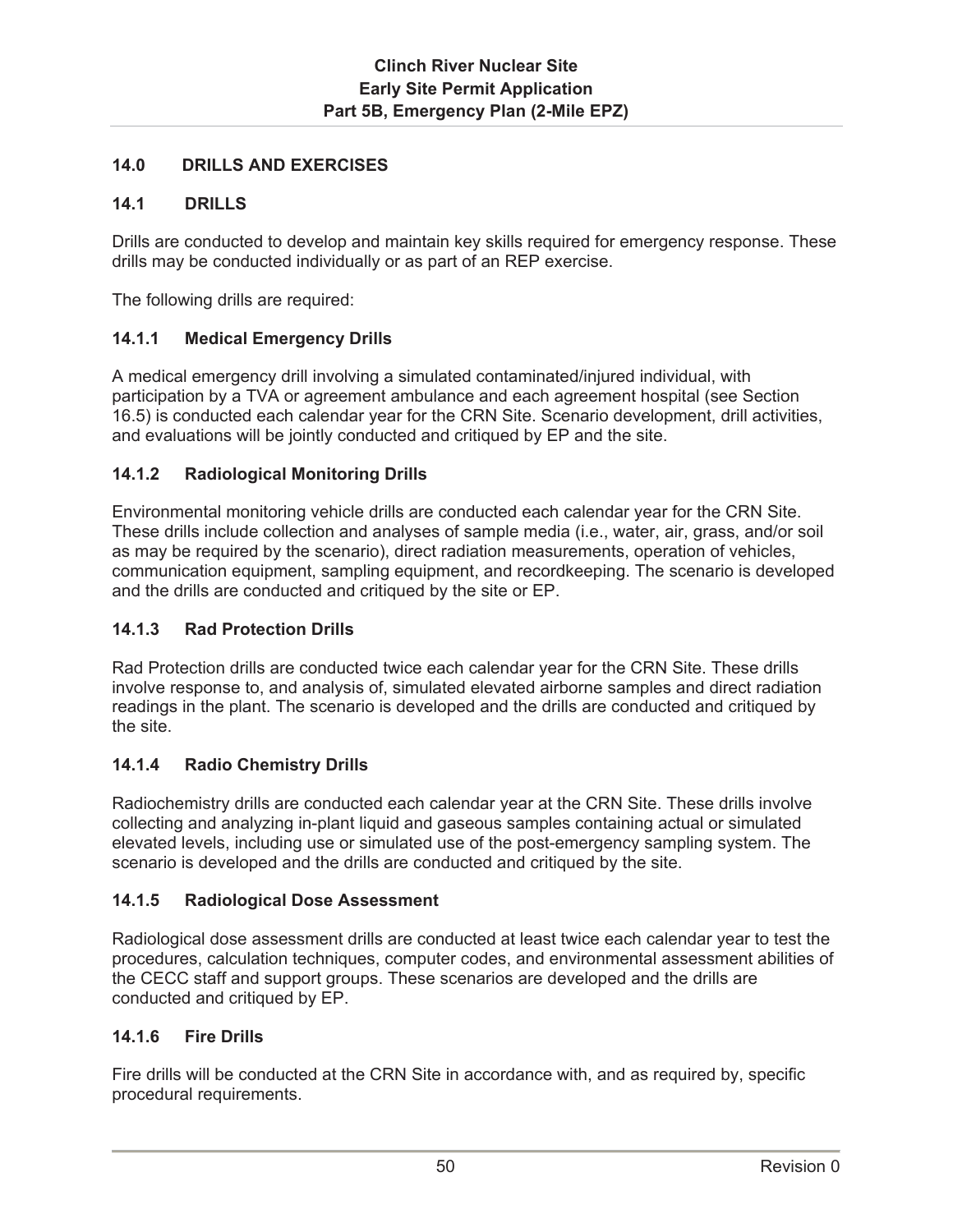## **14.1.7 Communications Drills**

Communications drills are conducted at least once each calendar year at the CRN Site.

## **14.2 EXERCISES**

Exercises are scheduled and conducted such that:

- A biennial exercise will be conducted for the CRN Site to test the REP every 2 calendar years. State of Tennessee participation in other TVA Exercises within the State determines if there will be full or partial participation by the State during CRN Site Exercises.
- The CRN Site ensures that adequate emergency response capabilities are maintained during the interval between biennial exercises by conducting drills, including at least one drill involving a combination of some of the principal functional areas of the onsite emergency response capabilities. (The principal functional areas of emergency response include activities such as management and coordination of emergency response, emergency assessment, protective action decision making, and plant system repair and corrective actions. During these drills supervised instruction is permitted, and activation of all of the emergency response facilities is not necessary. Sites have the opportunity to consider emergency management strategies, operating staff have the opportunity to resolve problems (success paths) rather than have controllers intervene, and the drills can focus on onsite training objectives. Sites shall enable the states and local authorities to participate in such drills when requested.)
- An exercise is conducted for the CRN Site, with full participation by State and local authorities, every two years. (Where a State has more than one site it shall participate fully every two years at some site and partially participate at the other sites offsite exercises.)
- An exercise is conducted for the CRN Site such that the State may exercise emergency plans related to ingestion exposure pathway measures every eight years. (Where a State has more than one site, this participation should be rotated between sites.)
- Major elements of the emergency plans and organizations are tested within an eightyear period.
- The CRN Site initiates an exercise between 6:00 p.m. and 4:00 am at least once every eight years. The exact time of the exercise is unannounced.

## **14.3 SCENARIOS**

Drills and exercises are conducted in accordance with scenarios that have been properly planned, researched, and developed.

The drill and exercise scenarios include, but are not limited to, the following:

The basic objectives of each drill or exercise.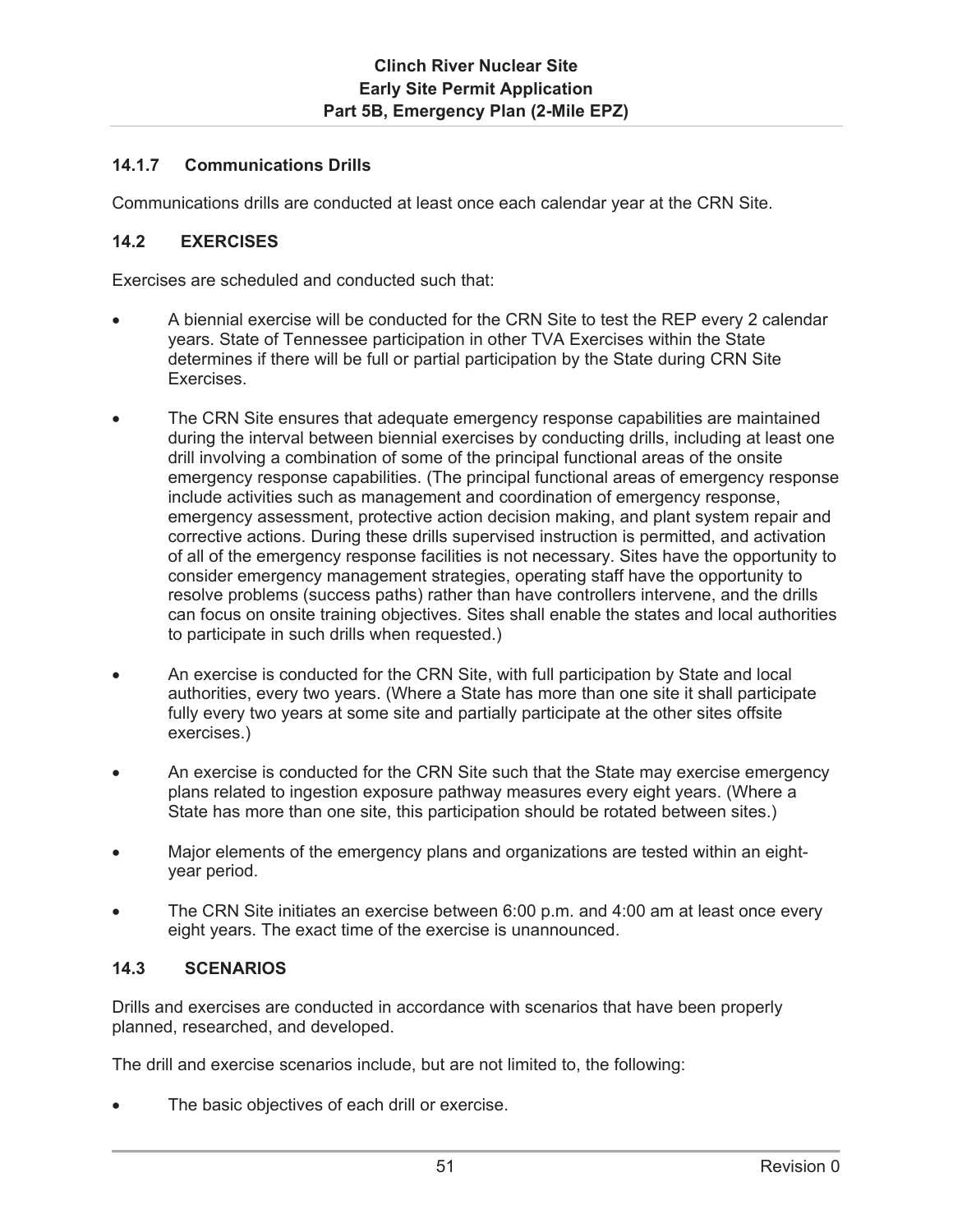- The date(s), time period, place(s), and participating organizations.
- The simulated events.
- A time schedule of real and simulated initiating events.
- x A narrative summary describing the conduct of the exercises or drill, including simulated casualties, offsite fire department assistance, rescue of personnel, use of protective clothing, deployment of radiological monitoring teams, and public information activities.

Drill scenario development and implementation is the responsibility of the organization responsible for the specific drill.

Exercise scenario development and implementation is the responsibility of EP. Exercise scenario planning and development is coordinated with representatives of appropriate organizations and State agencies. Scenario specifics are not released by those representatives prior to the exercise.

Exercise scenarios will be developed to thoroughly test the REP on an eight year cycle. The exact time of an exercise is not released; however, a time span within which the exercise is to occur may be supplied to appropriate organizations and the news media so that the exercise is not confused with an actual emergency.

In the event a remedial exercise is required, a scenario is developed to demonstrate corrective measures have been taken regarding the described deficiencies.

## **14.4 CRITIQUES**

Representatives of Quality Assurance, INPO, NRC, DHS, State/local agencies and others may observe the exercise. Additional evaluators may be requested from other organizations as necessary. Evaluators are provided with sufficient material and a briefing prior to the exercise to become familiar with the Emergency Plan and exercise scenario.

At the conclusion of each exercise, a critique is conducted where the exercise and its participants are evaluated for effectiveness, procedural compliance and good practices. EP evaluates critique comments, develops a formal written report, coordinates corrective actions for deficiencies or items needing improvement, and follows up to ensure completion of corrective actions.

Drill critiques, critique reports, coordination of corrective action and follow-up to ensure completion is the responsibility of the organization administering the drill.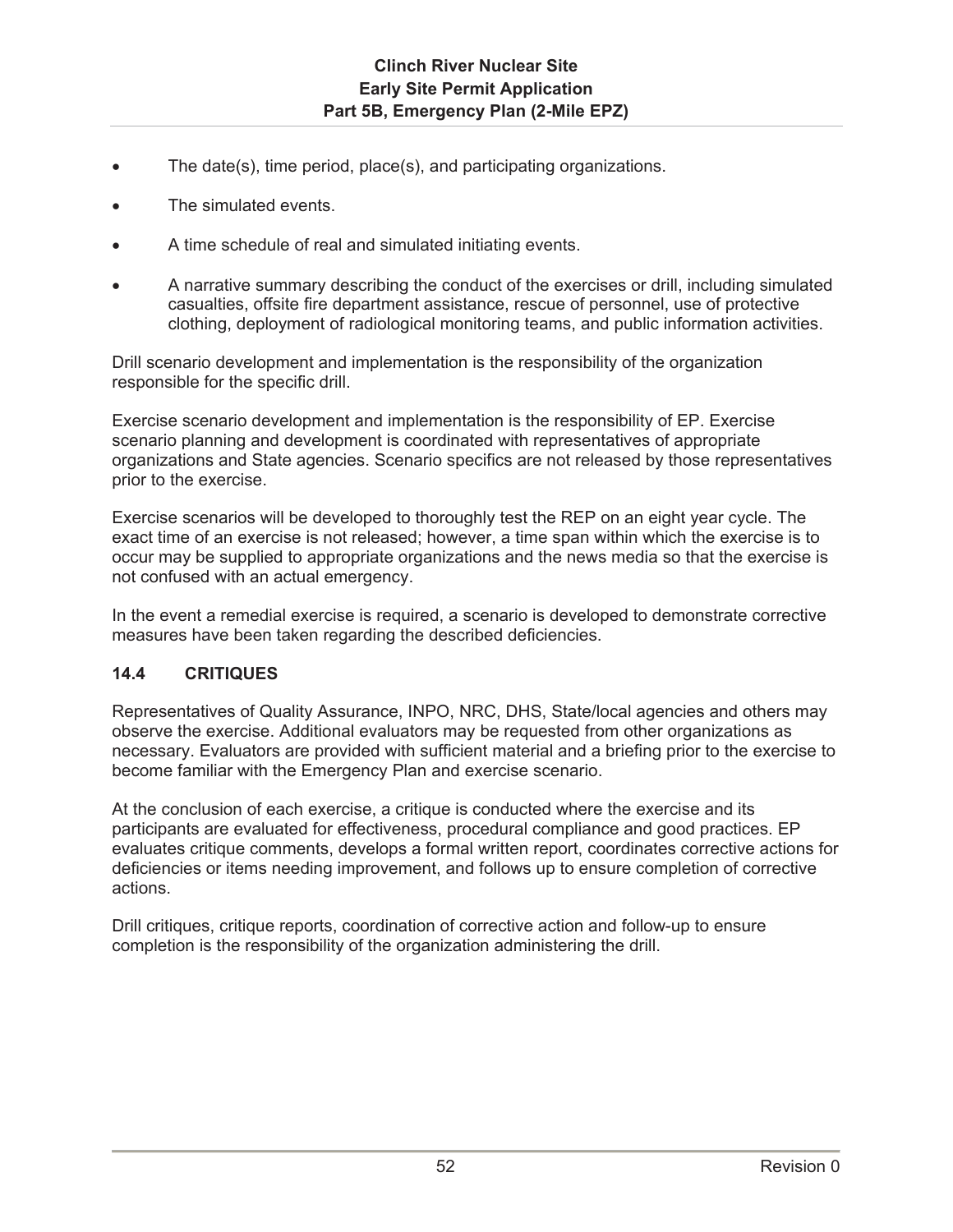## **15.0 TRAINING**

TVA ensures that personnel with specific duties and responsibilities in the NP-REP receive instruction in the performance of these duties and responsibilities.

## **15.1 ONSITE**

Site Nuclear Training/line organizations/site EP provide training in emergency procedures to permanent plant personnel and applicable non-plant personnel in accordance with plant training procedures.

For personnel with specific duties involving the NP-REP, this training consists of initial training classes and annual retraining to maintain familiarity with the features of the NP-REP. Participation in drills, while not a requirement, does augment the training of those personnel who do participate. The site EP group provides training to key site responders in the TSC and OSC, and the SED.

Training for Plant Access is conducted in accordance with applicable CRN Site security procedures.

The Safety and Emergency Response Training Academy (SERTA) provides emergency medical care training to medical personnel and selected Nuclear Power personnel stationed at the CRN Site. Successful completion of training commensurate with their duties allows personnel to fulfill the role of medical care provider on the site MERT.

### **15.2 OFFSITE**

CECC personnel have current fitness for duty training. EP is responsible for ensuring that lesson plans are developed and training is conducted for CECC personnel. Training provided under this Plan is documented on an annual basis. Such documentation includes the date of the training, the names of those trained, and the training administered.

Training and annual retraining are provided to local plant support agencies (security, fire, ambulance, and hospital personnel) who may be involved with direct support of the site during an emergency.

Nuclear Support Services is responsible for providing agreement hospital and ambulance support training. The CRN Site is responsible for providing fire support training, with assistance from Nuclear Support Services, as needed. The CRN Site is responsible for providing local law enforcement (security) training. Training includes procedures for notification, basic radiation protection, expected roles, and site access procedures (as applicable).

### **15.3 PROFESSIONAL DEVELOPMENT TRAINING**

Full time EP staff members are afforded formal professional development training or activities commensurate with their duties and experience.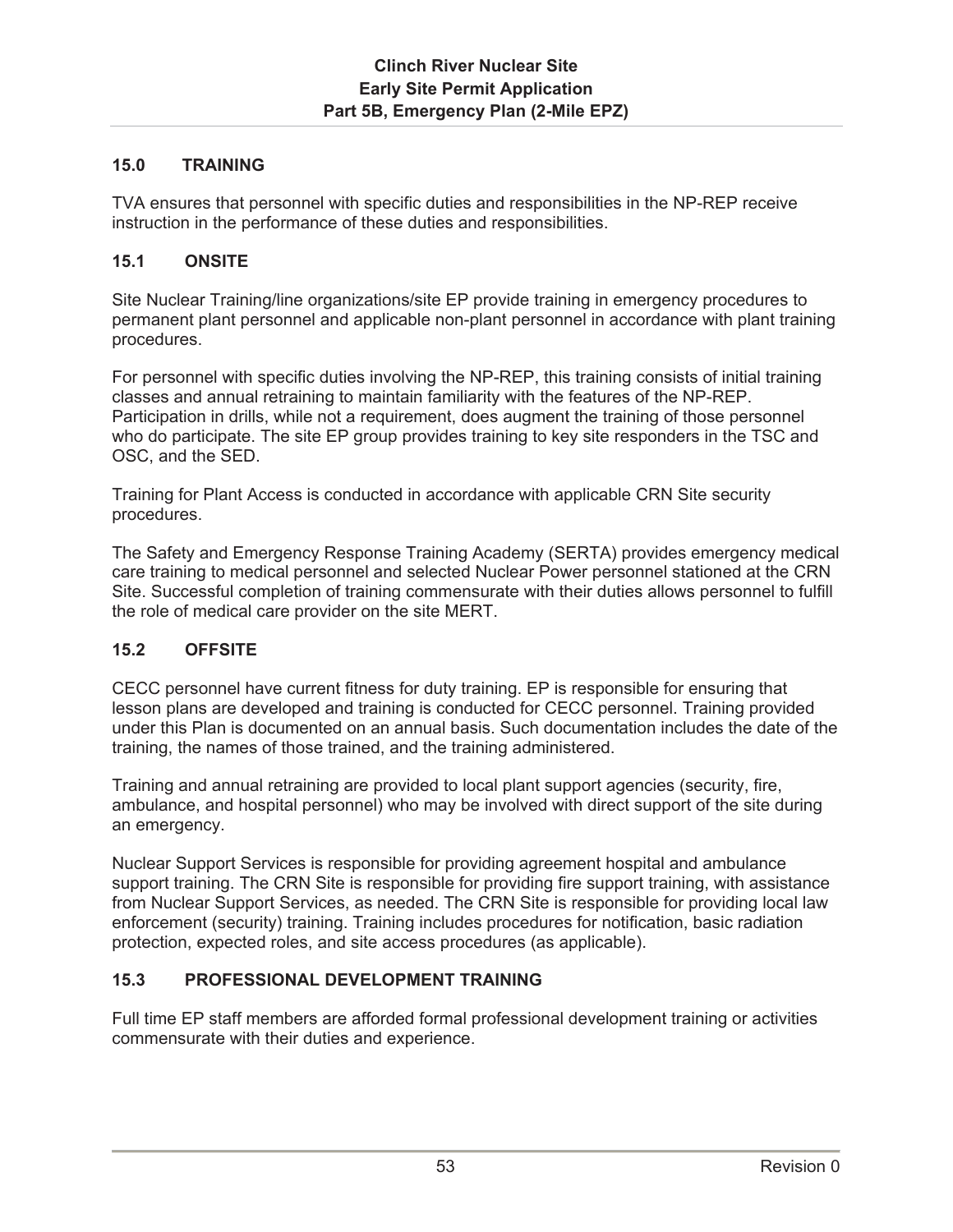## **16.0 PLAN MAINTENANCE**

#### **16.1 NP-REP**

#### Document Identification

The CRN NP-REP has a controlled copy number.

Each page of the CRN NP-REP contains the following information:

| NP-REP |        | NP-REP     |
|--------|--------|------------|
| Page 1 | $-0r-$ | Appendix A |
| Rev. 1 |        | Page A-1   |
|        |        | Rev.1      |

Documents referenced in Appendix A, Attachment 1 are issued in accordance with appropriate State procedures.

#### Periodic Review

The CRN NP-REP and the appendices are reviewed by CRN Site and EP staff annually for accuracy, completeness, operational readiness, and compliance with existing regulations and established policy. This review is initiated by EP and results are documented.

TVA has agreements with outside organizations for radiological emergency support to furnish specific services. Copies of the letters documenting these agreements are forwarded to EP and are reviewed annually and updated as necessary by EP.

### **Changes**

Revision to the CRN NP-REP may result from the reviews described in Subsection 16.1, drills, exercises, or changes in regulations. Changes are made and distributed according to Figure 16- 1. Changes identified from these reviews and drills and exercises are made as expeditiously as possible and are not necessarily held for submittal with an annual review.

Each line affected by a particular revision is marked in the margin. Changes in a revision are stated in the Revision Log; the pages affected and a brief explanation of the change are included in the Revision Log.

Plant Operations Review Committee (PORC) approval is obtained on CRN NP-REP revisions to Appendix A prior to their implementation. Changes to the main body of the CRN NP-REP and Appendices are scheduled for PORC review (up to 30 days based on the volume and complexity of the change). If comments cannot be resolved by the Director, Emergency Preparedness, and responsible site management, the comment is escalated to higher line management up to and including the TVA Chief Nuclear Officer and Executive Vice President. Changes to the CRN NP-REP are approved by the General Manager, Support Services, or designee.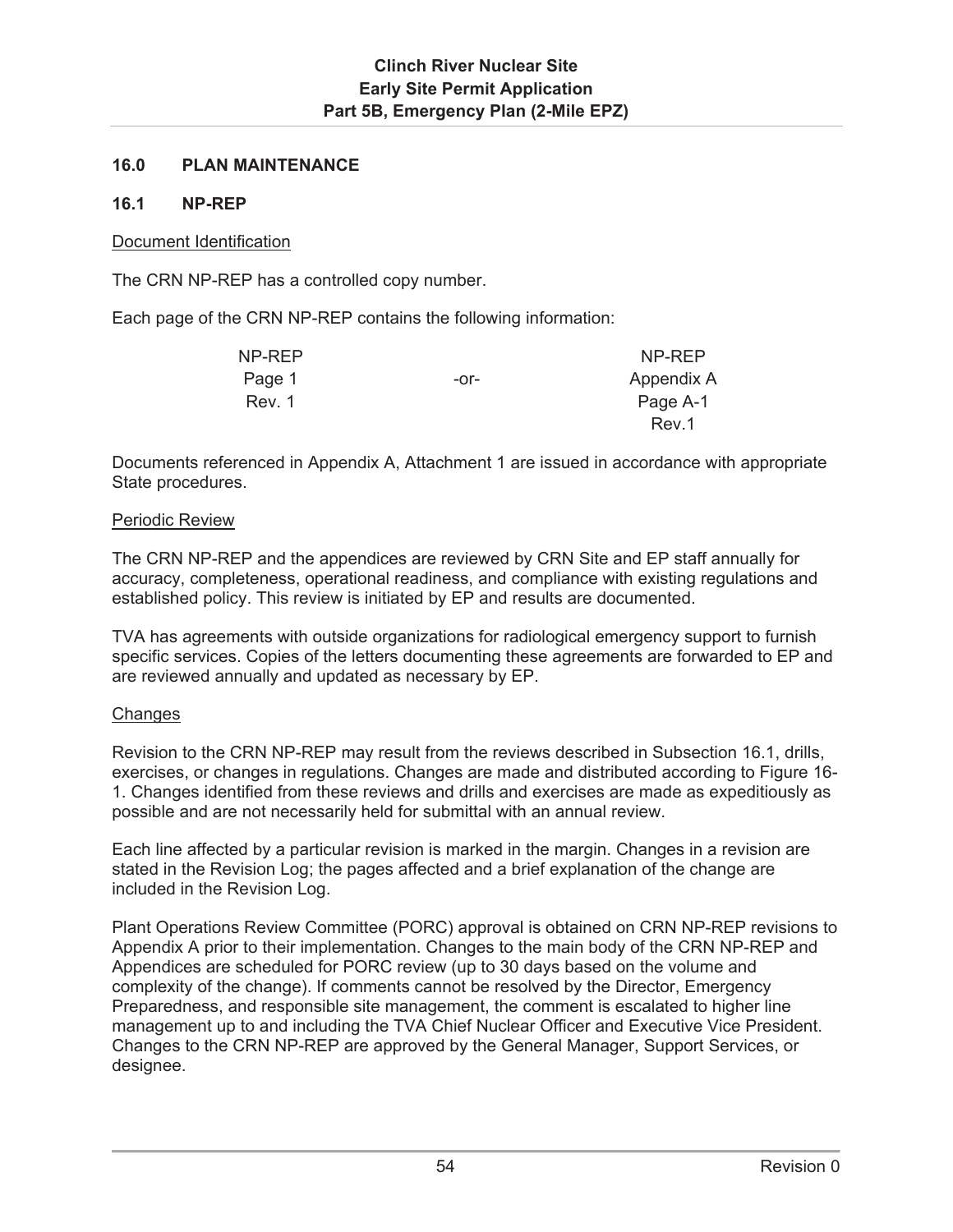## **Distribution**

The CRN NP-REP, its additions, and revisions are authorized by an approval form and distributed by MS.

MS issues controlled revisions and ensures CRN NP-REP holders have received changes by requiring that copy holders sign a receipt, which is provided, and return it within two weeks.

MS maintains a historical file of superseded REP material.

To provide REP holders with assurance that the Plan is up-to-date, cover pages and revision logs are distributed with each revision or addition. The revision log lists the latest revision number, the date revised, pages revised, and the reason for the revision.

### **16.2 EPIPs**

## **16.2.1 Document Identification**

The CRN Site and CECC EPIP manuals bear a copy number. Pages of controlled documents are issued in accordance with approved procedures. Each page contains the following information similar to the following example:

CECC-EPIP-1 Page 5 of 12 Rev. 1

Each procedure in an EPIP manual has a cover page listing the revision number and the effective date. Each procedure also has a revision log or description of the revision. The procedure revision approval form is signed by the approving authority (or their designee) responsible for that EPIP as listed below:

| <u>EPIPs</u> | <b>Approving Authority</b>       |
|--------------|----------------------------------|
| CECC         | Director, Emergency Preparedness |
| <b>CRN</b>   | Plant Manager, CRN Site          |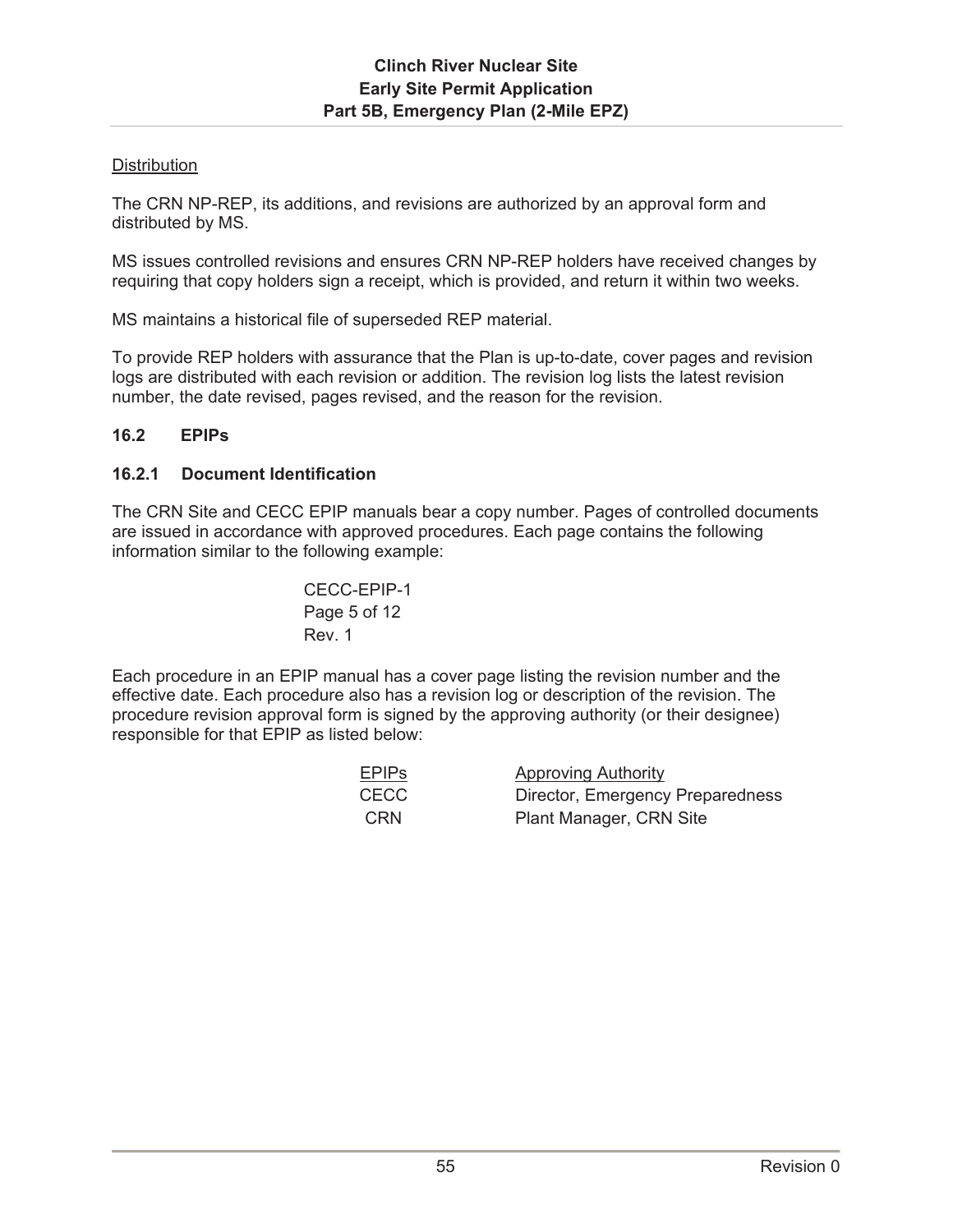

**Figure 16-1 Update Procedure for NP-REP and Appendices**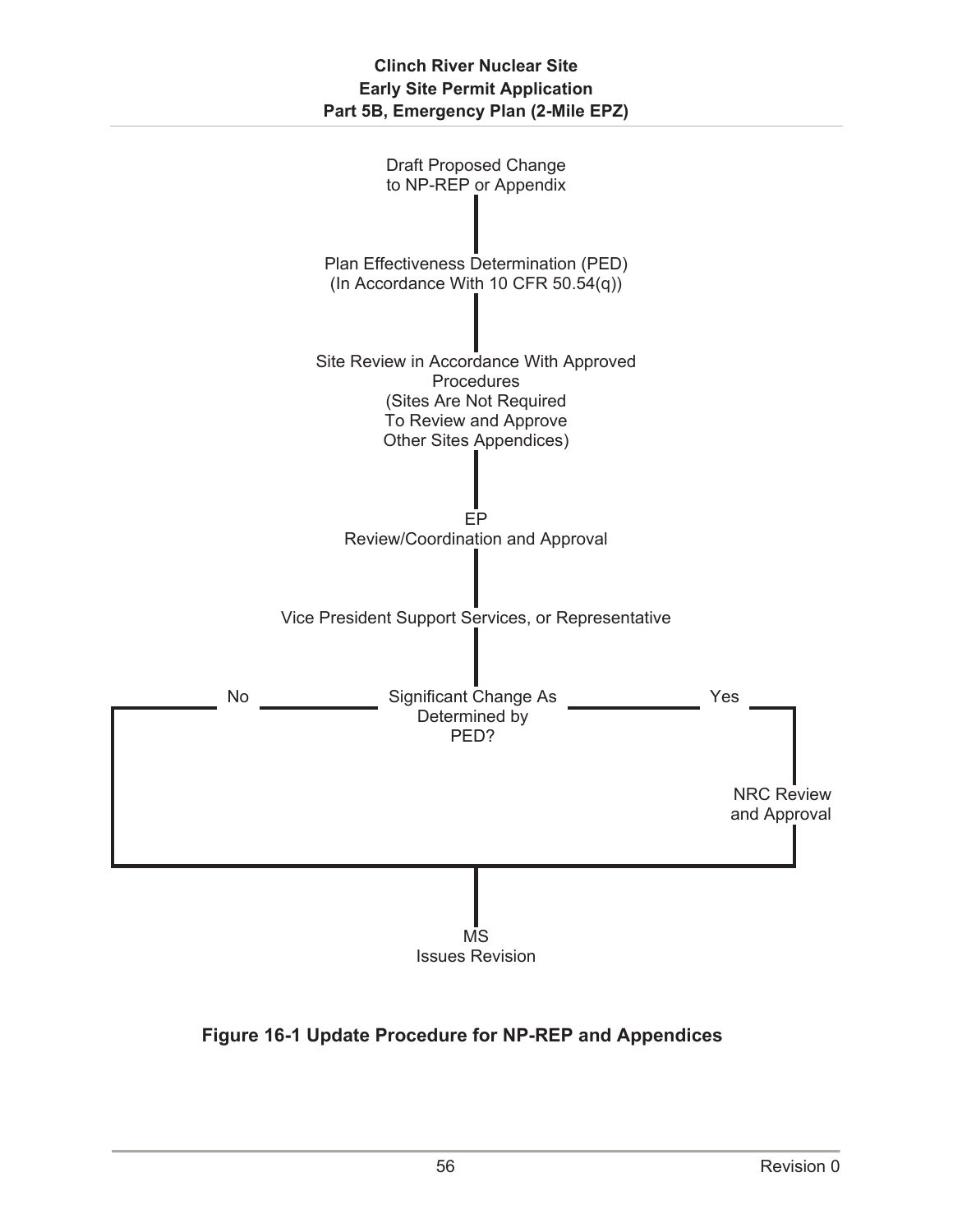## **16.2.2 Periodic Review**

The EPIPs are reviewed annually for accuracy, completeness, operational readiness, and compliance with existing regulations by the responsible organization listed below. This review is initiated by Nuclear Support Services and results are documented.

| <b>EPIPS</b> | Organization     |
|--------------|------------------|
| CECC.        | <b>REP Staff</b> |
| CRN          | <b>CRN Site</b>  |

EP coordinates a quarterly review of notification lists in the Radiological Emergency Notification Directory (REND). The review covers phone numbers and names and is documented by the REND Revision Log.

## **16.2.3 EPIP Changes**

#### CECC-EPIP Changes

Revision to a CECC-EPIP may result from the reviews described in Section 16.2.2, drills and exercises, or changes to regulations. Changes are made and distributed according to Figure 16- 2. EPIPs receive a review in accordance with 10 CFR 50.54(q) screening process consistent with the REP.

Each line affected by a particular revision is marked. Changes in a revision are stated in the Revision Log; the pages affected and a brief explanation of the change are included in the Revision Log.

#### CRN-EPIP Changes

Permanent, temporary, and emergency CRN-EPIP changes are issued as controlled documents to plant document holders in accordance with CRN Site document control practices. MS issues the changes to other document holders in accordance with MS document control practices. CRN-EPIPs receive a review in accordance with 10 CFR 50.54(q) screening process consistent with the REP.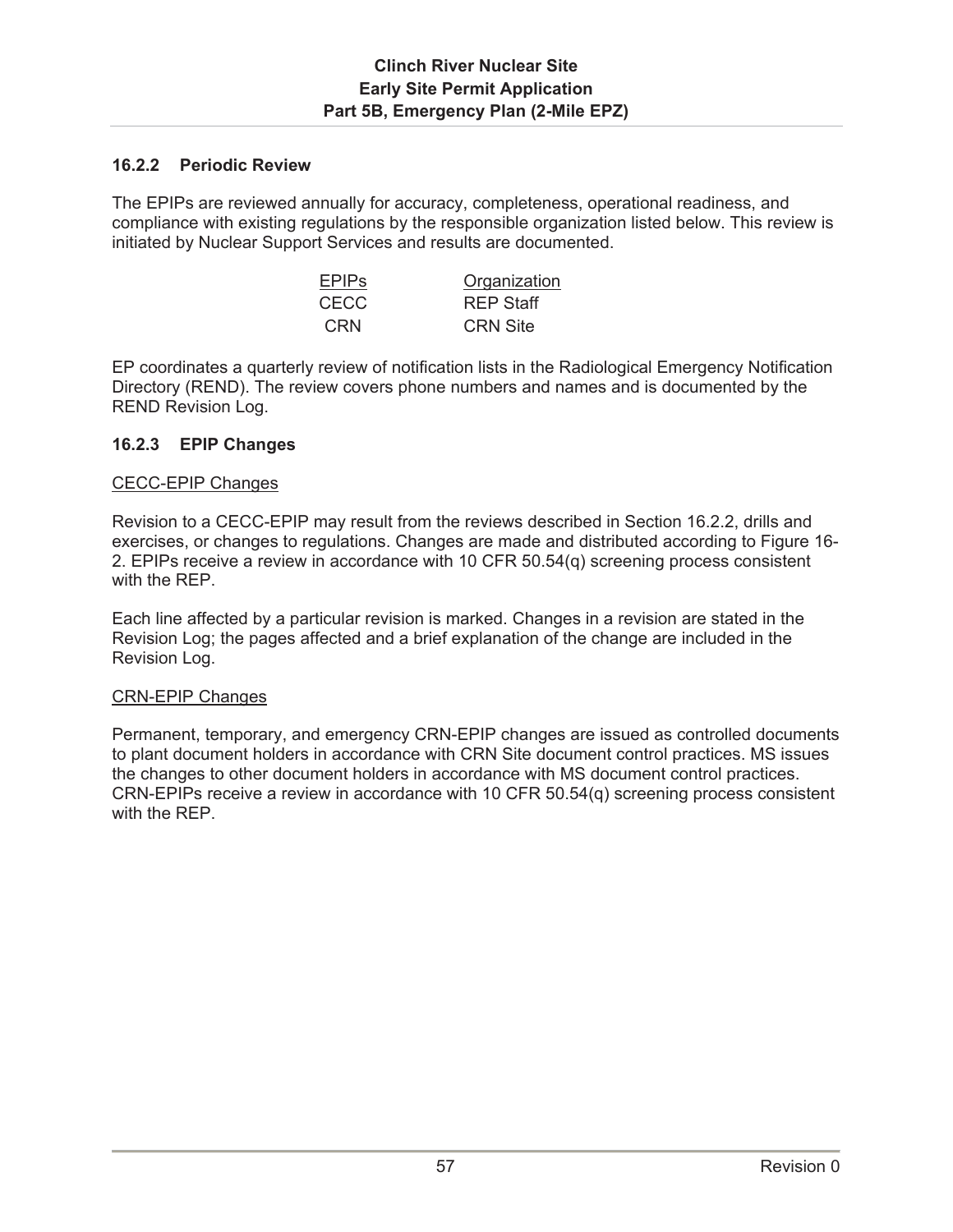

**\***EPIPs receive review in accordance with 10 CFR 50.54(q) Screening process consistent with the REP.

# **Figure 16-2 Update Procedure for EPIPs**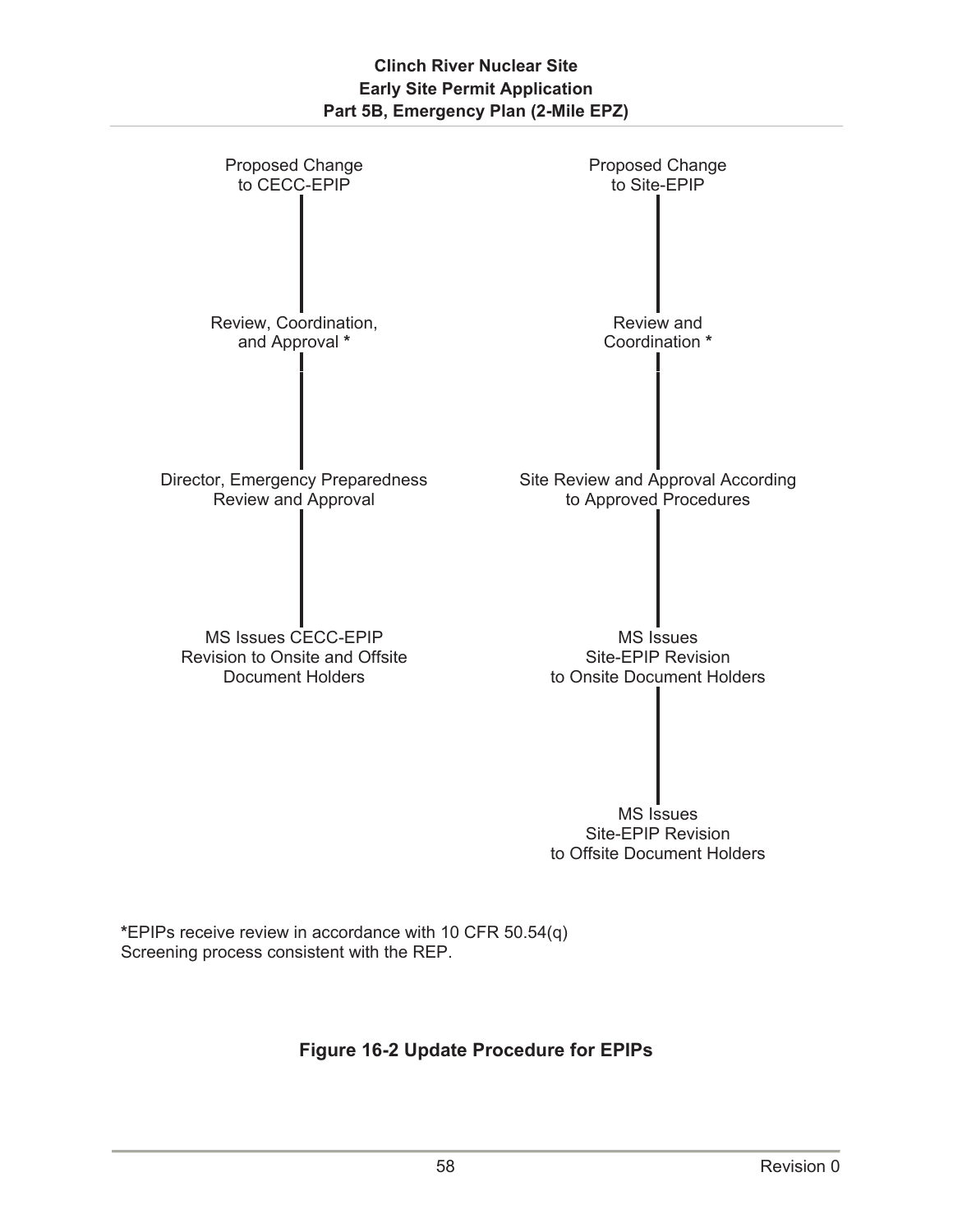## **16.2.4 Distribution**

Each CECC-EPIP or revision is authorized by an approval form and distributed by MS. CRN-EPIP changes are distributed as discussed in Section 16.2.3.

Upon receiving revision from EP, those who are assigned controlled copies of an EPIP sign a receipt, which is provided, and return it within two weeks to MS.

Each revision is accompanied by a revised cover page for that procedure. MS maintains a historical file on superseded CECC-EPIP material and the site maintains a historical file on superseded CRN-EPIP material.

## **16.3 DOCUMENT RELATIONSHIPS**

The NP-REP and the associated supporting plans and procedures are issued as separate documents.

TVA maintains the following documents:

- NP-REP.
- CECC-EPIP.
- CRN-EPIP.
- REND.
- Evacuation Time Estimate Manual.
- On-shift Staffing Analysis Report (CRN Site).
- Evaluation and Analysis of the ANS for the CRN Site.

These documents, along with the State Plan referenced in Appendix A, Attachment 1, may be issued separately or in combinations as applicable for the individual document holder.

#### **16.4 AUDITS**

Quality Assurance conducts audits/reviews of the NP-REP program in accordance with 10 CFR 50.54(t) for compliance with existing regulations and its own internal requirements.

It is also responsible for offering recommendations on overall Plan improvement.

The results of the audit/review are documented, reported to appropriate organization management, and retained in the files for a period of five (5) years.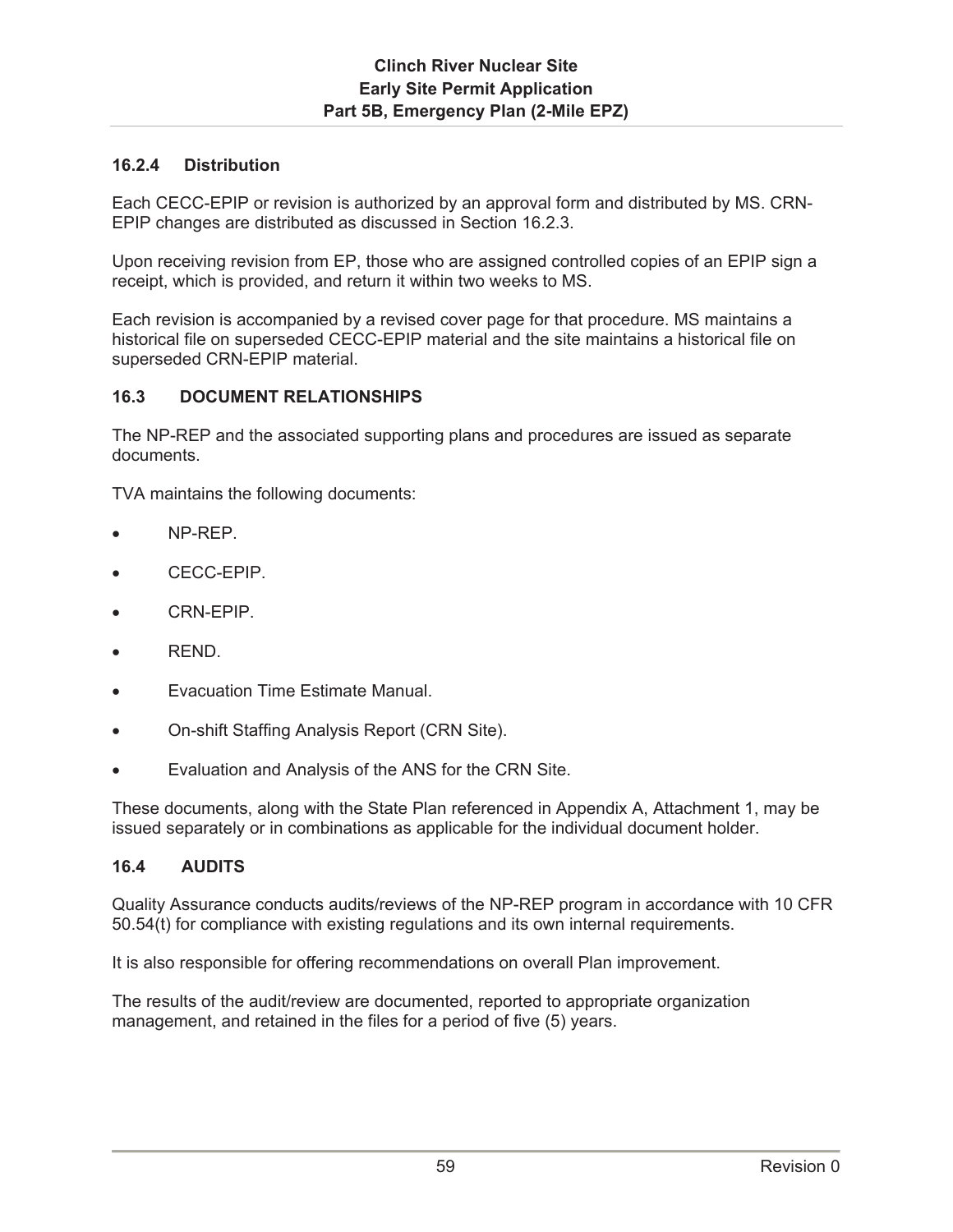## **16.5 AGREEMENT LETTERS**

This Section includes a listing of agreements or contracts maintained for services of outside organizations during an emergency. The detailed agreements with the Tennessee Emergency Management Agency, the Department of Energy, Roane County, and the City of Oak Ridge will be addressed at COLA and documented in a Multi-Jurisdictional Emergency Response Plan.

- Agreement letters for offsite law enforcement support are maintained by CRN Site Nuclear Security Services and are updated annually. These agreement letters may be examined upon obtaining approval from the site Nuclear Security Services Manager.
- Agreement letters with other offsite organizations are maintained by EP.
- Agreements are maintained with ambulance services for 24-hour availability of EMTstaffed ambulances for the transport of irradiated/contaminated patients.
- Agreements are maintained with fire departments having 24-hour assistance capabilities.
- Agreements are maintained with DOE REAC/TS, Oak Ridge, Tennessee and the University of Tennessee Medical Center, Knoxville, Tennessee. Both medical facilities can provide 24-hour availability to TVA for medical/radiological emergencies which exceed in house capabilities.

INPO provides assistance in locating and arranging additional emergency manpower, equipment, and the services of various technical experts from industry sources. INPO maintains this utility data in the INPO Emergency Resources Manual.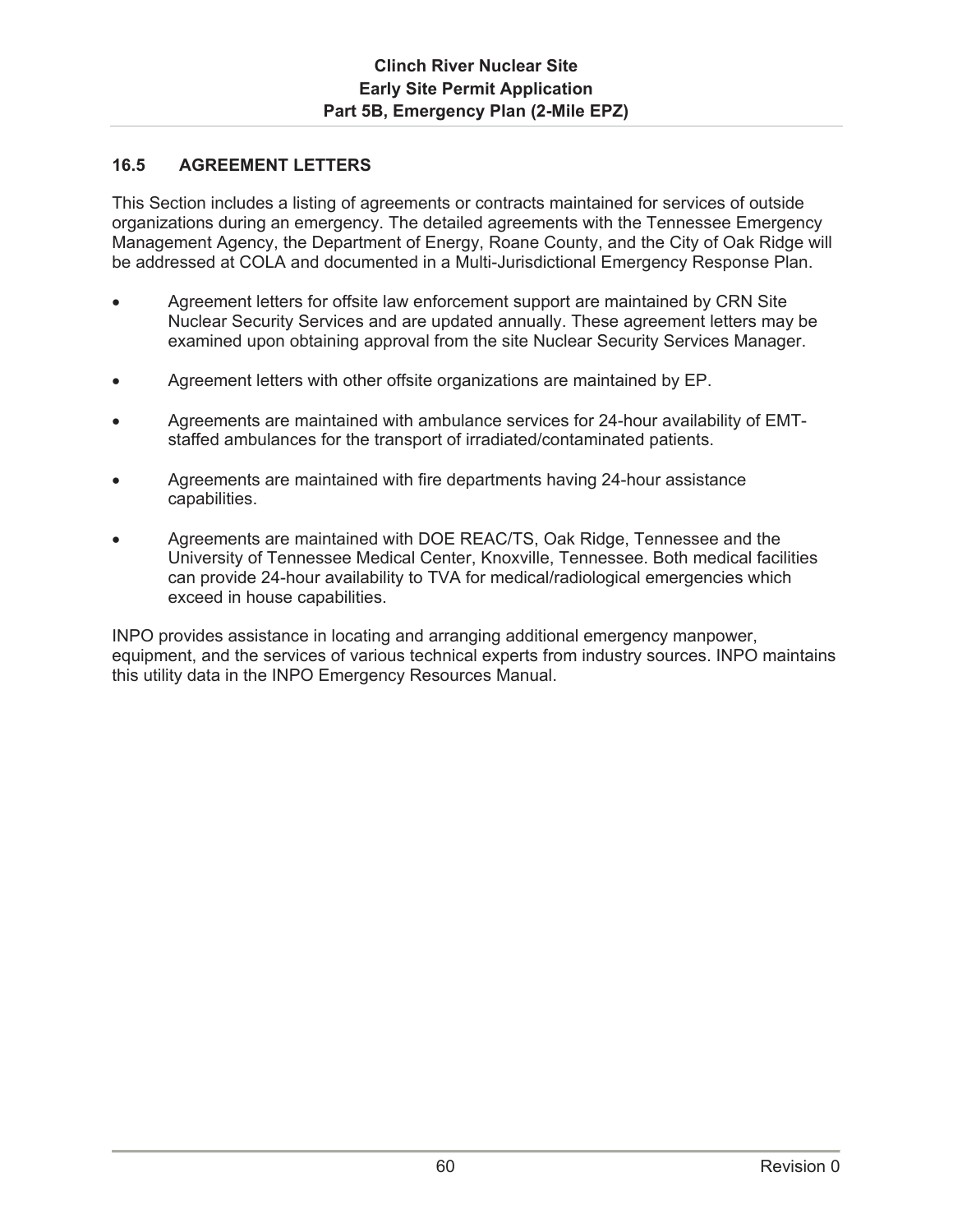## **17.0 DEFINITIONS AND ACRONYMS**

Activated - Minimum Activation Staff Positions are present onsite or in the facility within the assigned time following emergency declaration and ready to assume assigned functions. Turnovers should be done as soon as practical, with consideration to performing them after the facility is activated.

Annual - Any 12 months, plus or minus 3 months with the following exceptions:

- x TVA executes "annual" activities associated with exercises, drills, emergency information for residents, media training, and offsite emergency response training are defined as "once per calendar year."
- TVA annual training is for a 12-month period which includes a grace period extending to the end of the calendar quarter in which training is due.

ANI - American Nuclear Insurers.

CECC (Central Emergency Control Center) - The offsite TVA emergency response facility located in Chattanooga, Tennessee, with the overall TVA responsibility for response to an emergency. It consists of a director and staff to coordinate and direct TVA's efforts during the emergency.

CECC-EPIPs (Central Emergency Control Center Emergency Plan Implementing Procedures) - The set of emergency response procedures developed to ensure that the capabilities described in Part 5B of the CRN Site ESPA are fulfilled in the CECC and offsite.

COC - TVA Chattanooga Office Complex, Chattanooga, Tennessee.

CRN Site – The Clinch River Nuclear Site.

CRN-EPIPS (Clinch River Nuclear Site Emergency Plan Implementing Procedures) – The set of CRN Site emergency response procedures developed to ensure that the capabilities described in Part 5B of the CRN Site ESPA are fulfilled at the CRN Site.

DHS – U.S. Department of Homeland Security.

DOE - U.S. Department of Energy.

DOT - U.S. Department of Transportation.

Drill - A supervised instruction period aimed at testing, developing, and maintaining skills in a particular operation. A drill is often a component of an exercise.

EAL (Emergency Action Level) - Specific events and criteria used to determine the appropriate emergency classification.

EDO - Emergency Duty Officer.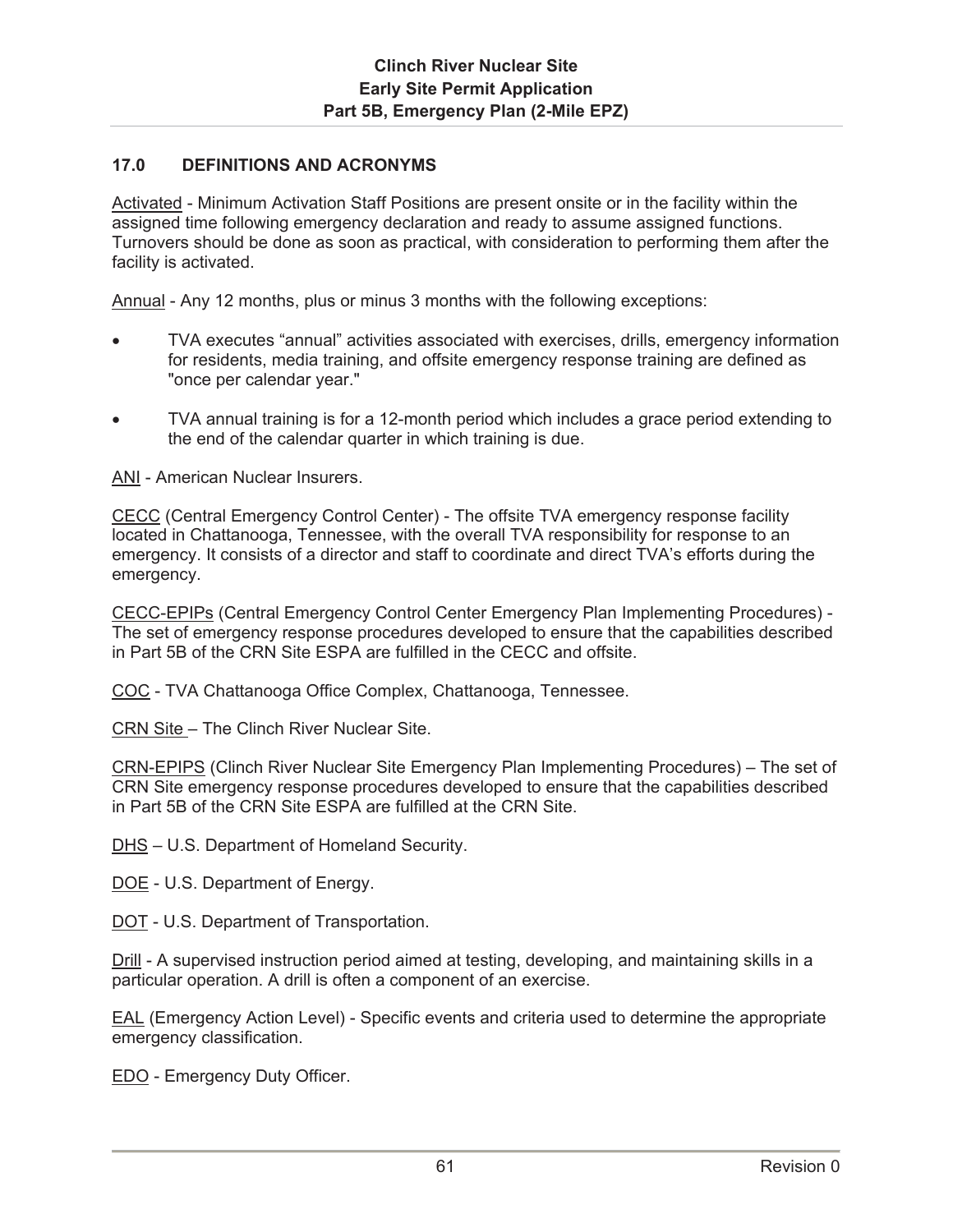Emergency Classification (Also Class or Classification) - A scheme derived to categorize a plant emergency into one of four classes according to severity so that appropriate actions might be rapidly taken.

EMT (Emergency Medical Technician) - An individual certified under a recognized TVA system to provide emergency and related services to victims of illness or injury.

ENS (Emergency Notification System) - The phone line used to notify and inform the NRC of Event Status Data.

Environs - The atmospheric, terrestrial, and aquatic areas outside the site boundary.

EOC - Emergency Operations Center.

EP - Emergency Preparedness.

EP Staff - Emergency Services, Emergency Preparedness Staff.

EPA – U.S. Environmental Protection Agency.

EPZ (Emergency Planning Zone) - The area surrounding the site for which planning is performed to prepare to respond to a nuclear plant emergency. The two zones are (1) plume exposure pathway EPZ; (2) ingestion exposure pathway EPZ.

Exclusion Area Boundary - The area for which TVA has absolute authority for exclusion of personnel and property within the site boundary. This boundary is used in SSAR dose assessments to define the distance to the first member of the public and is defined in the SSAR.

Exercise - An event that tests the integrated capability and a major portion of the basic elements existing within the Emergency Plan.

FEMA (Federal Emergency Management Agency) - An agency of the federal government.

Hostile Action - An act toward a nuclear site or its personnel that includes the use of violent force to destroy equipment, takes hostages, and/or intimidates the licensee to achieve an end. This includes attack by air, land, or water using guns, explosives, projectiles, vehicles, or other devices used to deliver destructive force. Other acts that satisfy the overall intent may be included. Hostile Action should NOT be construed to include acts of civil disobedience or felonious acts that are not part of a concerted attack on the nuclear site.

Hostile Force - One or more individuals who are engaged in a determined assault, overtly or by stealth and deception, equipped with suitable weapons capable of killing, maiming, or causing destruction.

HPN (Health Physics Network) - The NRCs health physics information line.

IC - (Initiating Condition) - An event or condition that aligns with the definition of one of the four emergency classification levels by virtue of the potential or actual effects or consequences.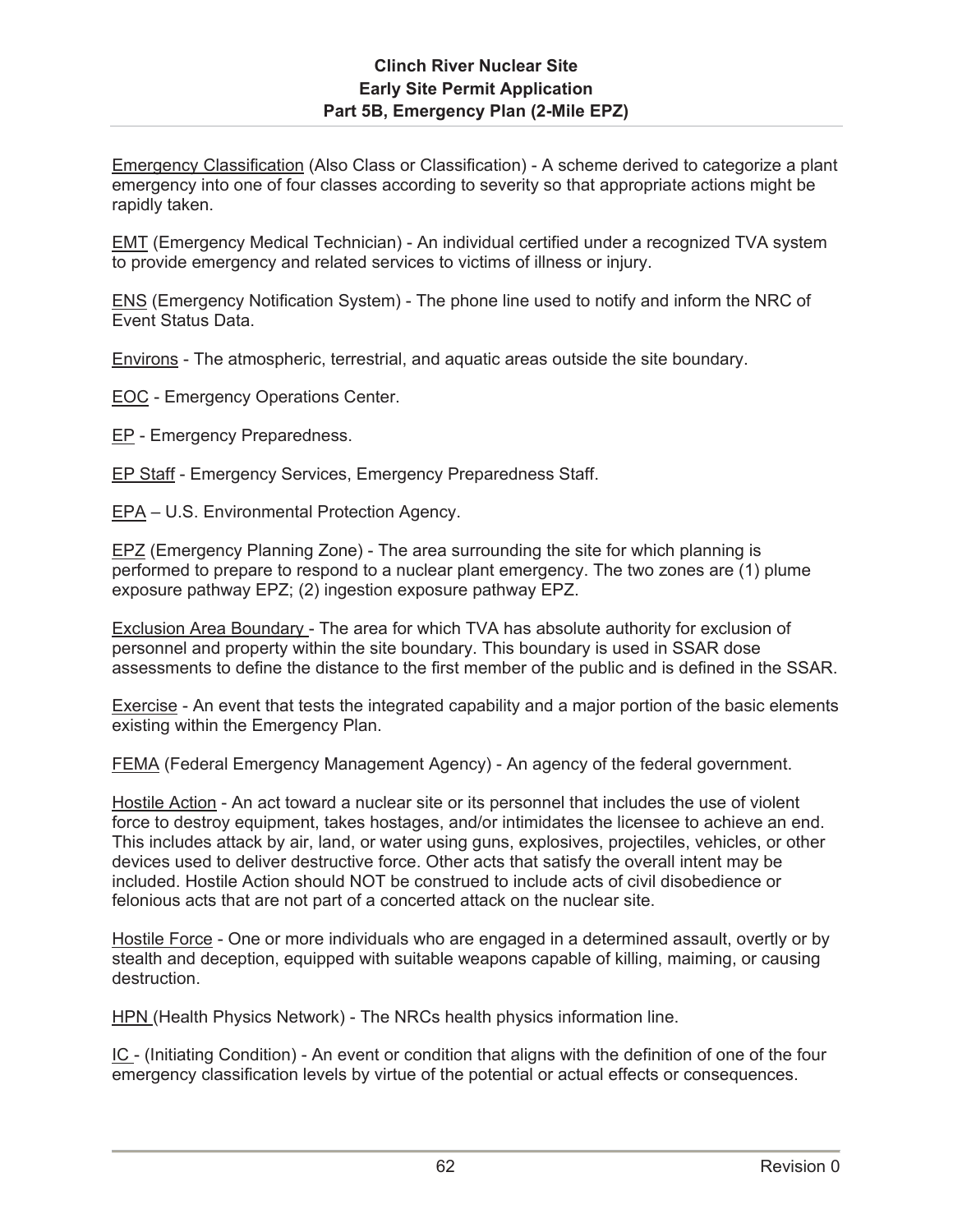INPO - Institute for Nuclear Power Operations.

JIC (Joint Information Center) - A center established near the CRN Site to assist the news media in providing press coverage during an emergency.

LRC (Local Recovery Center) - A facility located near the CRN Site used as additional office space, if necessary, for TVA personnel during recovery operations. The facility is also available for NRC use during an emergency. Additionally, the LRC may serve as an alternate emergency response facility if needed, and can also serve as a staging area for individuals or teams prior to dispatch to the CRN Site.

MASP – Minimum Active Staffing Positions.

MERT - Medical Emergency Response Team.

Missiles - As used in the EALs, a missile is any hurled object (e.g., debris from explosions, fragments from rotating equipment breaks).

Monthly - Any 30-day period, plus or minus 7 days.

MS - Management Services.

NOAA - National Oceanic and Atmospheric Administration.

NOUE - Notification of Unusual Event.

NP - Nuclear Power.

NP-REP (Nuclear Power Radiological Emergency Plan) - The Plan which provides the policies and the actions to be used to minimize the impact on personnel, public, and the environment from an emergency at a TVA nuclear plant.

NRC – U.S. Nuclear Regulatory Commission.

NRF - National Response Framework.

NSS - Nuclear Security Services.

NSSS - Nuclear Steam Supply System.

Offsite - The area around a nuclear plant site that is not onsite.

Onsite - Onsite is defined according to the subject ... (1) in relation to SSAR dose assessment, onsite is "within the exclusion area;" (2) in relation to accountability and site notifications, onsite is "within the site's outermost secured area;" (3) in relation to EP dose assessments onsite is defined as "1000 meter radius;" and (4) in other contexts onsite is "within the reservation boundary."

ODS (Operations Duty Specialist) - The 24-hour per day emergency contact for TVA.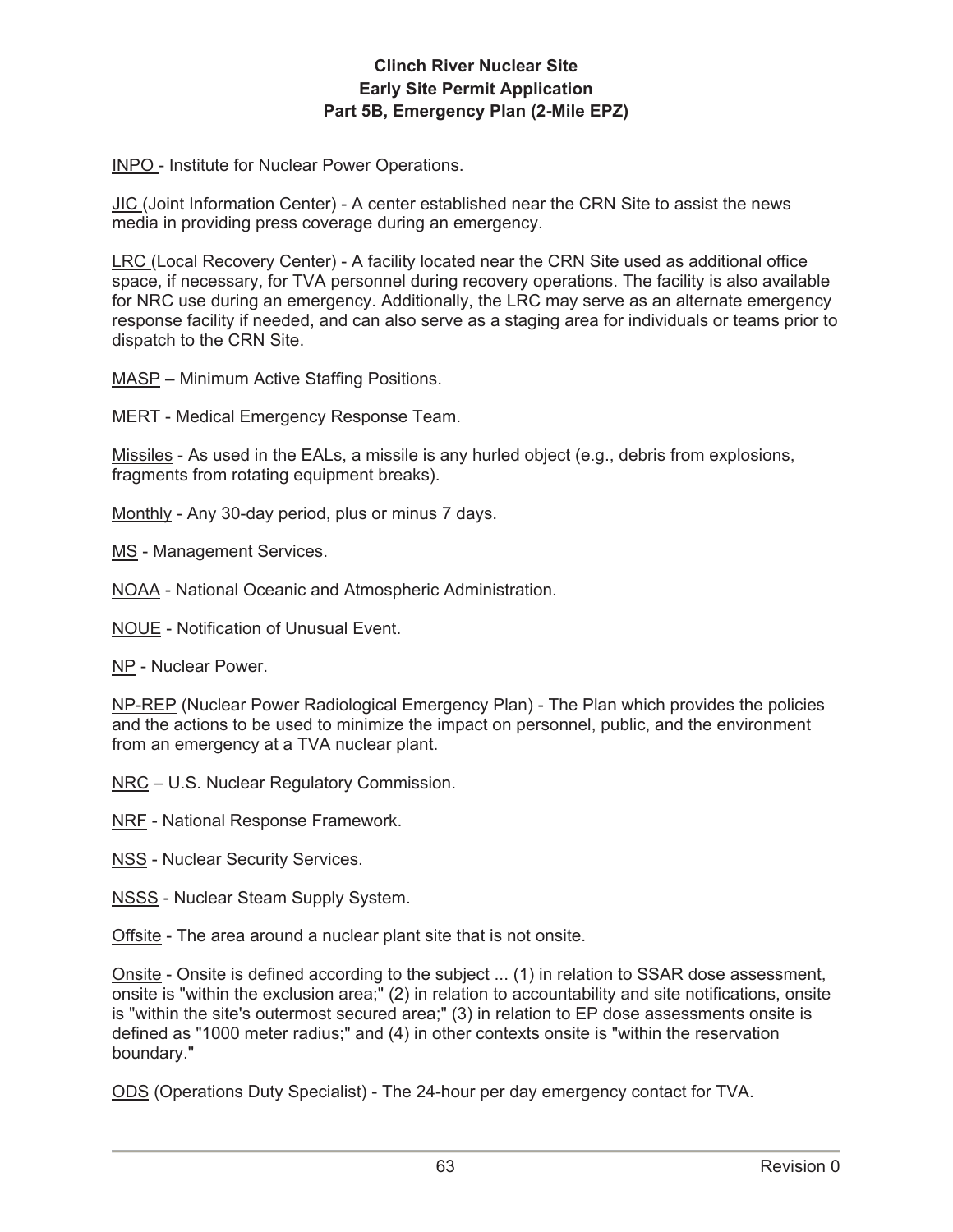ORAU (Oak Ridge Associated Universities) - A nonprofit corporation and prime contractor with DOE for operation of the REAC/TS facility.

ORMMC (Oak Ridge Methodist Medical Center) - In conjunction with the REAC/TS facility, provides continuing medical care to radiological emergency victims.

OSC (Operations Support Center) - An area set aside within the plant for providing an assembly area for operational support personnel during an emergency situation.

PABX (Private Automatic Branch Exchange) - A communications system, controlled by TVA, employing microwave and land line transmissions.

PAR - Protective Action Recommendation.

Plant Manager - Key plant management serving as the Shift Manager's supervisory contact during off-hours.

PORC (Plant Operations Review Committee) - A group of plant supervisors whose function is to provide a safety review of procedures and operations for the plant and make recommendations to the Plant Manager on these matters.

Quarterly - Any three-month period, plus or minus one month.

RAA - Radiological Assessment Area of CECC.

Rad Protection - Radiological Protection.

R or r - For purposes of this Plan and its implementing procedures, radiation exposure as expressed in units of R/hr and subunits, thereof, is equivalent to dose (rad) and dose equivalent (rem).

RCI - Radiological Control Instructions.

RCS - Reactor Coolant System.

REAC/TS (Radiation Emergency Assistance Center/Training Site) - A special facility that is operated by ORAU for DOE, to provide a sophisticated facility to handle radiological emergency victims. The REAC/TS facility is located in ORMMC.

Recovery - The post emergency activities in which the plant conditions are assessed and the plant is returned to an operational mode.

REND (Radiological Emergency Notification Directory) - A directory of key personnel for support of the CECC.

REP - Radiological Emergency Plan.

RMCC (Radiological Monitoring Control Center) - An environmental monitoring coordination center.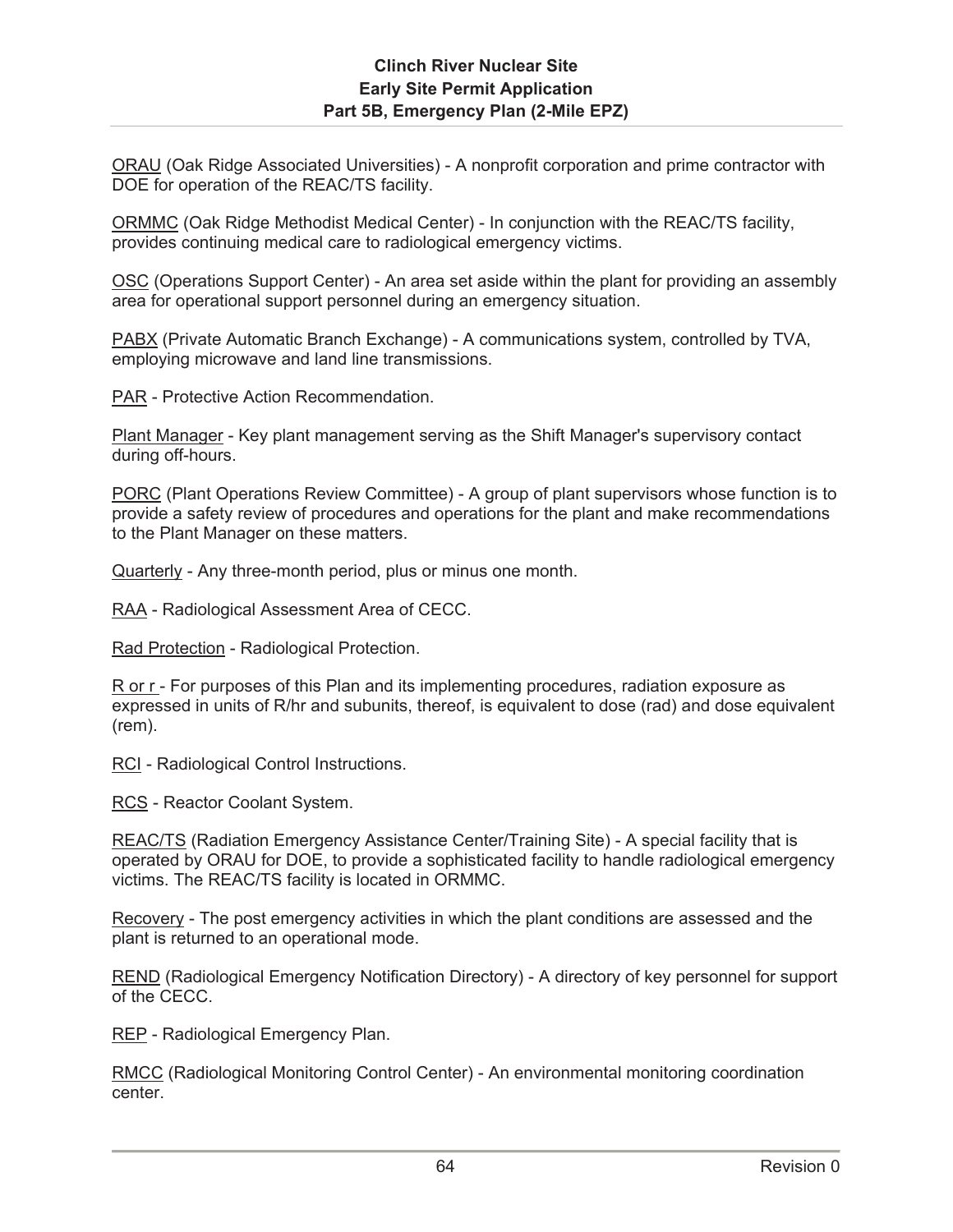SAE - Site Area Emergency.

Security Condition- Any Security Event as listed in the approved Security Contingency Plan that constitutes a threat/compromise to site security, threat/risk to site personnel, or a potential degradation to the level of safety of the plant. A Security Condition does NOT involve a Hostile Action.

SED - Site Emergency Director.

Semiannual - Any six-month period, plus or minus 45 days. (The exception to this is for drills for which it is defined as "twice each calendar year.")

SEOC- State Emergency Operations Center.

Site Boundary - The appropriate boundary between "onsite" and "offsite."

SSAR (Site Safety Analysis Report) – The report required by 10 CFR 52.17(a)(1) to be included in each application for an early site permit. The SSAR includes a description of the facility, the maximum levels of thermal and radiological effluents, and a description of seismic, meteorological, hydrologic, and geologic characteristics of the proposed site.

SM - Shift Manager.

TEDE - Total Effective Dose Equivalent as defined by 10 CFR 20.1201.

TSC (Technical Support Center) - An assembly/work area for designated support individuals knowledgeable of and responsible for engineering and management support of reactor operations in the event of an emergency.

UE (Unusual Event) - terminology that is commonly used referring to the term Notification of Unusual Event (NOUE). UE and NOUE are synonymous.

WARL (Western Area Radiological Laboratory) - TVA laboratory located in Muscle Shoals, Alabama, capable of analyzing environmental samples for radioactive content.

Weekly - Any seven-day period, plus or minus two days.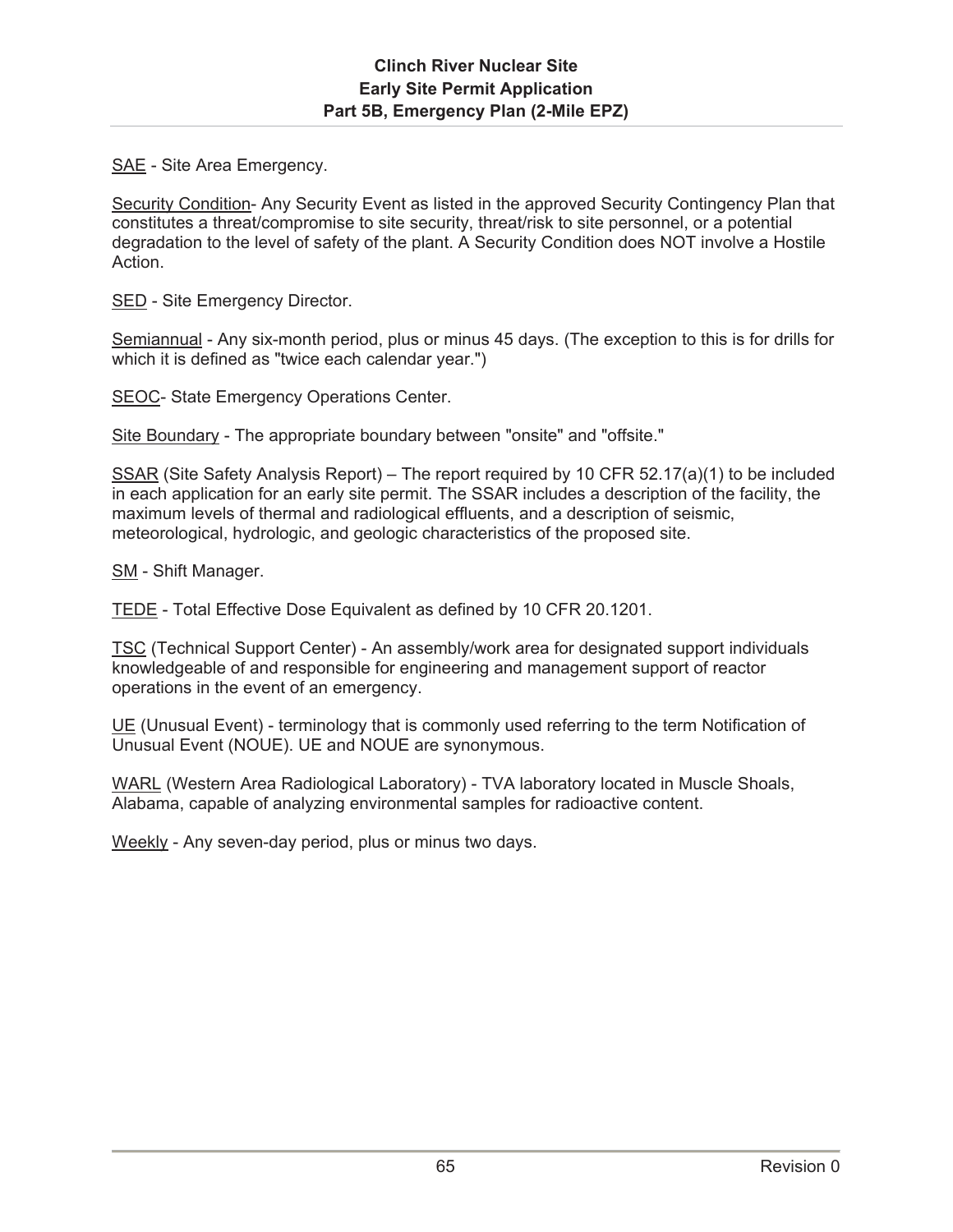## **Attachment 1**

## **Justification for the Central Emergency Control Center**

Under 10 CFR Part 50, Appendix E, Section IV.E.8, TVA is required to provide a licensee nearsite Emergency Operations Facility (EOF) from which effective direction can be given and effective control can be exercised during an emergency. The NRC provides guidance for design and location of the EOF in NUREG-0696, "Functional Criteria for Emergency Response Facilities" (NUREG-0696). Since the early 1980s, TVA has used a centralized concept for providing the EOF function for its nuclear sites. Consistent with this approach, the CRN Site Emergency Plan relies on the use of the Central Emergency Control Center (CECC) as the EOF for the CRN Site. The CECC serves as the EOF for the other TVA nuclear plants (Browns Ferry Nuclear Plant (BFN), Sequoyah Nuclear Plant (SQN), and Watts Bar Nuclear Plant (WBN)). The CECC is located in the TVA Chattanooga Office Complex (COC) in Chattanooga, Tennessee, approximately 78 air miles from the CRN Site. The CECC is further than 20 miles from the CRN Site Technical Support Center (TSC), as is the case for BFN, SQN, and WBN, but does not alter the functions of the EOF as described in NUREG-0696.

The use of the CECC as the EOF for the CRN Site allows TVA to continue to operate a standardized program for corporate management and response to radiological emergencies at TVA nuclear facilities. The effectiveness of CECC operations has been demonstrated during numerous drills and exercises. Communications systems, data links, and staffing have been incorporated and tested. Using the CECC for the CRN Site also allows TVA to apply its corporate emergency response structure and experience to the CRN Site Emergency Plan.

TVA has discussed this concept with the Tennessee Emergency Management Agency (TEMA). TEMA is familiar with the CECC because the facility is used for responding to radiological emergencies at SQN and WBN. Through the letter referenced in SSAR, Section 13.3 of the CRN ESPA, TEMA confirms their support of the TVA emergency response program, included the use of the CECC in Chattanooga.

Access to the station by the NRC site team is accommodated. The CRN Site has a Local Recovery Center (LRC) which is a pre-designated facility dedicated for use by offsite TVA and NRC personnel that may be assigned to the CRN Site for recovery operations. In addition, the LRC may be used by the NRC during the event as an area near the site for assessment and assistance and has the capability to communicate offsite. Additional information regarding the LRC can be found in section 8.1.3 of this Plan and in A.4.8 in Appendix A.

The CECC includes space for State liaisons reporting to the CECC in Chattanooga.

The following discussion provides an evaluation of the CECC against the criteria provided in NUREG-0696.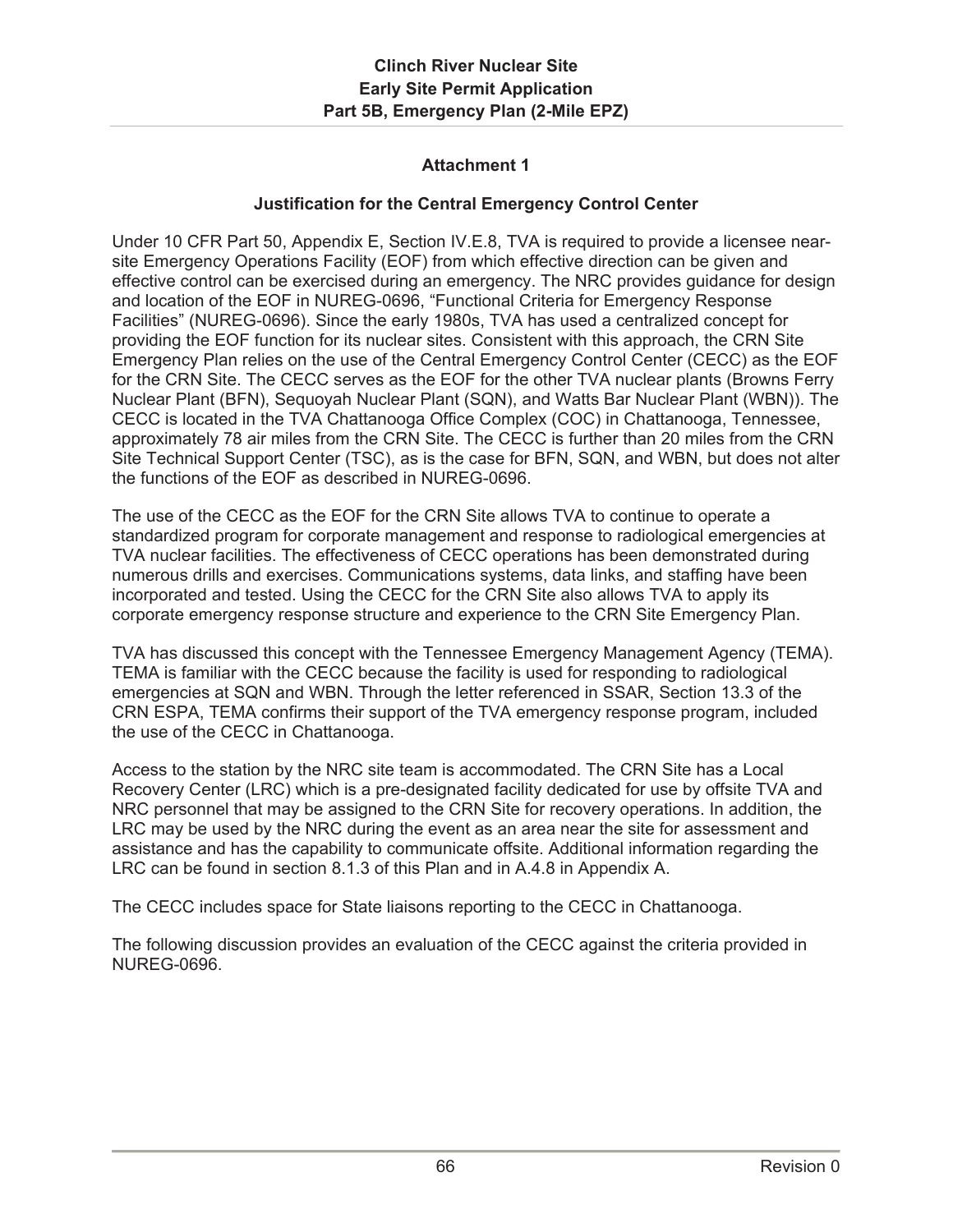## Evaluation Against NUREG-0696:

The CECC is designed to provide for the effective and timely performance of the following functions:

- Management of overall licensee emergency response.
- Coordination of radiological and environmental assessment.

The primary role of the CECC is to relieve the plant staff of the functions of keeping the federal, State, and county emergency response organizations informed, for directing dose assessment and field monitoring, for managing the informational needs of the media, interested industry groups, and elected officials, and for supporting the emergency assessment needs of the TSC staff. The NRC will have access to plant data through the CECC computer system and the Emergency Response Data System (ERDS). The NRC also has telephones on the Emergency Telecommunications System (ETS) in Chattanooga.

Equipment exists in the CECC for the acquisition, display, and evaluation of radiological, meteorological, and plant system data. Because a similar set of data currently used for BFN, SQN, and WBN are required for the CRN Site, the plant and effluent data would be provided on as timely a basis at the CECC as it would be at a near-site location.

Normal industrial security is already provided for the CECC and processes are already established to upgrade the security of the facility during an activation.

## Location, Structure, and Habitability

The CECC is located in the northeast corner of the sixth floor of Lookout Place in the TVA COC in Chattanooga, Tennessee. The CECC has proven to be an effective facility for implementation of the TVA nuclear station emergency plans. The CECC is used for existing TVA nuclear plants at the BFN, SQN, and WBN sites. The facility is more than ten miles from any of the TVA nuclear stations; therefore, there are no specific habitability criteria.

## Staffing and Training

Incorporation of CRN emergency response functions into the CECC will not adversely affect the ability of TVA to staff the CECC in a timely manner. The CECC is staffed with experienced personnel from the TVA COC and personnel from one or more TVA nuclear plants. The CECC staff has demonstrated their ability to staff the CECC within required time-frames following emergency declaration during previous staff augmentation drills. The CECC staff includes personnel to manage overall licensee emergency response, and coordinate radiological and environmental assessment.

## Size

The CECC size has proven to be adequate during drills and exercises for the existing TVA nuclear facilities. In addition, the NRC has workspace co-located with the decision makers, radiological assessment, and emergency assessment personnel.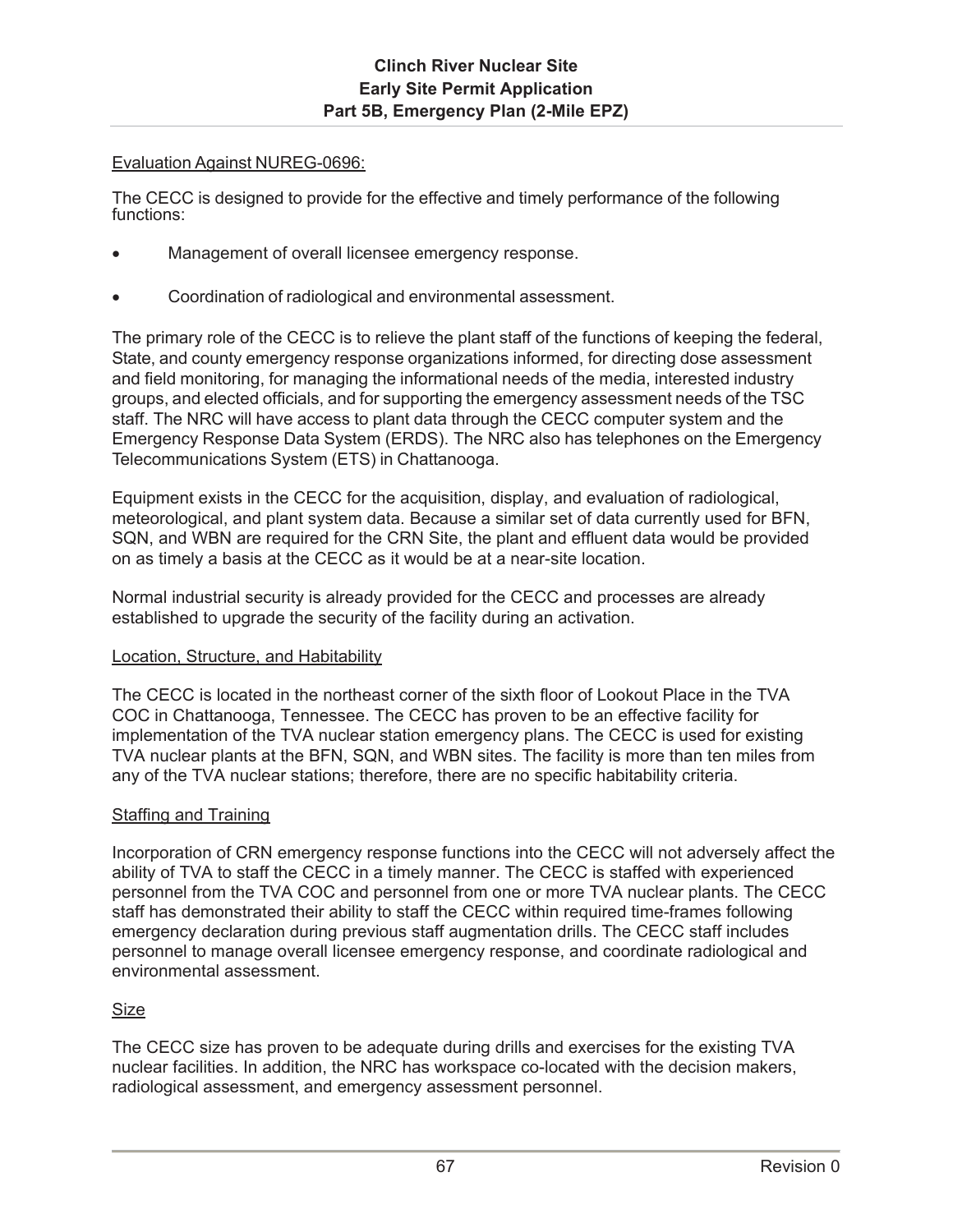## Radiological Monitoring

The CECC is beyond 10 miles from any nuclear stations, and therefore does not require radiological monitoring equipment.

#### **Communications**

The communications systems available in the CECC consist of:

- Central Office Trunks.
- x Tie-lines.
- Digital Services.
- Privately-owned/maintained microwave systems.
- Privately-owned fiber-optic systems.
- NRC ETS phones.
- EP Radio System.

The emergency communications systems at the CECC are designed to provide a reliable, timely flow of information between the parties having an emergency response role. The single facility results in commonality of communications and interface with offsite officials and liaisons. The EP telephone system continues to be the primary means of communicating changes in event classification. This system operates on a combination of the TVA telecommunications network and leased circuits.

The offsite communications network is used to communicate with federal, State, and other supporting agencies. Access to these agencies is provided through several redundant, diverse routes. This diversity provides offsite routing through more than one type of facility. These facilities include, but are not limited to, commercial facilities such as central office trunks, tielines and digital services, plus privately owned and maintained microwave and fiber-optic systems. The offsite telecommunications network is designed to facilitate traffic in the most failsafe manner to the emergency response organizations.

The Emergency Notification System (ENS) and Health Physics Network (HPN) (NRC FTS 2000 System) communication systems provide communications from each site TSC, Control Room, and the CECC to the NRC Headquarters and regional offices. These telephones are tested on a periodic basis consistent with the CRN Site Emergency Plan.

The EP radio system is a VHF mobile radio system which provides redundant radio coverage of the Plume Exposure Pathway (PEP) Emergency Planning Zone (EPZ) and provides radiological monitoring vehicles with mobile communications to other vehicle(s) and to the following locations: Radiological Control, TSC, Control Room at each TVA plant, and the CECC.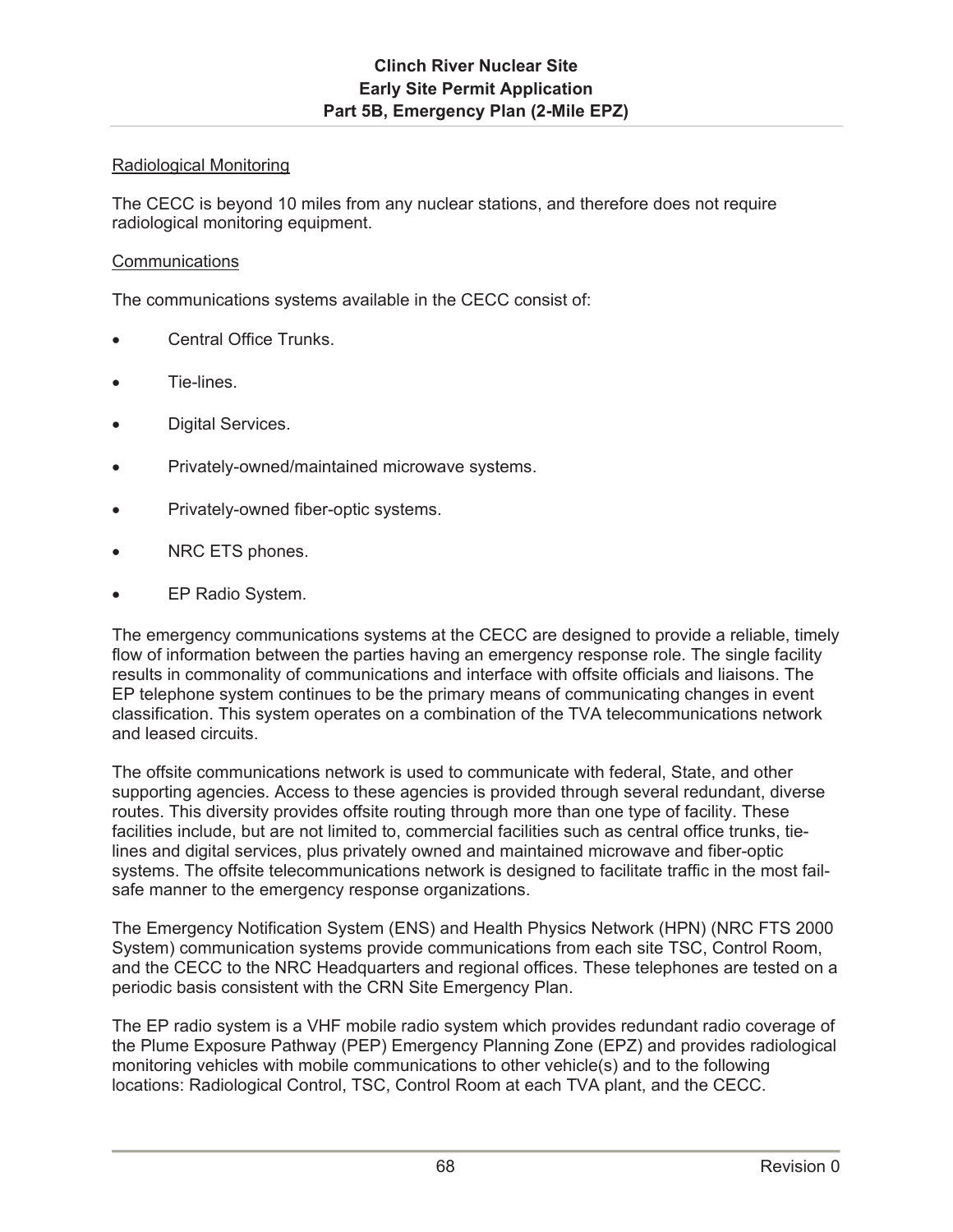## Instrumentation, Data System Equipment, and Power Supplies

Various plant parameters are available to the CECC staff via a connection through the TVA CECC computer network. Data available at the CECC provides a snapshot of data from each unit's integrated set of plant data. Plant data can be displayed at the CECC. These data are sufficient to perform emergency assessment and evaluate the potential environmental consequences of an emergency at the CRN Site. Detailed discussion on CRN Site plant-specific parameters are described in the Emergency Plan. The computers in the dose assessment area are capable of running the dose projection computer programs and accessing plant status data.

Hourly and 15-minute average meteorological data from the plant Environmental Data Station are available to the CECC, TSC, State, and LRC. The CECC computer system provides access to up to the most recent 168 hours of this data. A meteorologist in the CECC provides meteorological information to the CECC staff in support of offsite dose projections.

The CECC draws its primary power from commercial power. A loss of commercial power should not impact any of the voice or data communications equipment located in the CECC. Common TVA telecommunications infrastructure that supports CECC functions, including, but not limited to fiber optic transmission equipment, telephone switching equipment, and data network routers, is configured to operate from at least one and usually multiple backup power sources in the event of a loss of commercial power. These backup sources include generator, dc battery and uninterruptible power supply systems.

#### Technical Data and Data Systems

As discussed in the previous section, a variety of plant parameters are provided over the TVA communications network to the CECC.

## Reports Availability and Management

Hard copies of key reference materials are maintained in the CECC. In addition, station design documentation, plant drawings, procedures, etc. are available via Local Area Network connection from the Business Support Library.

The following information is available for the CRN Site at the CECC:

- Plant technical specifications.
- Plant operating procedures.
- Emergency operating procedures.
- Final Safety Analysis Report.
- Up-to-date licensee, State, and local emergency response plans.